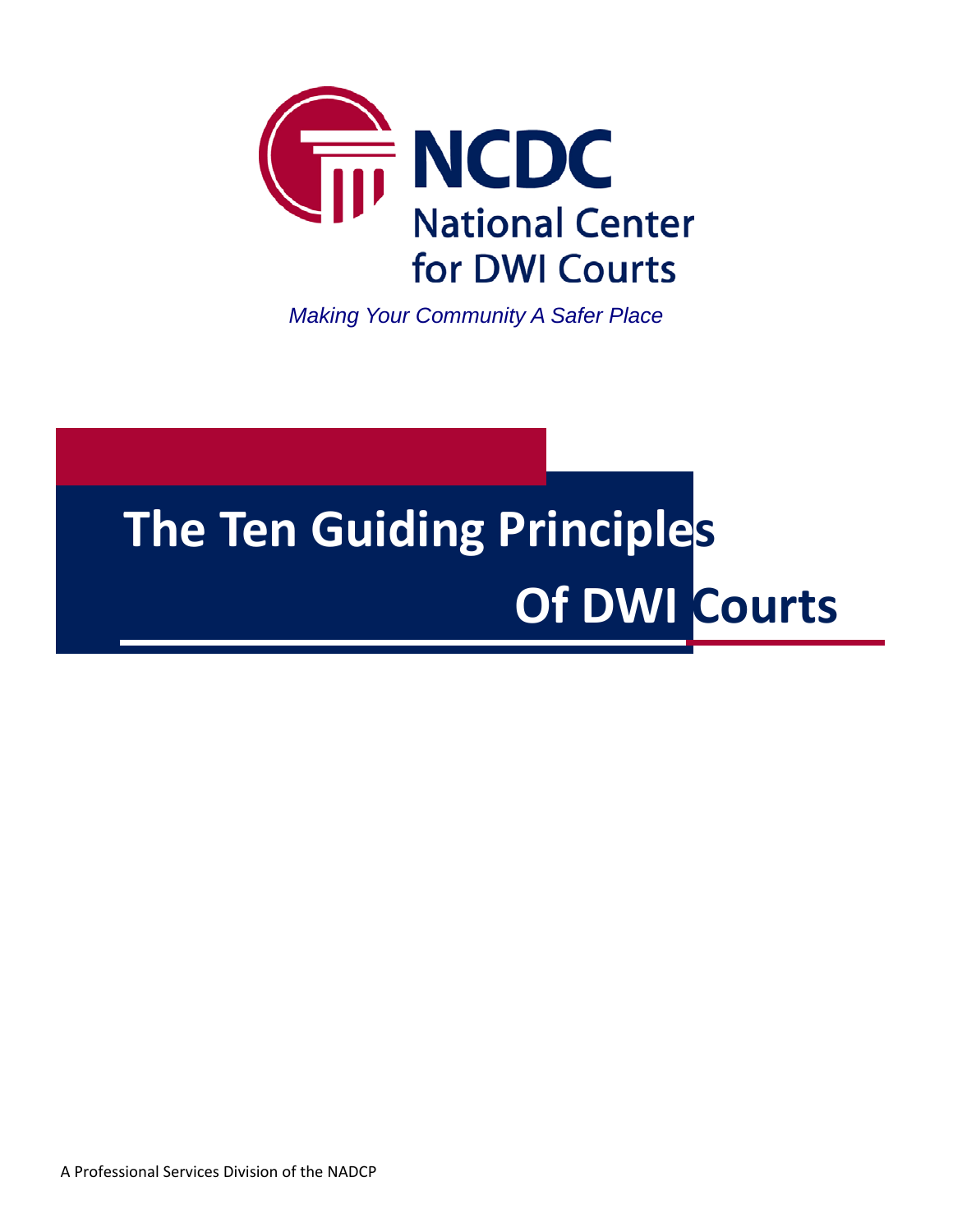# **Table of Contents**

| <b>Guiding Principle</b> |                                                        | Page |
|--------------------------|--------------------------------------------------------|------|
|                          |                                                        |      |
| 2.                       |                                                        |      |
| 3.                       |                                                        |      |
| 4.                       |                                                        |      |
| 5.                       | Forge Agency, Organization, and Community Partnerships | 21   |
| 6.                       |                                                        |      |
| 7.                       |                                                        |      |
| 8.                       |                                                        |      |
| 9.                       |                                                        | 37   |
|                          |                                                        | 42   |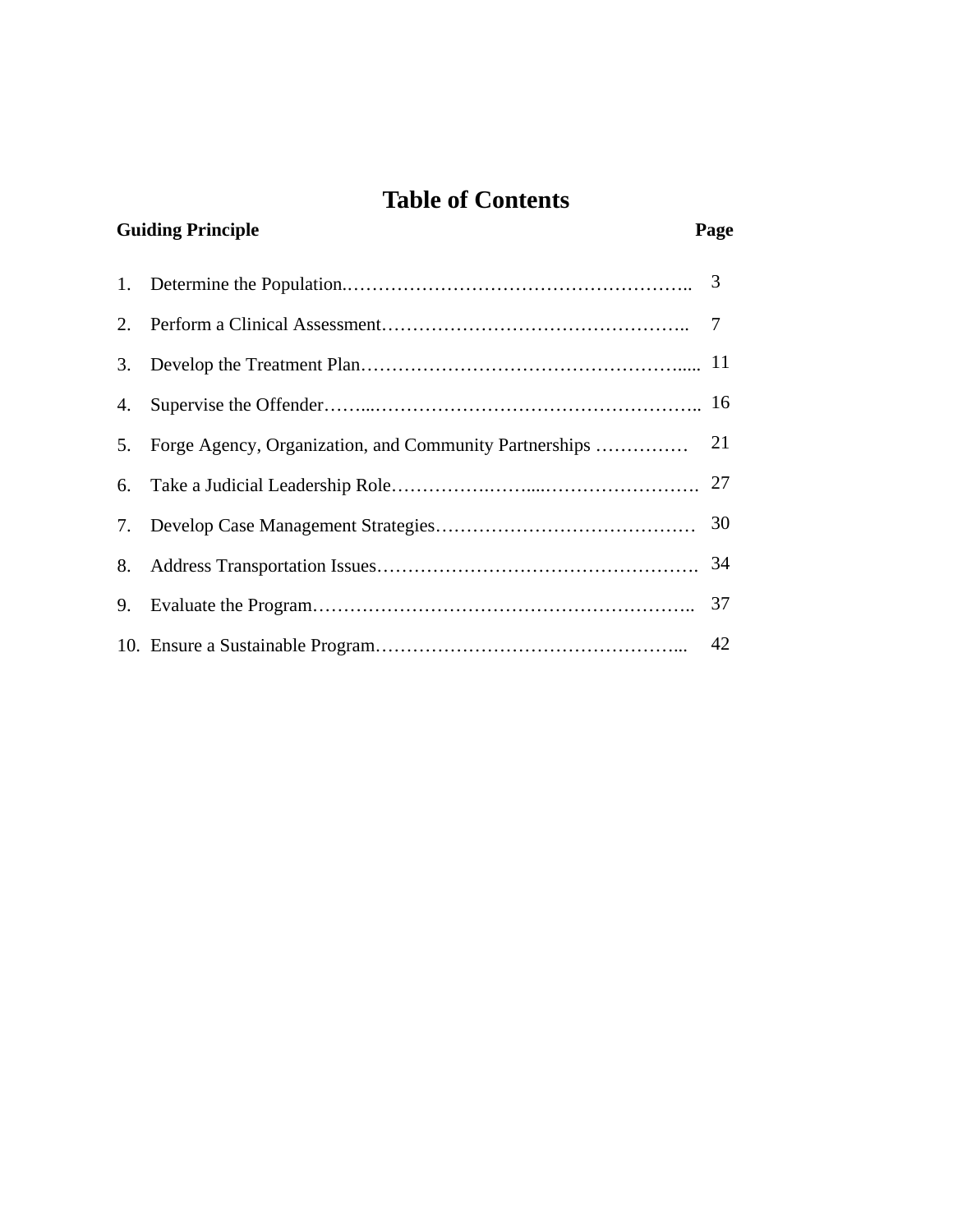# **Determine the Population**

By Mike Loeffler and Hon. James Wanamaker (Ret)

#### <span id="page-2-0"></span>*Introduction*

The DWI court should select a target population that possesses significant criminal and substance dependency histories and strive to alter those behaviors that present a clear danger to their respective communities. The target population must be of sufficient size to have community impact, yet be modest enough to allow DWI courts to provide participants the services necessary to effect change.

Targeting of a population is the process of identifying a subset of the DWI offender population for inclusion in the DWI court program. This is a complex task given that DWI courts, in comparison to traditional drug court programs, accept only one type of offender: the person who drives while under the influence of alcohol or drugs. The DWI court target population, therefore, must be clearly defined, with eligibility criteria clearly documented.

#### *GUIDING PRINCIPLE #1:*

*Targeting is the process of identifying a subset of the DWI offender population for inclusion in the DWI court program. This is a complex task given that DWI courts, in comparison to traditional drug court programs, accept only one type of offender: the person who drives while under the influence of alcohol or drugs. The DWI court target population, therefore, must be clearly defined, with eligibility criteria clearly documented.*

• *Developing a Target Population in collaboration with the Community.* Community outreach and support is a vital component of a DWI court program. This is because DWI courts normally represent a dramatic departure from routine criminal case processing. Any such program instituted without community input and advice is liable to lack public support and subsequently be short-lived.

The process of identifying the subset of DWI offenders necessarily involves community outreach. The Drug court team should consult various community stakeholders for comment and advice on which types of offenders should be accepted (or excluded) from the DWI court program. A non-exhaustive list of community stakeholders includes law enforcement agencies, faith-based organizations and institutions, prosecutors, victims groups (e.g., MADD), civic clubs, traffic safety officials, defense counsel, local elected officials, and the recovery and treatment communities, among many others. While it may be difficult to arrive at a consensus among such a myriad of groups, allowing everyone concerned to have a voice will only increase broad-based support for the DWI court. This type of outreach often results in the formation of a steering or policy advisory committee for the community in connection with the Drug court.

With regard to the DWI court model, different communities have different priorities and tolerance levels with respect to the use of innovative resolutions to impaired driving cases. Such attitudes have been shaped, in part, by the increasing realization of the impact of impaired drivers on their community including the economic and public safety consequences of impaired driving. Eligibility for inclusion into a DWI court is necessarily a jurisdiction-by-jurisdiction determination, resulting in widely varying target populations from one DWI court to the next.

One overriding concern is paramount in the selection of a target population: *community impact*. Taking this one concern into account means accepting those offenders into the DWI court program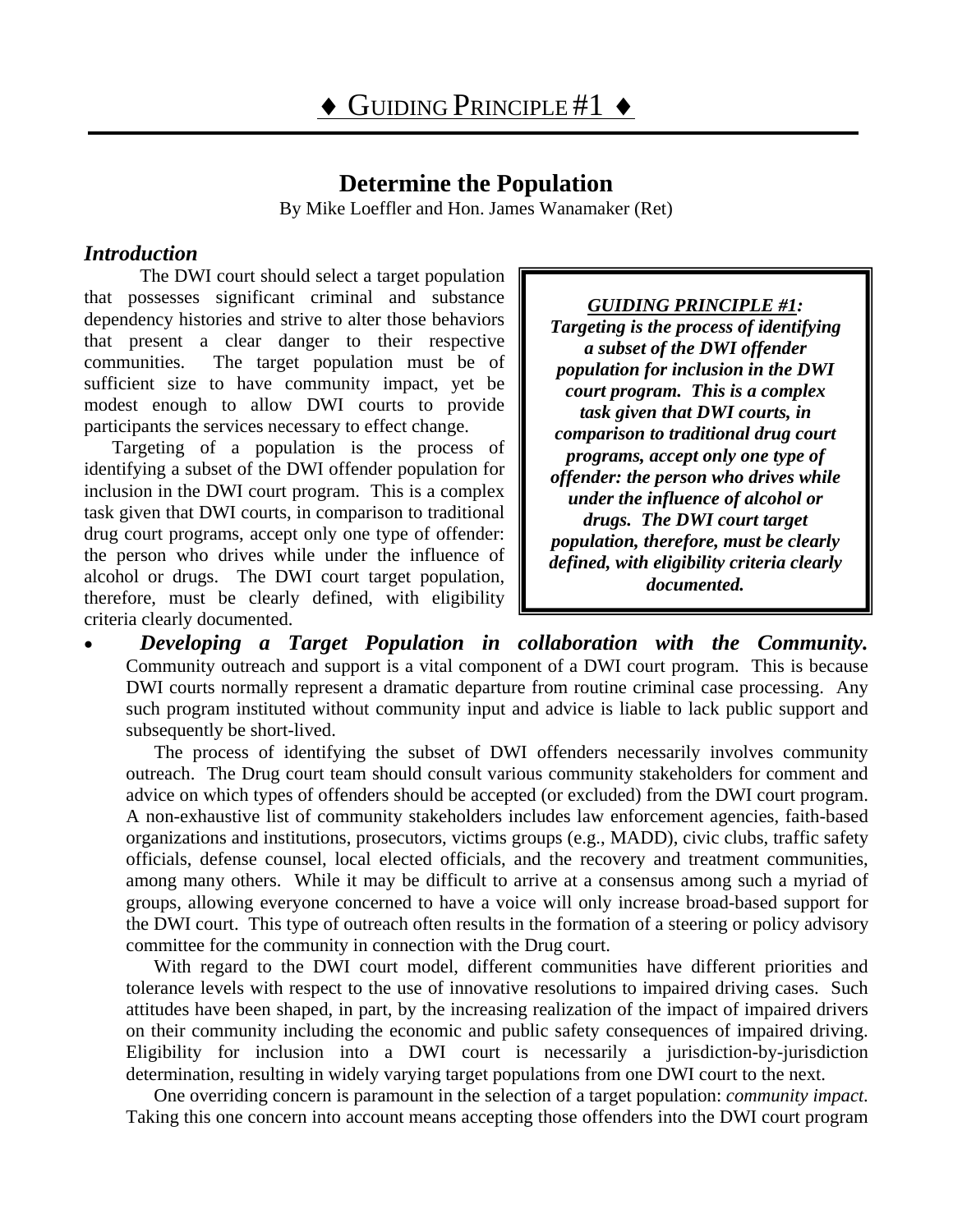who are having the most negative impact on the community, and who are seen as wanting to alter their impaired driving behavior to achieve more positive results. Accordingly, DWI Courts should target primarily repeat offenders with serious alcohol/drug dependences or addictions.

o *Focus on first time offenders***.** However, a few DWI courts, especially where the offense level and punishment escalate significantly after the first conviction for DWI, may be better served concentrating efforts and resources on first time or lower level offenders. Often, the rationale for this is to intervene earlier in the cycle of addiction/alcoholism and criminality. And this approach is more politically palatable to elected policy makers than the alternative of dealing with repeat or higher level offenders. Unfortunately, there is a downside to this approach. In particular, many first time criminal offenders may be convinced simply by the 'mere brush' with the criminal justice system to refrain from future drunken driving behavior. This 'lesson learned' may prove effective regardless of the severity of the offender's addiction/alcoholism. Deterrence is one of the major tenets underlying the criminal justice system, and it would be short-sighted to believe that it cannot work with a large number of otherwise non-criminally involved first time offenders. To treat these persons in such a highly structured and resource intensive program as a DWI court may very well be an unwise use of scarce resources.

Another disadvantage to placing low-level offenders in the repeat offender DWI court program is the diluted impact on the community. Generally, the more DWI's a person accumulates, the more that offender costs society, and this is true regardless of whether the repeat offender causes a crash. At a minimum, these costs include court processing, law enforcement processing, and jail/prison incarceration costs. In addition, repeat offenders (approximately 1/3 of repeat DWI arrests each year) cause a disproportionate number of DWI fatalities and crashes. Accordingly, if a repeat DWI court fails to treat the underlying causes of these offenders criminal behavior, it risks failing to have a significant impact on its host community.

The final disadvantage to a DWI court that targets only low-level offenders is that the DWI court team may not have at its disposal a significant enough consequence to motivate or coerce the low-level offender into beginning and then completing treatment. It is important to note that just because an offender presents with an alcohol offense in the criminal justice arena does not mean that he or she will not also present with a drug addiction in the treatment arena. In other words, in a low-level criminal offense, the criminal justice system has limited coercive power to convince a hard-core addict/alcoholic offender to enter into and remain in treatment.

o *Focus on repeat offenders*. At the other extreme from the court that deals primarily with the first time offender is the court that handles the cases of chronic offenders. These offenders may have repeatedly been involved in a crash resulting in property damage, personal injury, or even death to a third-party victim, either in the drinking driver's automobile or another vehicle.

This type of serious offender causes undeniable negative community impacts. Most states impose severe penalties on the multiple recidivist and some even treat DWI offenders who cause injuries or death as violent offenders. Ending this type of offender's criminal activity in any manner possible would be highly desirable. Further, there is no reason to think that dealing with these offenders in a DWI court setting would be any less effective than it has been with any other type of offender. However, securing and maintaining community support for this type of program may be problematic.

For example, there is a compelling argument that it is inevitable that the DWI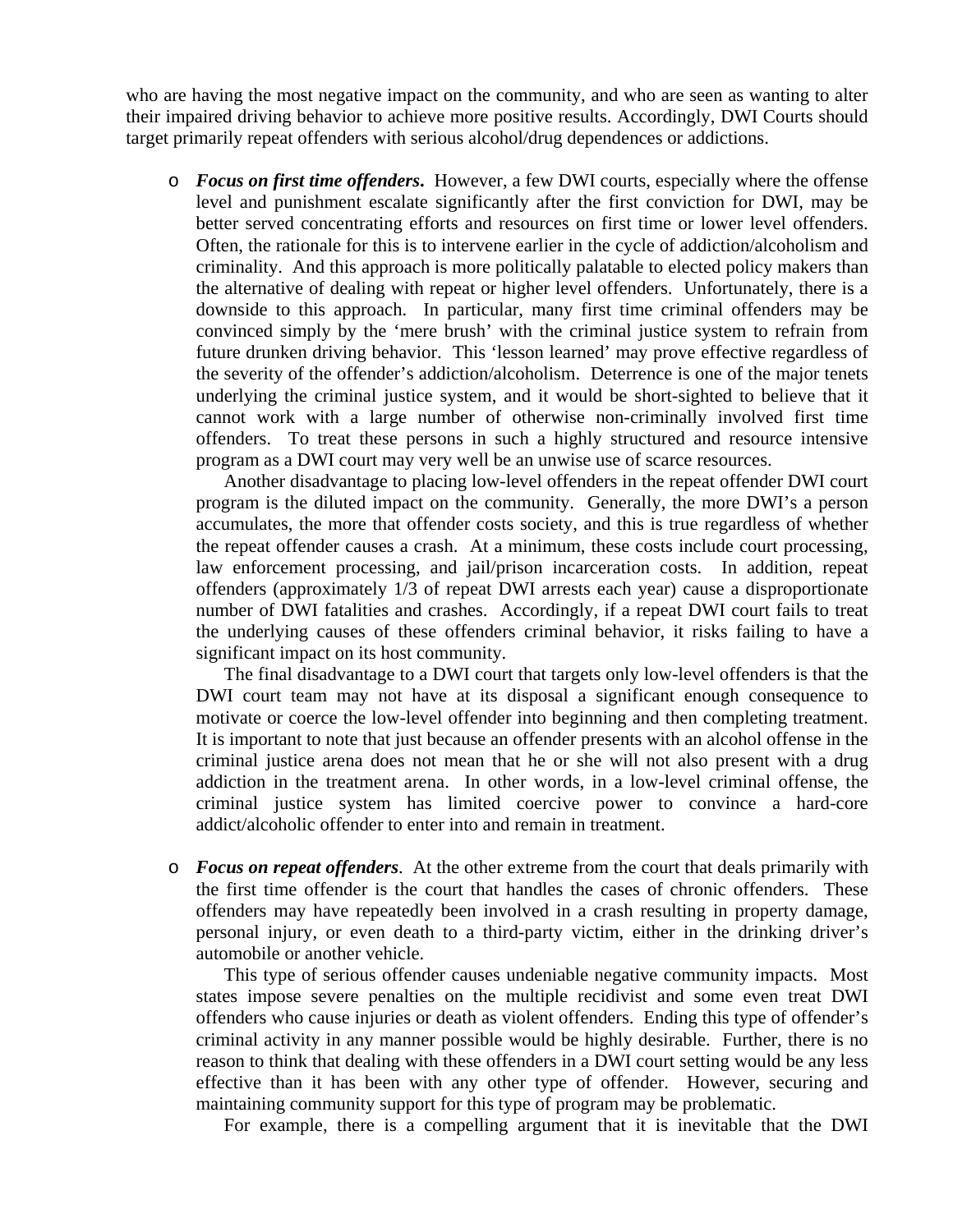recidivist will hurt, maim, or kill someone. Accordingly, only incarceration may deprive them of the opportunity to do so - at least for a specified period of time. Incapacitation, like punishment, deterrence, and rehabilitation are major tenets of the criminal justice system. Thus, if the consensus of the community is that after an offender commits some unacceptable number of offenses, or an offense that includes death or injury, these serious offenders must be locked away, it would be disingenuous for the DWI court team to place these offenders into a community-based DWI court program. Accordingly, it may be desirable for the DWI court to exclude some of these more serious criminal offenders altogether. This is especially the case when there are probably many other offenders in the system whose addiction/alcoholism and repeat impaired driving offenses also negatively impact community safety.

As a final consideration, the DWI Court planning team must think of the DWI court target population as a continuum. At one end are the first time DWI offenders who have a lower level addiction and/or alcohol dependence. Continuing along this continuum next would be the first time offenders with a serious addiction/alcoholism. Finally, at the other end would be the seriously addicted/alcoholic offenders with dozens of prior DWI offenses. The most problematic offenders along this continuum would probably be those with severe poly-drug addiction and/or who have caused personal injury or death regardless of the number of offenses.

The task of the DWI Court team is to identify a target population range along this continuum that balances the need to make a positive impact on community safety while simultaneously maintaining political and community support. This target population must also be defined based on knowledge the community's expectations regarding punishment of various DWI offenders. In effect, this is what the criminal justice system has always done: balance the various interests and goals of penal system (deterrence, punishment, incapacitation, and rehabilitation) with those of the community it serves.

*Developing Eligibility Criteria.* Once the DWI court planning team has considered the various goals and priorities of the criminal justice system and the community, defining and describing the desired target population is a relatively simple process. The first step is to delineate the 'eligibility criteria' for program participation, that is, those characteristics that make an offender eligible for inclusion in the DWI court program.

Eligibility criteria can be divided into two categories: offender characteristics and offense characteristics. Offender characteristics are those attributable to the DWI offender personally such as being an alcoholic, addict, convicted felon, high school graduate, employed, over 18 years old, etc. Offense characteristics describe the offenses that have brought the offender into the criminal justice system, for example, DWI  $(1<sup>st</sup>$  offense) misdemeanor, DWI  $(3<sup>rd</sup>$  offense) felony, etc. An example (not necessarily recommended) list of eligibility criteria for a DWI court might be as follows:

#### OFFENDER CHARACTERISTICS:

- 1. Adult  $(Age 18+)$
- 2. Long-term moderate to severe alcoholic or drug dependant person
- 3. No driver license
- 4. Resident of the jurisdiction
- 5. No prior violent offenses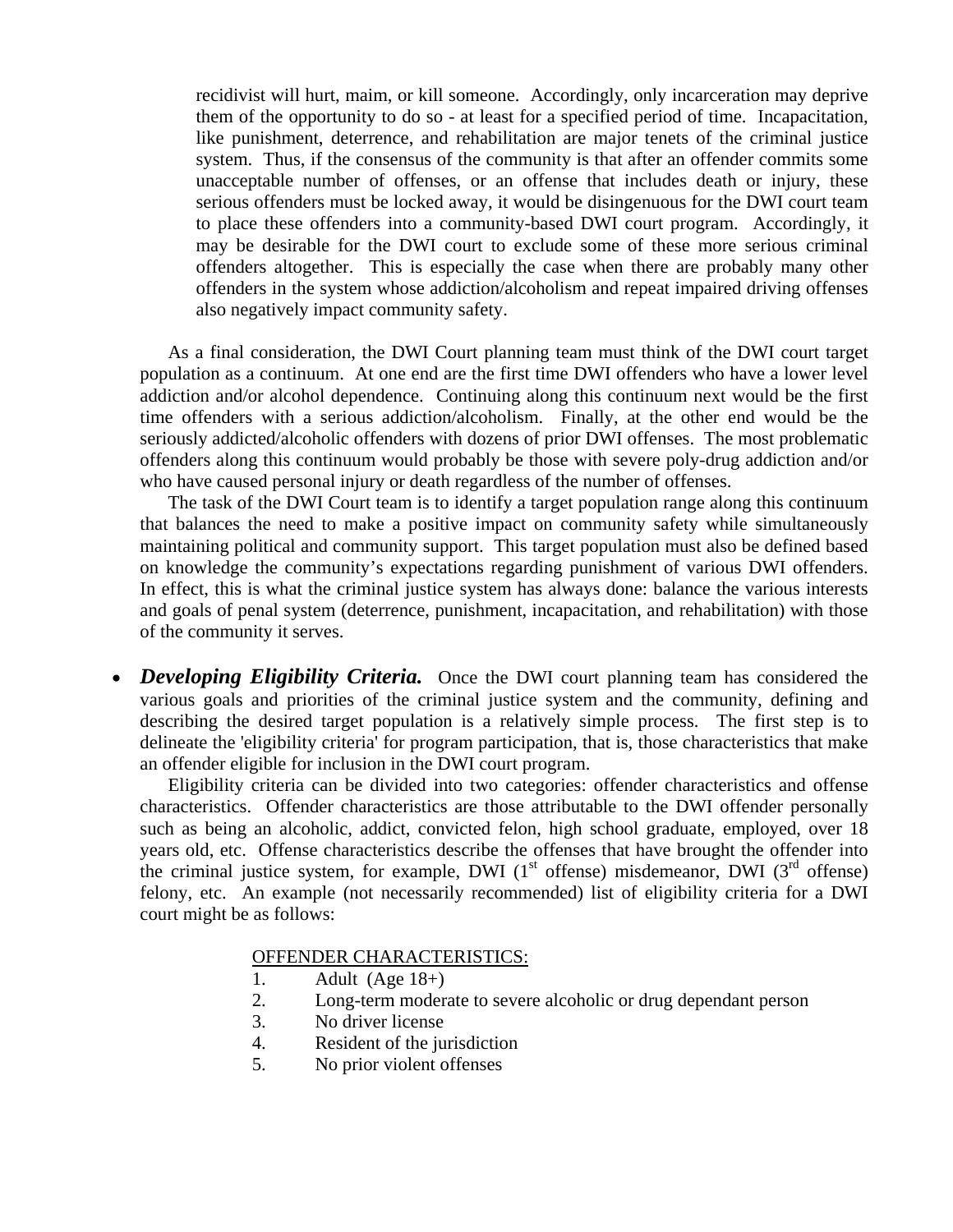#### **OFFENSE CHARACTERISTICS:**

- 1. Felony offense of DWI
- 2. No less than 2 and no more than 7 prior convictions for DWI
- 3. Not charged in conjunction with DWI-related death or serious personal injury

 The more precise and descriptive the eligibility criteria, the more control a DWI court has over how many total offenders are eligible for, and whom it selects into, the program. Conversely, this precision reduces flexibility with respect to accepting other types of offenders along the previously described continuum. However, certainty may be desired over flexibility, especially in the early stages of a newly implemented DWI court program.

 After determining the goals of the DWI court team and the concerns and goals of the community as articulated through various stakeholders with respect to the target population, it is also necessary to balance the DWI court's available resources with the number of anticipated participants represented by that target population. In other words, care must be taken that the DWI court not accepts more participants than it can adequately provide services. The number of participants cannot outstrip the treatment and supervision capacity of the jurisdiction, for example. Neither can the number of participants outstrip the capacity of the judicial system to process all the participants as required in the DWI court model. Exceeding resource capacity will necessarily dilute the effectiveness of services provided to the target population.

## *Conclusion*

The targeting, or identifying, of offenders for inclusion in a DWI court program should focus on those offenders with the most serious criminal and dependency issues, who are most in need of treatment, and whose behavior poses the most clear and present danger to society – that is, those offenders who are seen as having the most negative community impact. Targeting should be based on specific eligibility criteria that are clearly defined and documented. And, to strengthen public support for the court, these criteria should be developed in collaboration with various community organizations and stakeholders to ensure they are consistent with the standards and values of community members.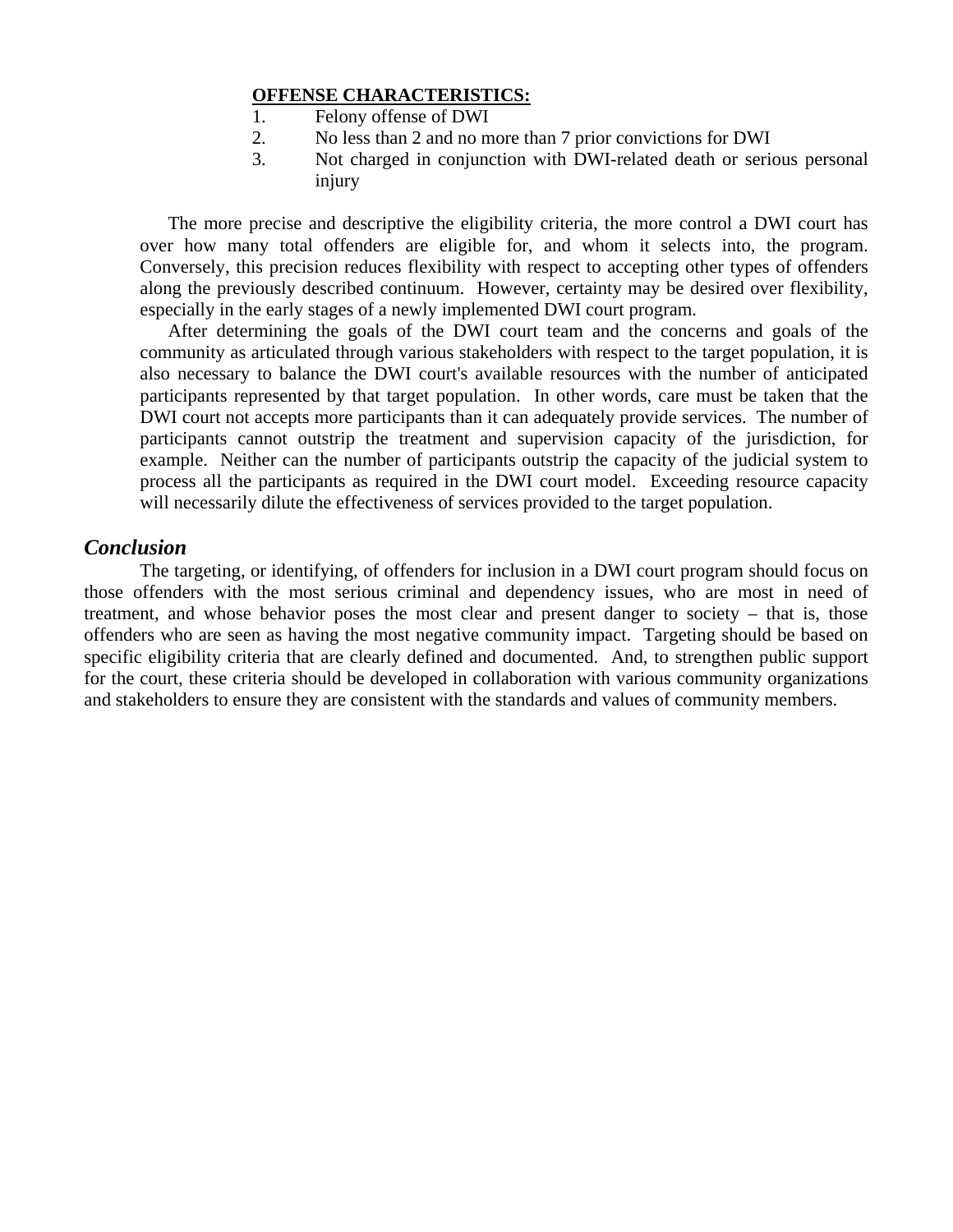# **Perform a Clinical Assessment**

By Mike Devine, C. West Huddleston, III and Douglas B. Marlowe, J.D., Ph.D.

### <span id="page-6-0"></span>*Introduction*

The determination of whether an impaired driver is eligible for participation in a DWI court program is typically based on legal criteria related to the individual's current impaired-driving charges and to their recidivism history. In addition, this eligibility decision may be made based on the results of a brief screening instrument administered by intake staff to confirm that the individual has a substance abuse problem, and that he or she is potentially amenable to substance abuse treatment. This, however, is only the first step in conducting a clinically competent objective assessment of the impaired driver, which addresses a number of biopsychosocial domains including alcohol use severity and drug involvement, the level of needed care, medical and mental health status, extent and stability of social support systems, and individual motivation to change. Without clearly identifying

## *GUIDING PRINCIPLE #2:*

*A clinically competent objective assessment of the impaired-driving offender must address a number of biopsychosocial domains including alcohol use severity and drug involvement, the level of needed care, medical and mental health status, extent of social support systems, and individual motivation to change. Without clearly identifying a client's needs, strengths, and resources along each of these important biopsychosocial domains, the clinician will have considerable difficulty in developing a clinically sound treatment plan.*

a client's needs, strengths, and resources along each of these important bio-psychosocial domains, the clinician will have considerable difficulty in developing a clinically sound treatment plan for the individual.

A number of instruments have been developed to measure these domains, though they vary considerably in terms of the populations with which they were normed, as well as on whether there are adequate data available to support their validity and reliability. The National Institute on Alcohol Abuse and Alcoholism (NIAAA) maintains an updated guide on the reliability and validity of alcohol assessment instruments<sup>1</sup> and the reader is advised to consult this guide in selecting appropriate instruments for particular clinical assessment purposes. Following are a number of important biopsychosocial domains to be reviewed as part of a clinically competent objective assessment of an impaired driver.

• *Alcohol Use Severity*. The treatment needs of alcohol-involved offenders vary considerably from case to case. A "one-size-fits-all" approach to treatment is not acceptable and may even be inadvisable in some instances. For example, individuals manifesting hallmark features of dependence or addiction, such as cravings and withdrawal, may require pharmacological intervention and/or other intensive services focused on managing cravings,

<span id="page-6-1"></span>**NOTES**

 $^1$  Allen, J. P., & Wilson, V. B. (Eds.) (2003). Assessing alcohol problems: A guide for clinicians and researchers (2<sup>nd</sup> ed.) [NIH pub. No. 03-3745]. Bethesda, MD: National Institute on Alcohol Abuse and Alcoholism, U.S. Dept. of Health & Human Services.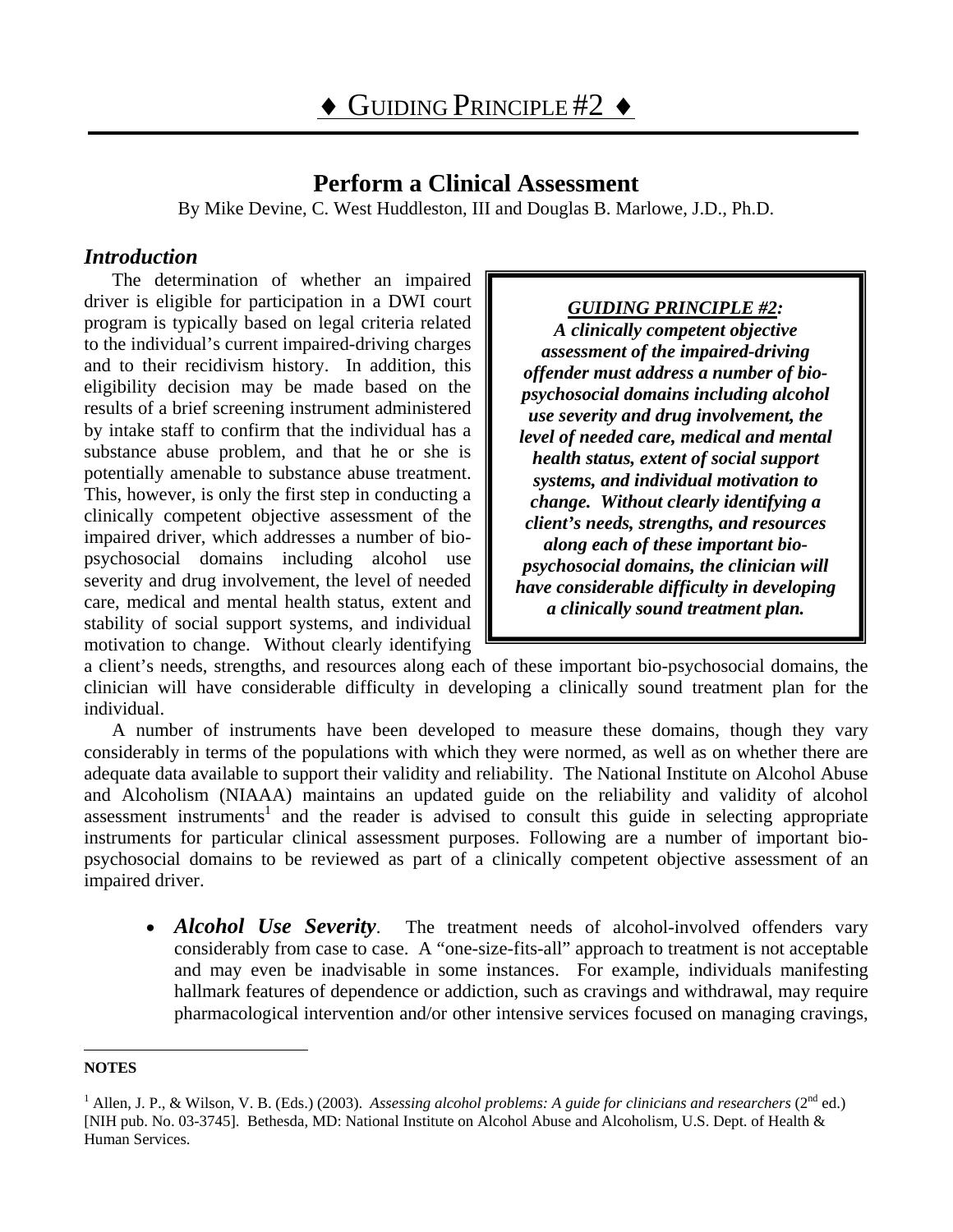avoiding alcohol-related stimuli, and marshalling social supports to forestall a relapse. In contrast, individuals who have not progressed to physical or psychological dependence, and who have not experienced significant dysfunction from their alcohol use, may instead respond better to motivational enhancement strategies or psycho-educational interventions. Mixing dependent and non-dependent individuals in the same regimen could have the unintended effect of distracting all involved from receiving proper treatment, or making treatment seem unsuited to their needs.

Many alcohol assessment instruments render a categorical diagnosis of abuse or dependence. One must be cautious, however, because the appropriate cut-off scores listed on these instruments for rendering a diagnosis could vary across populations. Moreover, some instruments were created on the presumption that alcoholics are in "denial" about their illness, and therefore they may inflate estimates of alcoholism based on "subtle" (and in some instances, non-validated) signs of addiction. Instruments that track official  $DSM-IV^2$  diagnostic criteria and nomenclature will, at least, provide a common reference point of alcohol-severity across populations and across DWI court programs.

Ideally, instruments should measure not only global symptoms of dependence, such as tolerance, but should also measure concrete behaviors related to alcohol use, including the number of days the client drank alcohol in the previous month, or the amount of alcohol the client typically consumes in a single sitting. This permits a more sensitive characterization of the *severity* of the client's addiction than does a categorical, yes-or-no diagnosis. More importantly, it permits the program to measure *changes* in the client's drinking habits over time. Categorical diagnoses do not change by degree; rather, they can only measure full or partial remission.

- *Drug Involvement*. Drug and alcohol abuse are highly co-morbid conditions<sup>3</sup>; therefore, failing to inquire about both illicit and prescription drug involvement among alcoholics constitutes a sub-standard assessment. In particular, alcoholics who are abstaining from alcohol may take illegal or prescribed sedatives, or other intoxicating agents such as cannabis, to relieve anxiety, to attenuate withdrawal symptoms, or for the euphoric and calming effects. Predictably, this could constitute a serious continuing risk of intoxicated driving, and may portend a return to alcohol use following completion of the program. It is essential, therefore, to assess clients at baseline and periodically throughout the program regarding their drug usage. These assessments should include the clients' own self-reports, as well as results from multiple-panel urine drug screens and, where feasible, collateral reports from the clients' significant others.
- *Medical Status*. Many alcoholics suffer from serious co-morbid medical conditions, including vitamin deficiencies, malnutrition, and even mild to moderate dementia. Paradoxically, some may also experience serious or life-threatening medical consequences from periodically abstaining from alcohol, including delirium tremens (DTs), acute withdrawal, insomnia, or anxiety. In terms of best practices, therefore, it is desirable to have alcohol-dependent individuals evaluated by a trained physician who is competent to prescribe medications and vitamins, as needed, to stabilize and detoxify the client.At a minimum, the clinical evaluator for the DWI court program should screen the clients to determine who may be in need of an in-depth medical evaluation. Further screening should be performed following a sustained interval of abstinence to determine if the individual is

<span id="page-7-0"></span><sup>&</sup>lt;sup>2</sup> American Psychiatric Association. (1994). *Diagnostic and statistical manual of mental disorders* (4<sup>th</sup> ed.). Washington, DC: American Psychiatric Press.

<span id="page-7-1"></span> $3$  Cornish, J., & Marlowe, D. B. (2003). Alcohol treatment in the criminal justice system. In B. Johnson, P. Ruiz, & M. Galanter (Eds.), *Handbook of clinical alcoholism treatment* (pp. 197-207)*.* Baltimore, MD: Lippincott, Williams & Wilkins.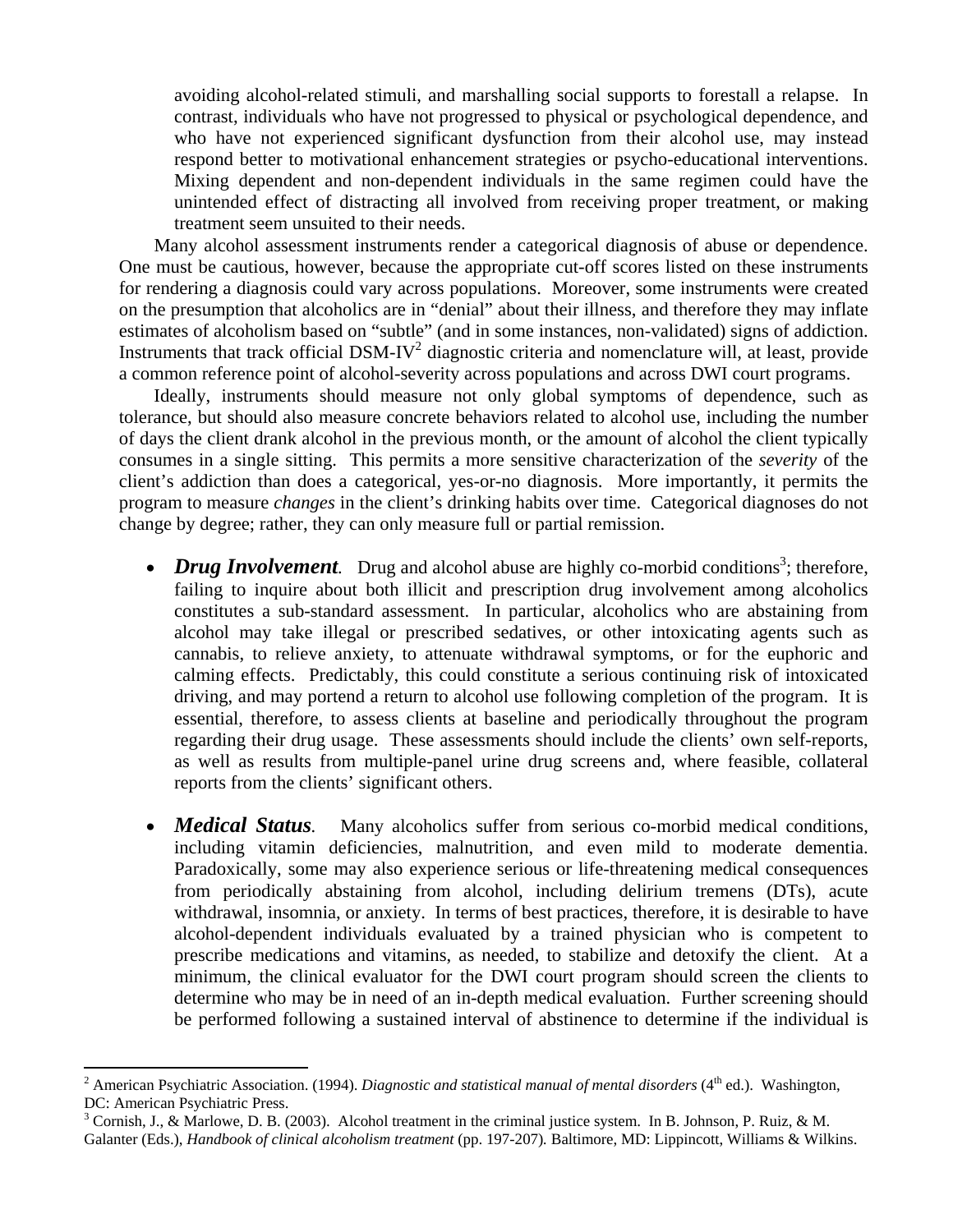suffering from a lingering metabolic or cognitive disorder that could jeopardize his or her recovery, or threaten his or her ability to function safely and effectively in the community.

- *Psychiatric Status*. Many alcoholics experience psychiatric-like symptoms of anxiety, dysphoria, or depression when they detoxify from alcohol. Following an interval of sustained abstinence, it may also become apparent that the client is suffering from a comorbid mental illness that may have previously been "self-medicated" with alcohol. The most common co-morbid conditions (other than drug abuse) include major depression, dysthymia, anxiety disorders, and post-traumatic stress disorder (especially for females). An appropriate assessment should screen for co-morbid affective and anxiety disorders, and should refer the patient for a more formal psychiatric assessment if this appears warranted from the findings.
- *Employment and Financial Status.* Substance abuse can create havoc with one's job stability and financial resources. Although many DWI offenders are gainfully employed, others may have lost their job or been threatened with imminent financial ruin. Such stressors can threaten the client's sobriety and may trigger further drunk-driving episodes. An appropriate assessment should screen for serious financial problems, and the client should be referred, where indicated, for a more formal assessment of educational and vocational needs.
- *Family and Social Status.* Substance abuse also devastates one's family and social relationships. Although many DWI offenders have an intact family and may have stable living arrangements, others might be estranged from their loved ones or isolated from friends and acquaintances. In addition, many alcoholics tend to socialize with other alcohol abusers. If they continue these relationships after entering treatment, there is a substantial likelihood of reverting to alcohol use; conversely, if they discontinue such relationships, they might feel further isolated and unsupported. An appropriate assessment should, therefore, screen for serious family or social conflicts, evidence of familial estrangement, and evidence of interactions with alcohol-using peers or associates. Where indicated, the client may be referred for family therapy, or the treatment counseling sessions might focus on helping the client to avoid alcohol-involved peers and forge more productive sober relationships.
- *Alcohol Triggers and Cognitions*. Behavioral or cognitive-behavioral counseling assists clients to avoid alcohol-related triggers, practice alcohol-refusal skills, and correct distorted thoughts related to alcohol usage. These interventions cannot be effective unless the client first undergoes an assessment to identify alcohol-related attitudes and stimuli. A number of assessment instruments can assist clinicians to identify antecedents and consequences of the client's alcohol use, as well as expectancies and cognitions that accompany alcohol intoxication. The information derived from these instruments should form the basis of subsequent behavioral and cognitive-behavioral counseling interventions. For example, the client might be encouraged to plan strategies for avoiding alcohol-related triggers, or the counselor might challenge some of the client's maladaptive assumptions about alcohol use (e.g., "I'm no good, so I might as well drink").
- *Self-Efficacy and Motivation for Change*. Several instruments have been developed to assess substance abuse clients' motivation for change, confidence in their ability to quit alcohol or drugs, and expectancies related to the perceived positive effects (or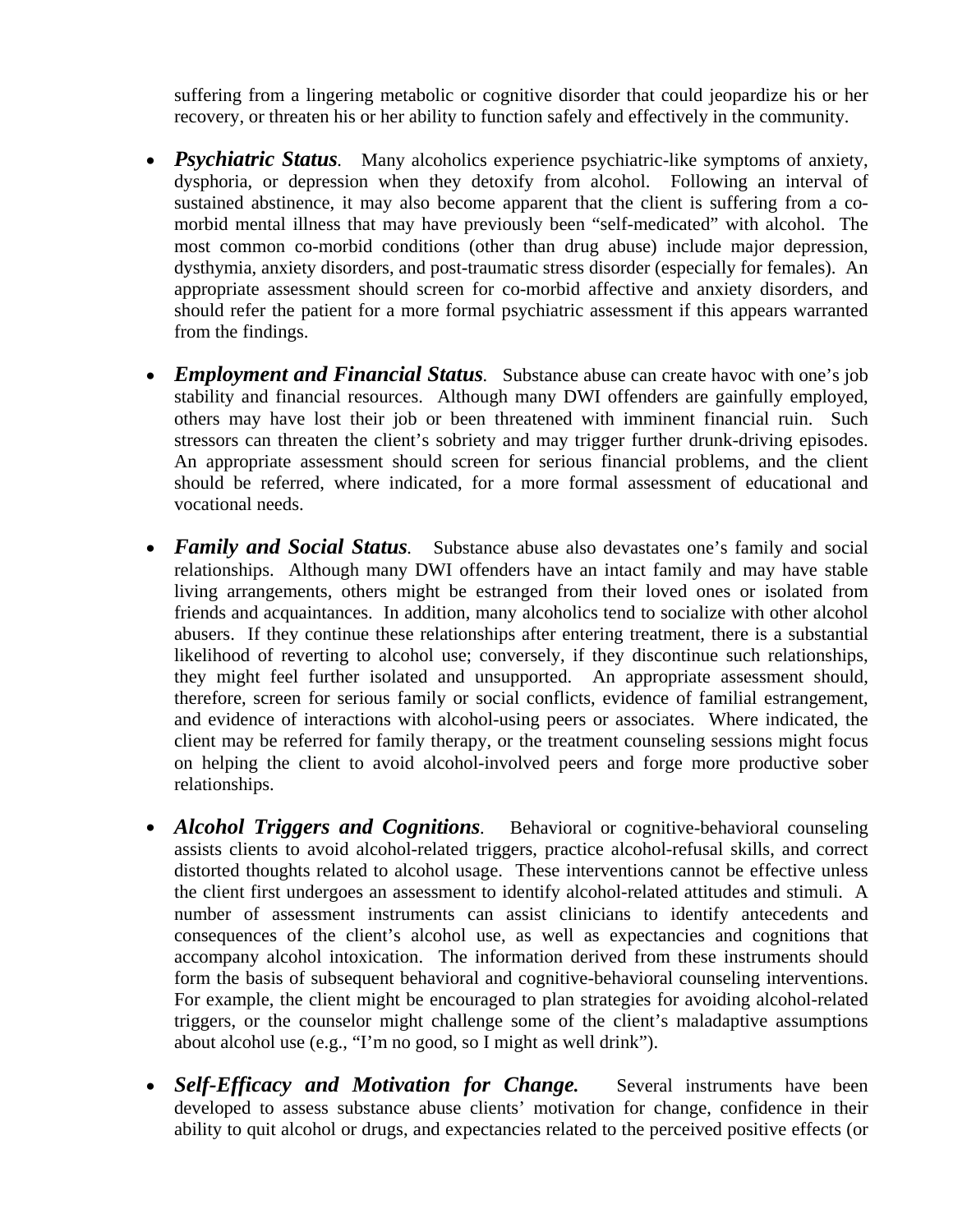"pros") of continued substance use. Most studies have failed to confirm a hypothesized continuum of motivational "stages of change"; however, there is evidence that clients who continue to deny the existence of a problem (i.e., who are "pre-contemplative" of change) tend to have a poorer prognosis. Moreover, as clients begin to progress through their recovery, there is some reason to believe they may begin to experience greater confidence in their ability to avoid drugs and alcohol, or may perceive fewer positive effects of substance abuse. As such, changes on these measures could serve as markers or predictors of ultimate treatment improvements.

- *Level of Care Placement*. The American Society of Addiction Medicine (ASAM)<sup>[4](#page-9-0)</sup> publishes non-proprietary patient placement criteria for matching substance abuse clients to indicated levels or modalities of care. The assessment encompasses such issues as withdrawal symptoms, co-morbid biomedical conditions, emotional and behavioral complications, relapse potential, and the availability of a stable recovery environment. Based upon this assessment, a recommendation is reached about the indicated modality of care, which may include:
	- o Early intervention or secondary prevention (e.g., psycho-education ASAM 0.5);
	- o Outpatient treatment (typically 1 to 5 hours per week ASAM I);
	- o Intensive outpatient treatment (typically 5 to 10 hours per week ASAM II);
	- o Partial hospital treatment (typically 4 to 8 hours per day ASAM II.5);
	- o Non-medically monitored residential treatment (e.g., 28-day rehab ASAM III);
	- o Medically-managed inpatient hospitalization (ASAM IV)

There may also be indications of the need for acute medical detoxification services, or for methadone maintenance treatment for individuals co-morbidly addicted to opiates. Although data are sparse in terms of validating the ASAM criteria, studies have confirmed that higher dosages of services in more structured environments may be required for patients who are suffering from withdrawal symptoms, who have alcohol-related metabolic or cognitive disorders, or who have seriously unstable community supports. Even in the absence of validity data, the ASAM criteria are generally regarded as reflecting the current standard of care in the alcohol abuse treatment field.

### *Conclusion*

 $\overline{a}$ 

In the past, when all substance abuse clients received essentially the same menu of group-based, peer-facilitated services, there may have been little reason to conduct a comprehensive evaluation of each client's distinct needs and resources. However, times have changed and treatments have progressed. At present, alcohol clients may be referred to an array of treatment protocols and services including the prescription of various types of medications, as well as different forms of behavioral, cognitive-behavioral, and interpersonal counseling programs. Effective treatment requires that the client first undergo a competent clinical assessment to identify relevant impairments as well as strengths in multiple bio-psychosocial domains. Providing a sub-standard clinical assessment runs the risk of leading to sub-standard care for a chronic and potentially life-threatening condition that has serious public-safety implications. A competent evaluation, however, facilitates the clinician's efforts by pointing inexorably to an appropriate treatment care plan that focuses resources where they are likely to be most efficient and cost-effective.

<span id="page-9-0"></span><sup>4</sup> American Society of Addiction Medicine. (1996). *Patient placement criteria for the treatment of substance-related disorders*. Chevy Chase, MD: Author.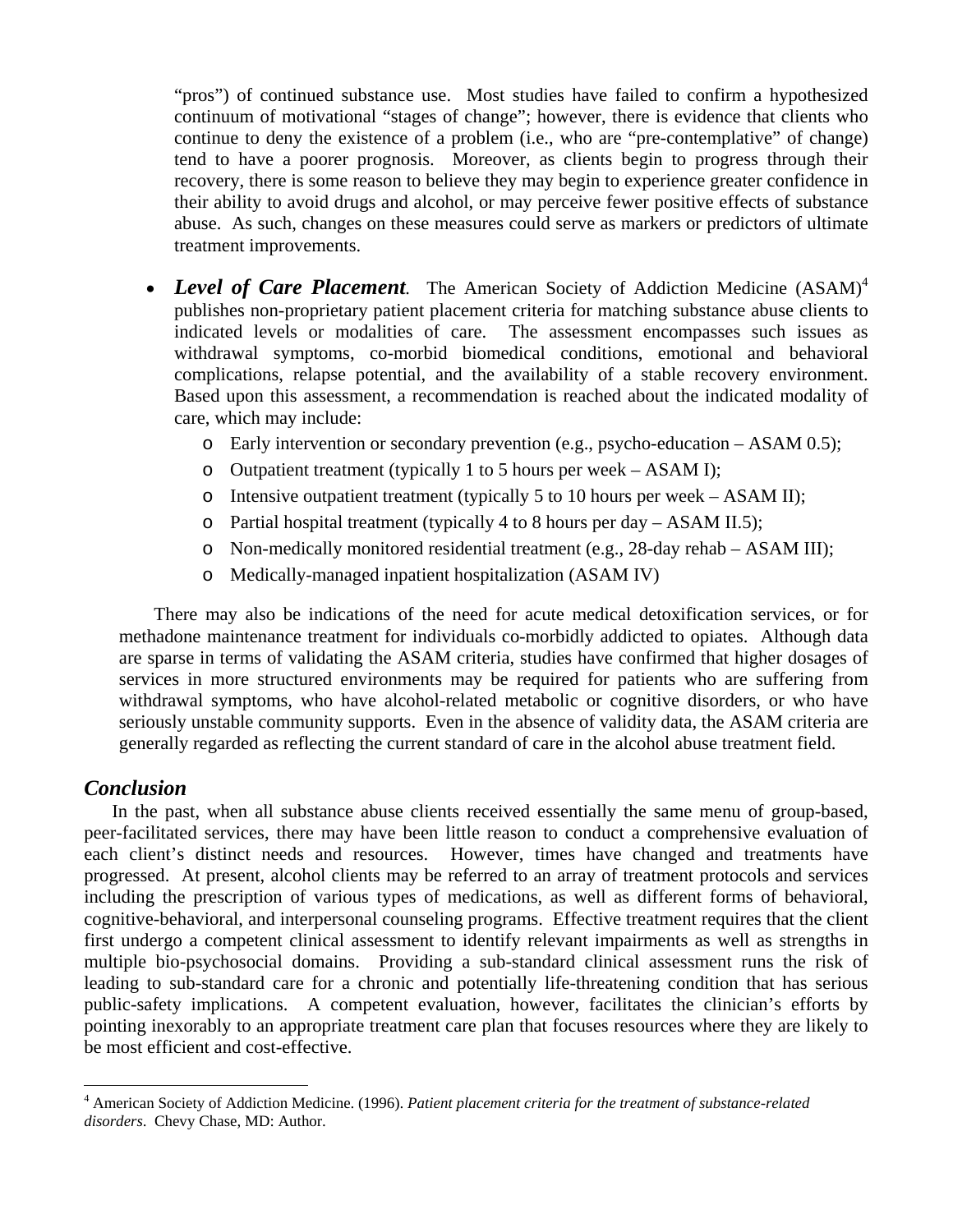# **Develop the Treatment Plan**

By Chet Bell and Ken Robinson, Ed.D.

## <span id="page-10-0"></span>*Introduction*

According to the research, without clinical intervention, DWI offenders are at high risk of continuing to drive while impaired. In particular, certain types of individuals have been found to be at highest risk for continuing such behavior. For example, individuals with high levels of drinking for tension reduction; 'heavy drinkers,' with frequent episodes of alcohol abuse and low levels of depression and resentment; and, individuals with the highest levels of driving-related aggression, assaultiveness, sensation-seeking, hostility, and irritability. The individuals in these groups tend to be younger and heavier drinke[rs.](#page-10-1)<sup>5</sup> The typical eligible population for receiving treatment is therefore likely to include individuals evidencing substance dependence, criminality, and impulse control difficulties.

#### *GUIDING PRINCIPLE #3:*

*Substance dependence is a chronic, relapsing condition that can be effectively treated with the right type and length of treatment regimen. In addition to having a substance abuse problem, a significant proportion of the DWI population also suffers from a variety of co-occurring mental health disorders. Therefore, DWI courts must carefully select and implement treatment practices demonstrated through research to be effective with the hard-core impaired driver to ensure long-term success.* 

The provision of multiple and varying treatment interventions capable of addressing each of these domains will be required for producing effective outcomes. Presently, DWI courts may select from and utilize a variety of effective treatment models designed for addressing a number of problem areas including alcoholism<sup>[6](#page-10-2)</sup>, other drug dependency disorders, and mental health issues. The challenge is to identify the constellation of treatment services that, individually prescribed and provided, are most likely to bring about change. Alcoholism treatment outcome research reveals a number of effective treatment principles to consider when developing a treatment continuum for DWI offenders, for example: there is no single superior approach to treatment for all individuals; treatment programs and systems should be constructed with a variety of approaches that have been proven to be effective; and treatment approaches must be individualized based on identified clinical needs.<sup>7</sup>

#### <span id="page-10-1"></span> $\overline{a}$ **NOTES**

<sup>5</sup> Caviola, A. & Wuth, C. (2002). *Assessment and treatment of the DWI offender*. Binghamton, NY: Haworth Press; Donovan, D. & Marlatt, G. (1983). Personality subtypes among driving while intoxicated offenders: Relationship to drinking behavior and driving risk. *Journal of Counseling and Clinical Psychology* 50(2): 241-249. 6

<span id="page-10-2"></span> $6$  Currently, there are three general approaches to alcoholism treatment – the Minnesota Model, a "learned behavior" model, and what has recently been described as the Pennsylvania Model. Minnesota Model programs describe alcoholism as a disease and emphasize group therapy and participation in 12-step programs. Learned behavior models see alcoholism not as a disease, but as learned behavior that can be addressed by cognitive-behavioral therapy. The Pennsylvania Model is based on the work of Volpicelli and others at the Pennsylvania School of Medicine Treatment Research Center. The Pennsylvania model addresses alcoholism as a complex disease with specific biological, psychological, and social components. Protocols in the Pennsylvania model include the use of medications to reduce craving and address co-occurring psychiatric issues including anxiety and depression, and the use of cognitive-behavioral therapy (see Vacovsky, L. (2004). Finding effective treatment for alcohol dependence. Internet document: www.aca-usa.org/pharm2.htm.). 7

<span id="page-10-3"></span><sup>&</sup>lt;sup>7</sup> Miller, W. & Hester, R. (2003). Treating alcohol problems: Toward an informed eclecticism. In Hester, R & Miller, W. (eds.) *Handbook of alcoholism treatment approaches: Effective alternatives, 3rd edition*. Boston, MA: Allyn and Bacon.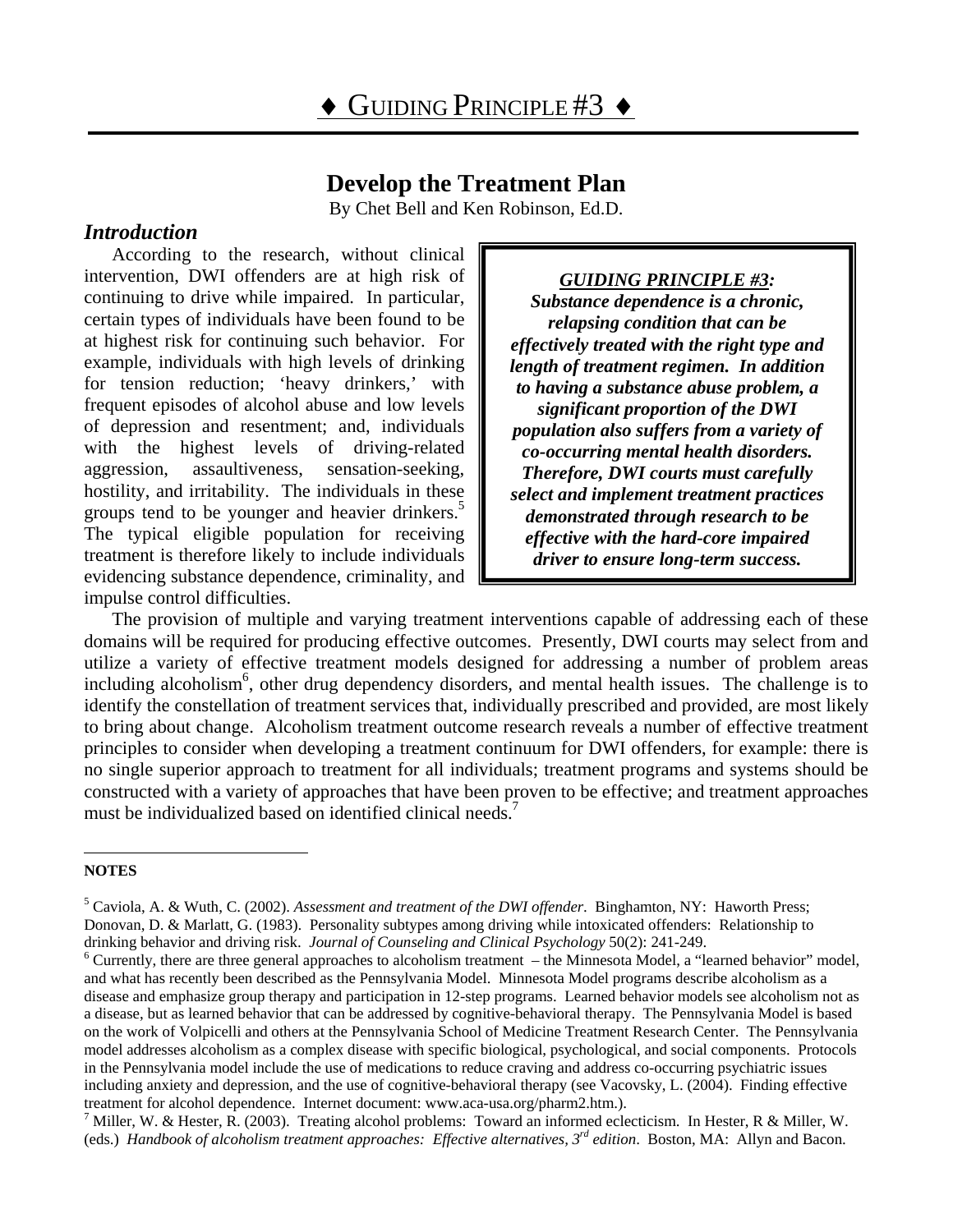Multi-systemic treatment approaches work best because multiple domains, conditions, deficits, and disorders are treated simultaneously. A recent meta-analysis of 381 rigorous alcohol treatment outcome studies provided a "Cumulative Evidence Score (CES)" for each treatment modality studied. The CES ultimately allows a ranking of evidence-based approaches.<sup>8</sup> The alcoholism treatment approaches with a positive CES score, ranked in order (top to bottom, left to right) include:

- 
- Motivational Enhancement Therapy Aversion Therapy, Nausea
- GABA Agonist (Acamprosate) Case Management
- Community Reinforcement plus Vouchers Cognitive Therapy
- 
- Opiate Antagonist (e.g. Naltrexone) Aversion Therapy, Apneic
- **Behavioral Self-Control Training Family Therapy**
- Behavior Contracting Acupuncture
- 
- Brief Intervention Marital Therapy Behavioral
	-
	-
	-
	- Self-Change Manual (Bibliotherapy) Aversion Therapy, Covert Sensitization
		-
		-
		-
- Social Skills Training Client-Centered Counseling

DWI courts must consider providing all the pieces that comprise an effective treatment continuum, particularly, motivational enhancement therapies, community reinforcement, behavior contracting, social skills training, and marital therapy. However, research further indicates that motivational approaches, cognitive-behavioral therapies, pharmacological approaches, and aftercare are critical to sustaining long-term successful treatment outcomes.

*Motivational Approaches.* It was once assumed that the client must demonstrate a particular level of motivation to change prior to enrolling in treatment. Without this motivation on the part of the client, there was a belief that counseling would be ineffective. Motivational approaches, however, disprove this notion. Current theory holds that most individuals enter treatment under some sort of duress, which results in resistance, or, at best ambivalence, regarding any change in behavior. Motivational approaches therefore focus on ways to engage substance users in considering, initiating, and continuing substance abuse treatment while at the same time, discontinuing their use of alcohol and other drugs.<sup>[9](#page-11-1)</sup>

Motivational approaches involve linking a therapeutic style, called "motivational interviewing"(MI), with a transtheoretical stages-of-change model. MI is a style of interacting with the client and generates more of a discussion than an interview. MI emphasizes providing feedback, assigning responsibility for change to the client, giving advice, and offering a menu of counseling options. Importantly, MI provides an empathic rather than confrontational approach with the goal of improving client self-efficacy  $-$  a sense on the part of the client that change is possible and achievable.<sup>10</sup> The transtheoretical model of change defines the processes involved in natural recovery and self-directed change, a movement from pre-contemplation regarding change, through contemplation, preparation, action, and then to maintenance.<sup>11</sup> And, these "stages of change" can be engaged and continued by enhancing motivation.<sup>12</sup>

1

<span id="page-11-0"></span><sup>&</sup>lt;sup>8</sup> Miller, W., Wilbourne, P. & Hettema, J. (2003). What works? A summary of alcohol treatment outcome research. In Hester, R & Miller, W. (eds.) *Handbook of alcoholism treatment approaches: Effective alternatives*, 3<sup>rd</sup> edition. Boston, MA: Allyn and Bacon.

<span id="page-11-1"></span><sup>9</sup> Miller, W. (ed). (1999). Enhancing motivation for change in substance abuse treatment. *Treatment Improvement Protocol Series #35*. DHHS Publication No. (SMA) 99-3354. Rockville, MD: Substance Abuse and Mental Health Services Administration.

<span id="page-11-2"></span><sup>&</sup>lt;sup>10</sup> Miller, W. (2003). Enhancing motivation for change. In Hester, R & Miller, W. (eds.) *Handbook of alcoholism treatment approaches: Effective alternatives*,  $3^{rd}$  *edition*. Boston, MA: Allyn and Bacon.

<span id="page-11-3"></span>Prochaska, J. & DiClemente, C. (1984). *The transtheoretical approach: Crossing traditional boundaries of therapy*. Homewood, IL: Dow Jones-Irwin.

<span id="page-11-4"></span> $12$  Miller (1999).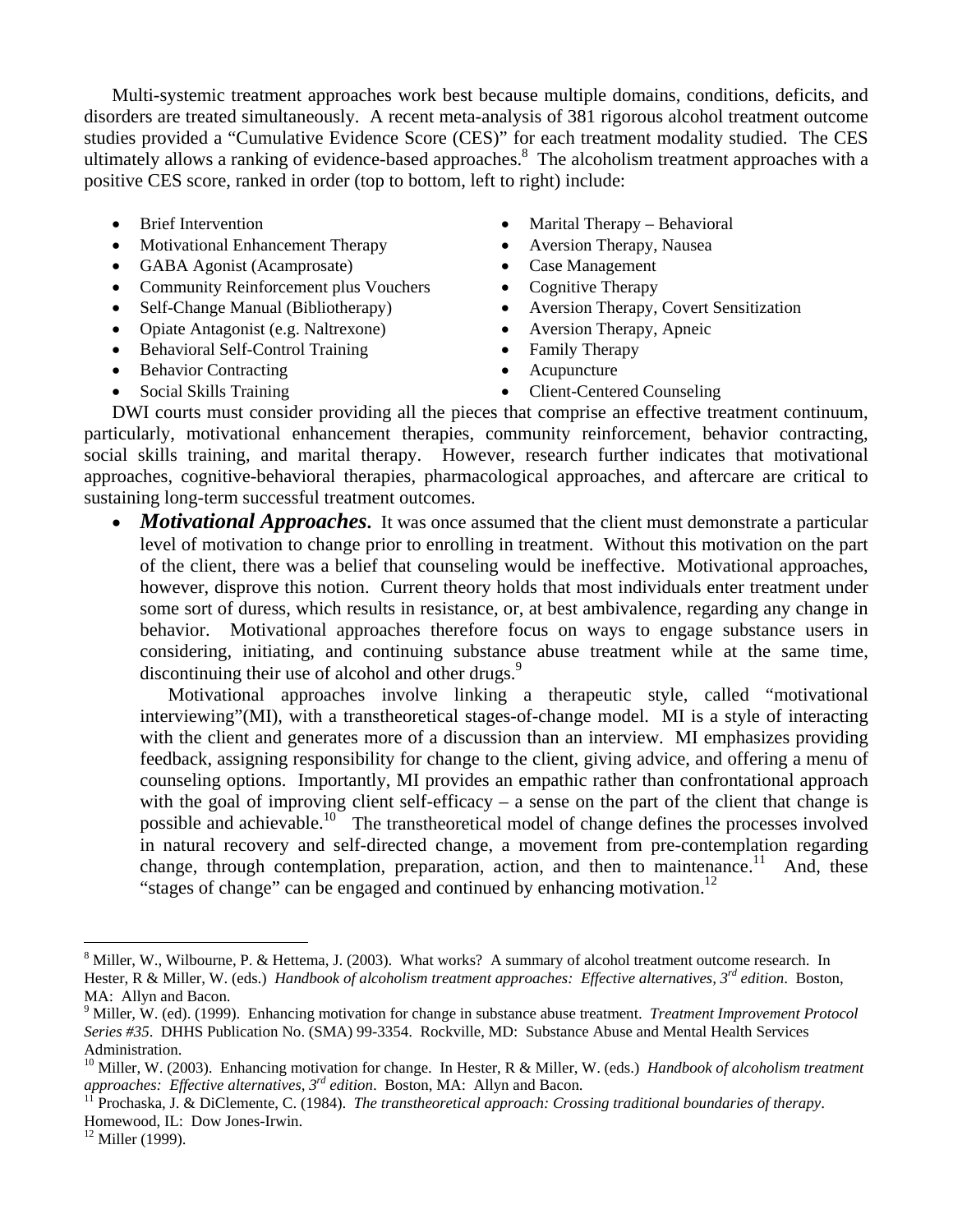- *Cognitive-Behavioral Therapy (CBT) Approaches.* The use of cognitive behavioral models has been recognized as a critical factor in reducing recidivism. A research review of meta-analyses found that cognitive behavioral approaches consistently appear to be among the most effective treatment therapy for substance abusers.<sup>13</sup> CBT approaches suggest that unless offenders' faulty thinking is addressed, there is a reduced likelihood of long-term change. Moreover, other research has shown that the use of cognitive interventions can enhance outcomes by up to 50%.<sup>14</sup> However, even today, only about 30 to 50 % of treatment programs for offenders report having a cognitive-behavioral component as part of the therapeutic intervention. The three main cognitive models now utilized by criminal justice agencies are Reasoning and Rehabilitation ( $R\&R$ ), Thinking for a Change, and Moral Reconation Therapy (MRT®).
- *Pharmacological Treatments Naltrexone and Campral (Acamprosate).*The Substance Abuse and Mental Health Services Administration's (SAMHSA) Treatment Improvement Protocol (TIP) Series 28 titled "Naltrexone and Alcohol Treatment" concluded that "when used as an adjunct to psychosocial therapies for alcohol-dependent or alcohol-abusing patients, naltrexone can reduce the percentage of days spent drinking, the amount of alcohol consumed on a drinking occasion and relapse to excessive and destructive drinking."

Naltrexone is a medication utilized for many years as a highly effective opiate treatment (referred to as an opioid receptor antagonist), and is able to be given with Antabuse if needed. Recently, it was determined that the brain pathways used by alcohol and opiates may be the same. Because of this, Naltrexone reduces or stops the cravings experienced by alcoholics during treatment, without causing physical or psychological dependency.<sup>15</sup> It is these cravings (physiological reactions which are triggered by behavioral cues) that interfere with an alcoholic's ability to complete a treatment program.

Essentially, Naltrexone functions as a tool to aid recovery and treatment; it is not a "stand alone" treatment. While being used by recovering alcoholics, Naltrexone functions in two manners: (1) it blocks cravings, and (2) if the offender does drink, while they may become intoxicated, there is no pleasure derived from drinking alcohol. Thus, if an alcoholic is sincerely working on changing his/her behavior through treatment, true progress can be made. While on Naltrexone a client can maintain sobriety long enough to successfully establish a pattern of behavior modification, and at the end of 180 days, they are examined to determine if a reduction in use of Naltrexone can be ordered.

Research suggests that the utilization of Naltrexone (especially as part of the terms and conditions of a probation sentence) is effective since it blocks cravings and allows behavioral modification to take effect. In particular, it was found that when combined with substance abuse treatment, Naltrexone is significantly more successful (61%) than a placebo combined with the same treatment program (22%) in preventing relapse.<sup>16</sup> Further, those who did drink did so on fewer days than the placebo group (2 and 6 days respectively) over the same 12-week period.

Another pharmacological treatment is Campral Delayed-Release Tablets, which are now FDA-approved for the maintenance of abstinence from alcohol in those patients with alcohol

<span id="page-12-0"></span><sup>13</sup> Taxman, F.S. (1999). Unraveling "What Works" for Offenders in Substance Abuse Treatment Services. *National Drug Court Institute Review* 2(2): 93-134.<br><sup>14</sup> Mackenzie, D.L. (2001). *Sentencing and Corrections in the 21st Century: Setting the Stage for the Future.* U.S.

<span id="page-12-1"></span>Department of Justice, Office of Justice Programs, National Institute of Justice.<br><sup>15</sup> However, prior to the prescribing of Naltrexone, persons must be screened through a liver panel as there are specific

<span id="page-12-2"></span>physical conditions that are not compatible with the administration of this drug. (see Tauber J. & Huddleston, W. (1999). *DWI courts: Defining a national strategy*. Alexandria, VA: National Drug Court Institute.) 16 Archives of General Psychiatry. (1992), 49:881-887

<span id="page-12-3"></span>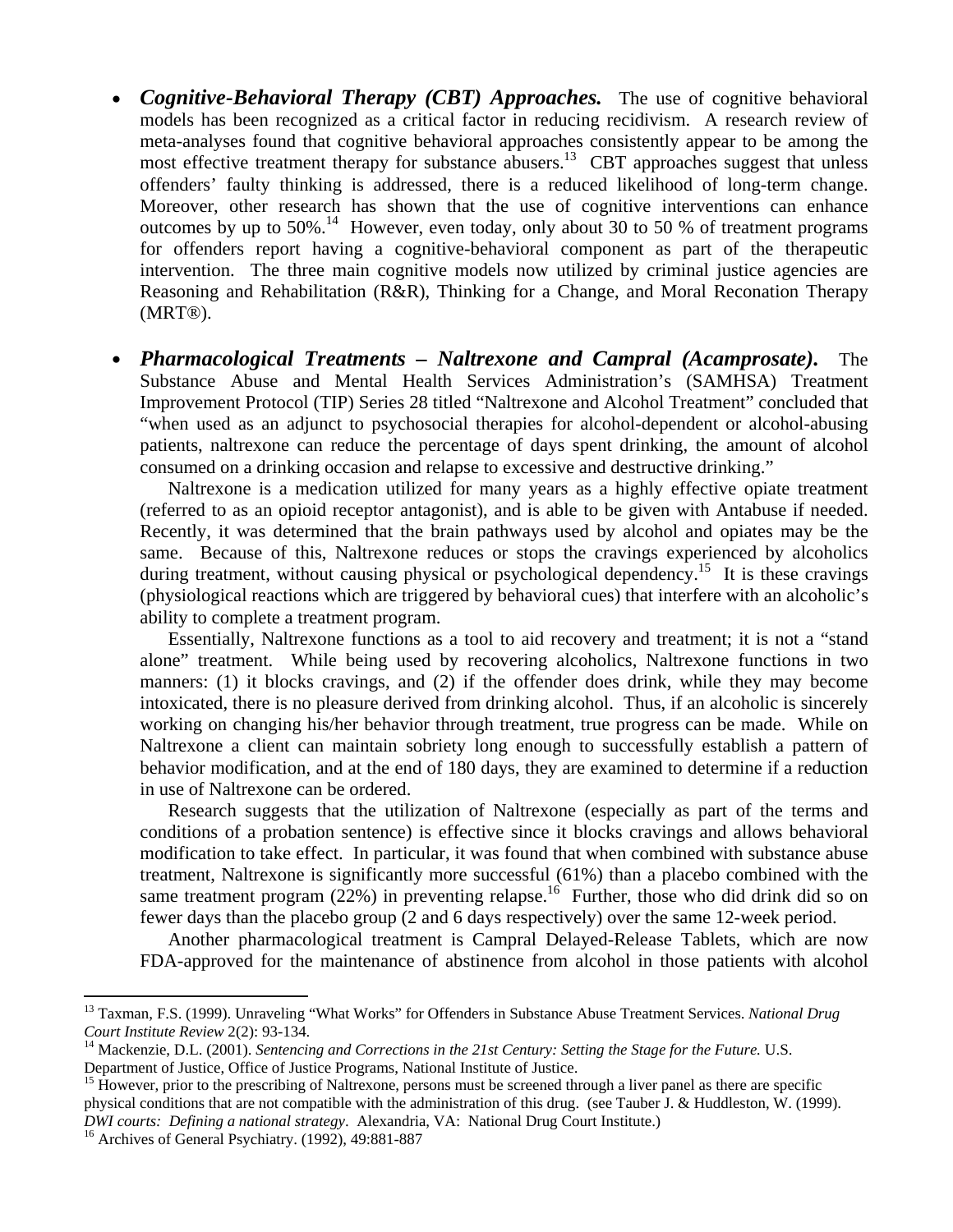dependence who are abstinent at the time of treatment initiation. Treatment with Campral can be part of a comprehensive management program that includes psychosocial support; particularly since this drug appears to reduce cravings and distress during early abstinence. Based on studies conducted in Europe, the drug is both safe and effective with minimal side effects.

Aftercare. Research indicates that the window of greatest vulnerability for relapse is the first 30 to 90 days following discharge from an index episode, although an elevated risk of relapse can extend up to 2 years or more.<sup>17</sup> The vast majority of aftercare services provided in this country are 12-Step or similar peer-support groups.<sup>18</sup> Studies have consistently shown a positive and substantial correlation between engagement in peer-support groups and maintenance of sobriety or reductions in substance use.<sup>19</sup> These correlations, however, do not prove causality. It is possible that higher-functioning or better-motivated clients may be more likely both to adhere to aftercare recommendations and to sustain symptom improvements. Regardless, the data indicate that involvement in aftercare groups is a significant predictor of long-term success. Unfortunately, less than 20% of graduates of community-based substance abuse treatment programs attend even two aftercare sessions.[20](#page-13-3)

Several studies have examined the effectiveness of professionally administered aftercare services. A 2001 review article identified 14 empirical studies of professional continuing-care interventions that presented follow-up data. Of those studies that included an active control condition, only 1 out of 7 yielded positive findings. Of those that included a minimal-aftercare or no-aftercare control condition, 3 out of 7 yielded positive findings. Based on the limited literature that does exist, it appears that six interventions have some empirical support for their efficacy. These include: telephone monitoring<sup>21</sup>, quarterly recovery management checkups<sup>22</sup>, behavioral recovery groups<sup>23</sup>, nurse home-visits<sup>24</sup>, couples behavioral therapy<sup>25</sup>, and an assertive continuing care model for adolescents.<sup>26</sup> Of these, the efficacy of only one intervention (telephone monitoring) has been replicated in subsequent clinical trials. Taken together, these data suggest that graduates of substance abuse treatment programs require at least monthly contacts, either in person or by telephone, to check in with them about their progress, to monitor them for impeding signs of relapse, and to make treatment or aftercare referrals as required.

• *12-Step Self Help/Mutual Aid Approaches*. Self-help or mutual aid approaches refer to those situations in which alcoholics seek help from other people experiencing the same problem. Drug courts, whose program rules universally require abstinence from the use of alcohol and illicit drugs, typically recommend that clients participate in self-help/mutual aid programs that reinforce the program's philosophy. The programs most often attended include Alcoholics Anonymous (AA), Narcotics Anonymous (NA), Cocaine Anonymous (CA), Women for Sobriety, and SMART Recovery. It should be noted that while AA, NA, and CA are widely

<span id="page-13-6"></span> $23$  McAuliffe (1990).

1

<span id="page-13-8"></span> $25$  O'Farrell et al. (1998).

<span id="page-13-0"></span><sup>&</sup>lt;sup>17</sup> Hunt et al. (1971); Joe et al. (1994); Simpson & Savage (1980); Simpson & Sells (1990); Stout et al. (1999) (Moos et al., 1990; Valliant, 1973.

<span id="page-13-1"></span> $18$  McKay et al. (1998) and Ouimette et al. (1998).

<span id="page-13-2"></span><sup>&</sup>lt;sup>19</sup> Emerick, et al. (1993); Ito & Donovan (1986); McKay et al. (1998); Montgomery et al. (1997); Moos & Moos (1994); Morgenstern et al. (1997); Ouimette et al. (1998); Peterson et al. (1994); Timko et al. (2000); Tonigan et al. (1996); Trent (1998).

<span id="page-13-3"></span> $^{20}$  Godley et al. (2001, 2002).

<span id="page-13-4"></span><sup>&</sup>lt;sup>21</sup> Foote & Erfurt (1991); McKay et al (in press); Sobell & Sobell (2000); Stoudt et al. (1999).

<span id="page-13-5"></span> $22$  Dennis et al. (2003).

<span id="page-13-7"></span> $24$  Patterson et al. (1997).

<span id="page-13-9"></span> $26$  Godley et al. (2002).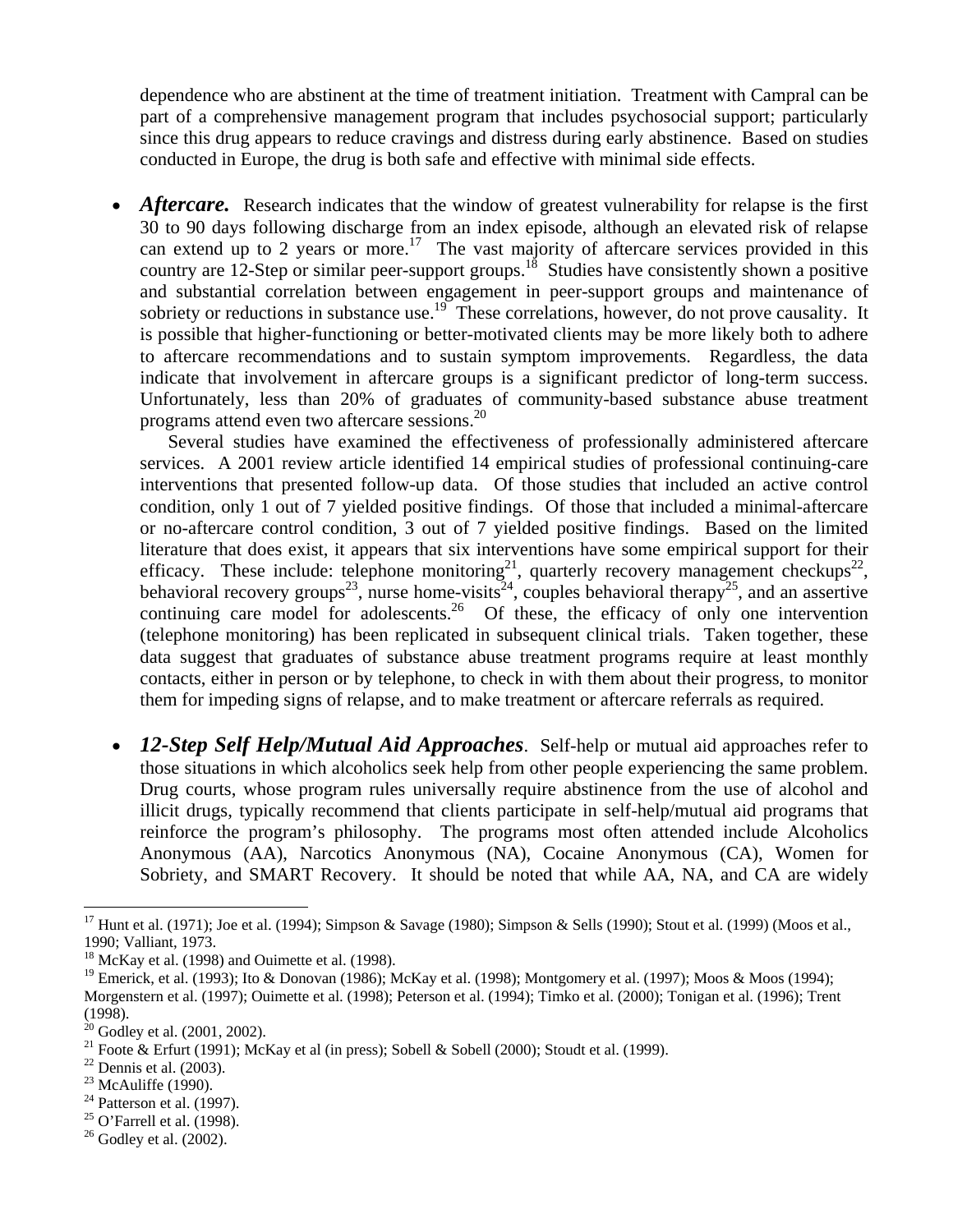available, Women for Sobriety and SMART Recovery both have fewer than 350 groups nationwide. $27$ 

Manualized treatment approaches designed to integrate 12-step principles into primary treatment have also been developed and utilized successfully in treatment. The 12-Step Facilitation Therapy Manual<sup>28</sup> (which focuses on AA's first four steps) was found to be an effective treatment approach with individuals both intentionally and unintentionally matched in the National Institute on Alcohol Abuse and Alcoholism's (NIAAA) Project MATCH.

The experience of drug courts is that self-help/mutual aid group attendance appears to be enhanced when clients are offered choices, both in terms of the types of groups approved by the court and also in the types of 12-step programs (AA, CA, NA) offered in the community. Clients report a greater level of acceptance when attending meetings where there is a good match in terms of drug of choice (i.e., alcoholics attending AA, rather than NA or CA meetings) and also in the demographics of the client and the group (i.e. young people, women, etc.).

#### *Conclusion*

 $\overline{a}$ 

Recovery and rehabilitation are the primary treatment goals for participants in DWI courts. Treatment providers now benefit from having a broad array of clinical and medical interventions to choose from that can be employed to enhance motivation, teach new skill sets, and facilitate long-term recovery from addiction to alcohol and other drugs. Research suggests that the most important factor is to create an environment in which it is possible for participants to remain engaged in treatment for significant periods of time. The design of drug court programs provides this structure. Equally important is regular participation in treatment, which has been demonstrated effective with similar client groups and is provided by properly trained and supervised clinicians. The combination of providing high quality therapeutic interventions and promoting treatment retention results in significant improvements in treatment outcomes.

<span id="page-14-0"></span><sup>27</sup> McCrady, B., Horvath, A. & Delaney, S. (2003). Self-help groups. In Hester, R & Miller, W. (eds.) *Handbook of*  alcoholism treatment approaches: Effective alternatives,  $3^{rd}$  edition. Boston, MA: Allyn and Bacon.<br><sup>28</sup> Nowinski, J., Baker, S. and Carroll, K. (1994). *Twelve step facilitation therapy manual*. NIH Publication No. 94-

<span id="page-14-1"></span>Rockville, MD: National Institute on Alcohol Abuse and Alcoholism.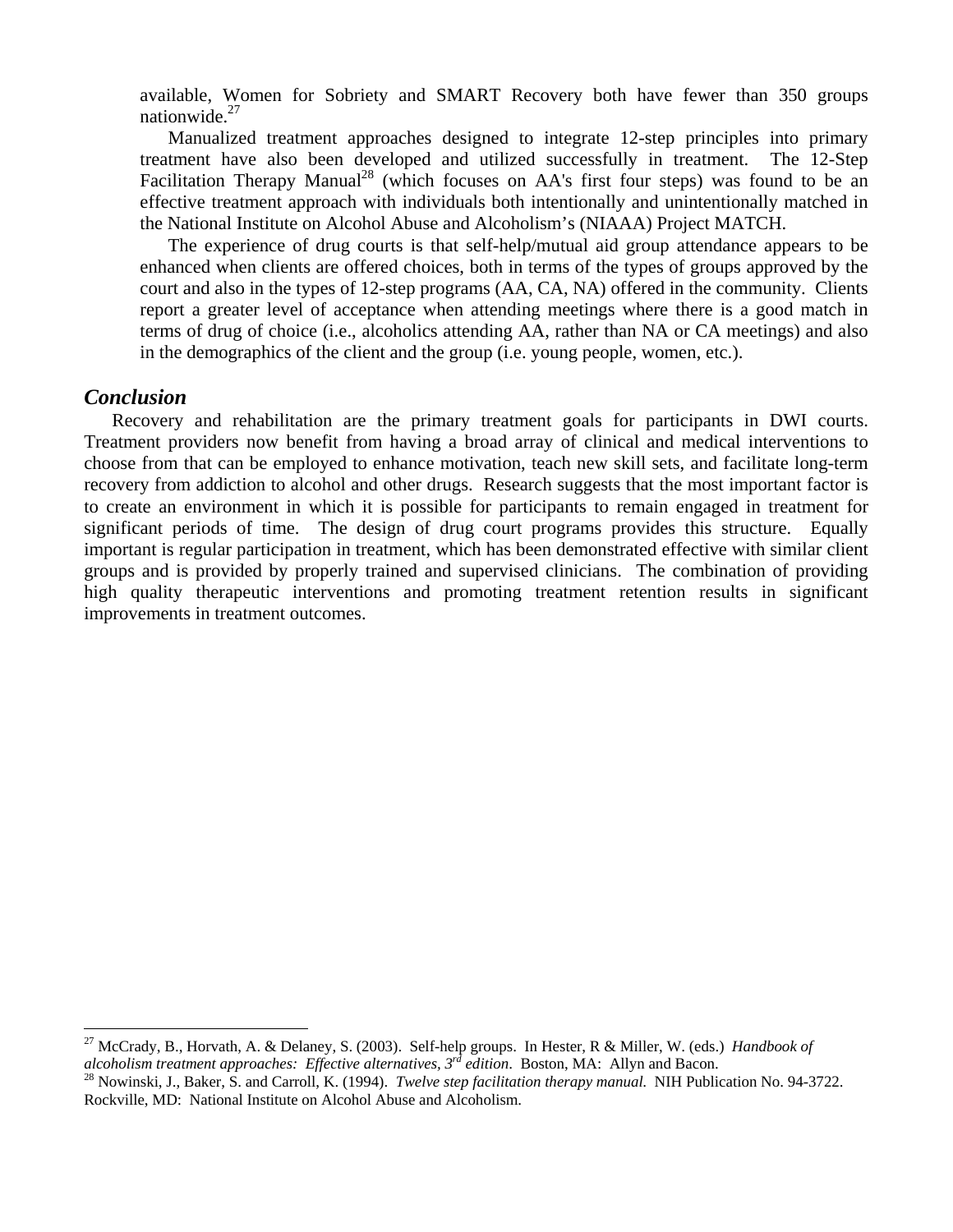# **Supervise the Offender**

By Helen Harberts and Kathy Waters

## <span id="page-15-0"></span>*Introduction*

The offender who drives under the influence of drugs or alcohol is extraordinarily dangerous, $^{29}$  and this, coupled with the quick dissipation of alcohol from the body, makes increased supervision a necessity. Public safety remains the paramount concern and therefore more frequent monitoring by the court, the probation department, and treatment provider must occur. Because this crime presents such a significant level of danger to the public, supervision must be tighter, and the

*GUIDING PRINCIPLE #4:*  **Driving while intoxicated presents a significant danger to the public. Increased supervision and monitoring by the court, probation department, and treatment provider must occur as part of a coordinated strategy to intervene with repeat and high-risk DWI offenders and to protect against future impaired driving.** 

response to violations must be faster and stricter. This can be accomplished through technical innovation, $30$  random and frequent drug and alcohol testing, home and other field visits, office contacts, and frequent judicial review.

Research supports the position that coerced treatment works, $31$  and in a program where protecting public safety is imperative, community supervision reinforces the importance of treatment, accountability, and early intervention for relapse. Absent a coordinated strategy to intervene with these repeat and high-risk offenders, thousands more innocent individuals will become victims of a substance related vehicular accident each year.

*The Role of Community Supervision in DWI Courts.* **Court and treatment supervision** teams must extend their supervision of offenders into the home, community, and work environments of the offender. In particular, community supervision officers must conduct field and home visits frequently to identify emerging relapse patterns, to assist with the cognitive restructuring and the development of problem solving capabilities of offenders, and to monitor the offender for signs of substance use. Officers must relay all of the learned information regarding the offender's habits, associates, new trends, any positive urine tests, changes of circumstance, or barriers to success to the rest of the DWI court team immediately. This requires the supervision officer to be knowledgeable of the life circumstances of the offender, including both negative and positive circumstances and changes. In fact, a critical element of the community supervision piece is to *catch offenders doing something right* and then alerting the rest of the court team.

1

<span id="page-15-1"></span>**NOTES** 

<sup>&</sup>lt;sup>29</sup> This statement is based on the fact that 17,500 Americans died and 500,000 injuries were reported in 2003, and \$16 billion dollars in property damage occurs every year because of impaired driving (Cited in The George Washington University Medical Center (2004). "Finding Common Ground: Improving Highway Safety With More Effective Interventions for Alcohol Problems". *Ensuring solutions to alcohol problems, primer 7*).<br><sup>30</sup> For example, utilization of Ignition Interlock Devices, In-Home Electronic Monitoring with Alcohol Detection Devices,

<span id="page-15-2"></span>the SCRAM transdermal alcohol detection device, presumptive alcohol screening devices, and instant test cups for detection of drug use.<br><sup>31</sup> See National Drug Court Institute (2004). *Painting the Current Picture: A National Report Card on Drug Courts and* 

<span id="page-15-3"></span>*Other Problem Solving Court Programs in the United States, Vol. I, No. 1*. Alexandria, VA: Author.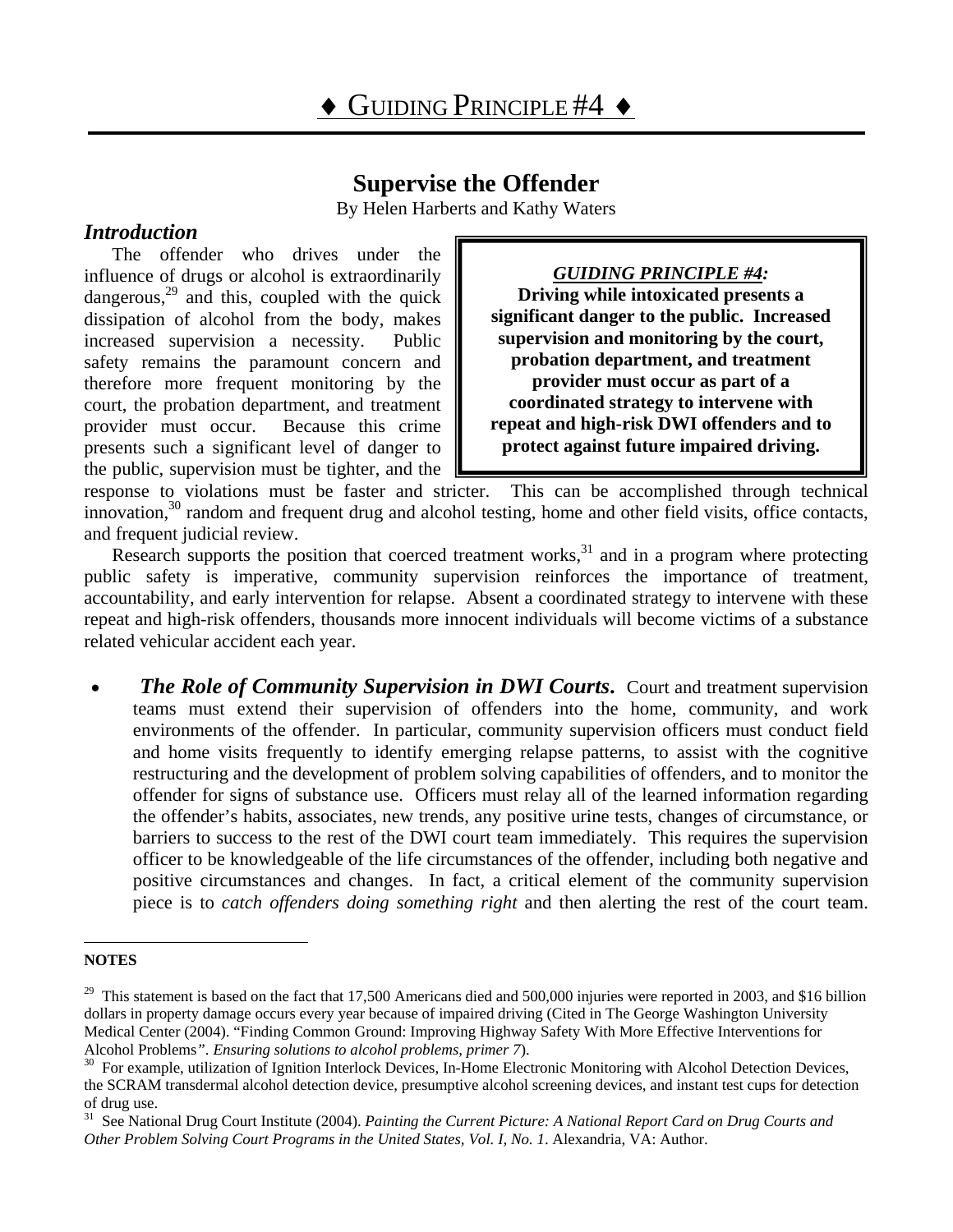Encouragement and incentives are the counterbalance to the higher degree of sanctions and accountability in these courts. The supervision strategy of these offenders should focus on identifying the underlying problems and providing appropriate treatments, rather than on relying solely on the surveillance and punishment model of supervision. There must be a balance between enforcement and treatment.

Protecting officer safety, however, is crucial. In addition to the understood dangers, officer safety is also a concern given the increased number of required home visits to homes where domestic violence is often a reality and where firearms and weapons pose a threat (in this circumstance, all weapons must be ordered removed). Officers must also be aware of the possibility of sabotage or pressure being placed on the probationer by their partner, particularly if the partner is a substance abuser.

Community supervision officers and in fact, all team members, should be aware that participants may have cultural norms that do not prohibit drinking and driving. While this must be addressed in treatment and from the bench, it must also be a primary focus for supervision in participant indoctrination and when dealing with the participant's family. Communications, orientations, and expectations of supervision should be conveyed to the family to ensure there is a clear understanding of the requirements for success in treatment and supervision. This, in turn, will build a stronger support system for the offender. Also, some offenders may provide a mixed message to their family regarding driving under the influence. The concept of treatment requires abstinence, and the concept of a DWI court requires abstinence, recovery, and not driving until properly licensed. By conducting family and community outreach, officers can clarify any confusion regarding the expectations of the court, and assist with the readjustment of family norms if they include consumption of alcohol.

• *Screening and Risk Assessment*. Unlike the illicit drug user, the alcoholic may not have lost support of family and friends, and in many cases may still have some semblance of a functional lifestyle. Similarly, while court involvement may be considered inconvenient or embarrassing, alcohol use may be condoned and even expected by family or work associates. Because of this, the DWI offender is often in a greater state of denial than other addicts, and therefore more resistant to the goals of the drug court team, specifically to supervision efforts.

Offenders come before the courts with different strengths and weaknesses, and this is particularly true of DWI offenders. For example, some DWI offenders may have a high level of functioning, are able to maintain employment, have a relatively stable family environment, and a relatively lower level of criminogenic needs. As such, these offenders may require a different level of structure and support than a typical offender with different criminogenic needs. Alternatively, some DWI offenders, particularly those with a poly substance abuse problem may require yet a different level of supervision as they progress through recovery. They may present with high criminogenic needs and have a profoundly poorer recovery environment at home or in the community. This may be the case because offenders have lost the support of family and friends, may not have a clean and sober environment in which to recover, or may not possess sufficient resiliency factors to complete treatment and probation without a higher level of assistance and supervision.

Use of risk assessment instruments that have been normed on corrections populations is important. Instruments such as the LSI-R (Level of Service Inventory – Revised) allow for targeted case management, and a better sequencing of collateral referrals designed to maximize success over the long term. In addition, instruments such as the LSI-R show movement in various dimensions, allowing both the agent and the offender to see improvement, and share in the success of the case plan. Likewise, such instruments help to identify if treatment and interventions may or may not be working. The supervising officer and team should take an active interest in how well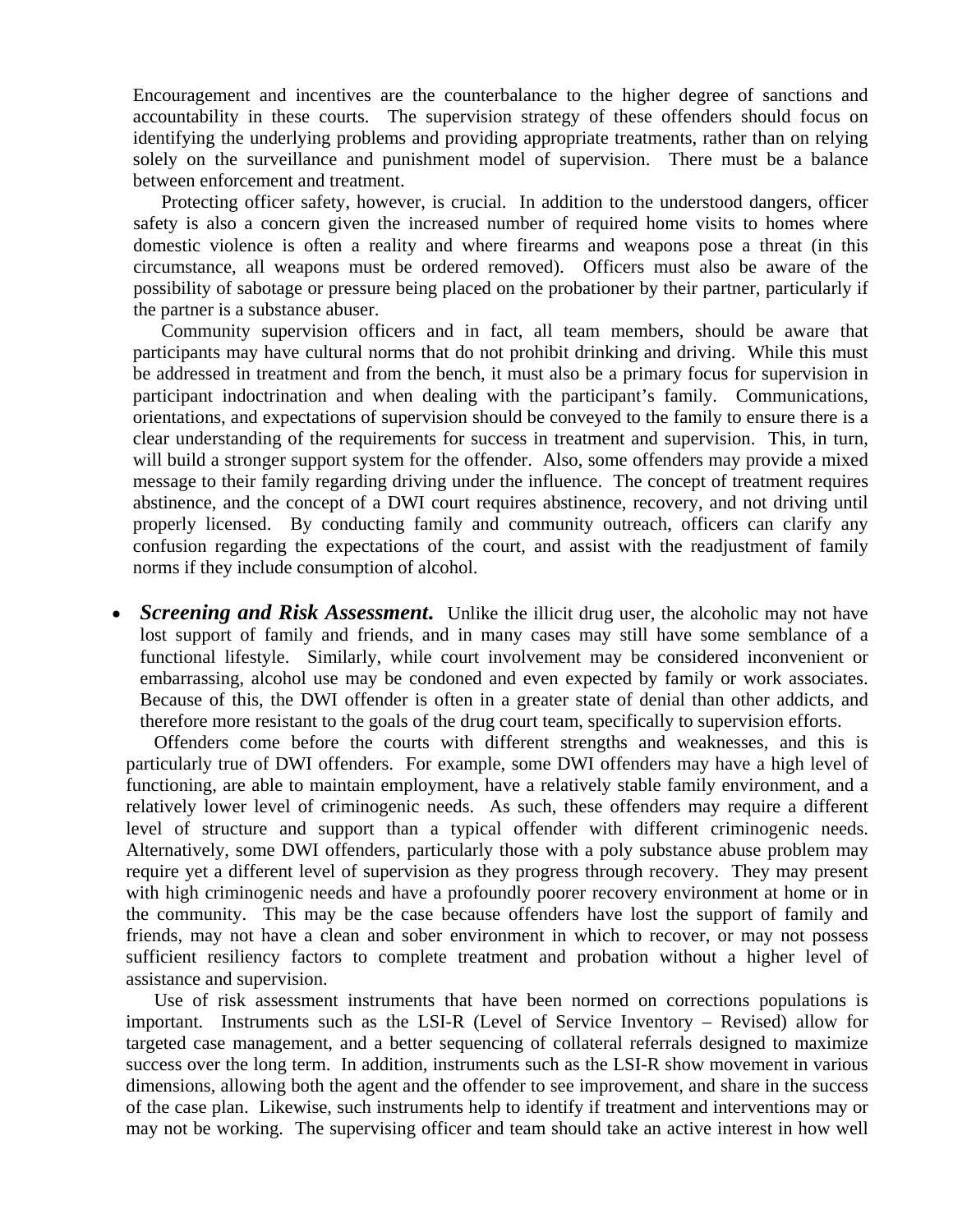the offender who has been diagnosed with a drug or alcohol problem responds to the treatment. The LSI-R or like assessment should be re-administered periodically to help identify improvements in offender behaviors, as well as to assist in the modification, if necessary, of the case plan which might include referral to a different treatment program. This forms a basis of incentives, and encourages a partnership in recovery and accountability between the offender and the officer.

*Monitoring Medication, Abstinence, & Relapse Detection.* Many DWI court jurisdictions have a zero tolerance policy in place regarding drug testing, with the participant immediately taken into custody upon having a positive test. This is in contrast to a standard drug court non-driving case where, in most cases, a positive test does not cause immediate custody. The distinction, of course, is the aspect of *driving* while impaired. By virtue of their conviction and referral to the DWI court, these offenders have demonstrated a propensity to *drive* under the influence, and put the public at risk. Because of the public safety concerns surrounding driving under the influence, the discretion of the officer may default to custody to protect the public.

Because of the public safety risks, DWI offenders must be monitored through every method possible. This includes utilizing technology such as ignition interlocks, car impounds, global positioning devices, in-home electronic surveillance that has photo capable alcohol testing equipment or trans-dermal alcohol detection devices. However, these technologies are only an adjunct to personal surveillance. In jurisdictions where naltrexone or other medications are used to assist with recovery, community supervision agents must review the observation logs of the pharmacies responsible for monitoring actual consumption of the medication to ensure the offender's adherence to the court orders regarding the use of the medication. Similarly, community supervision is in the best position to monitor the  $ASAM<sup>32</sup>$  recovery environment of the offender, and attendance at a 12-step program by reviewing signed meeting logs and written step work.

Additionally, the team must be vigilant in identifying relapse behaviors that occur before the participant falls back to using drugs or alcohol, and provide appropriate intervention. These behaviors could include loss of a job, appearance of old associates or even advancement in program phases. This information must be detected and shared in a timely manner with other team members.

• **Testing.** Alcohol use is more difficult to detect than other drug use. Alcohol burns off at a fairly steady rate of .02 Blood Alcohol Content (BAC) per hour. Thus, a person could be under the influence in the evening and provide a clean test the next day. Testing, therefore, must be conducted more frequently and randomly than is done with other drugs of abuse. Increased field services by community supervision are an essential component of this monitoring requirement. Noting any signs of alcohol cans, bottles, and alcohol packaging is just as important as the results of breath testing in the detection of use or relapse potential. As many offenders have both primary and secondary drugs of choice, supervision must always search, and screen, for poly substance abuse.

Community supervision must, therefore, arrive with breath testing equipment when they are not expected: on paydays, during football games, early in the morning, or two hours after making their last check at the house (to catch the "celebration" syndrome). Knowledge about the behavior and life style of the offender will also assist with scheduling surprise visits. In addition, the availability of proper resources and equipment for use by the officers in the field is paramount for being able to conduct truly random and accurate testing, particularly since field

<span id="page-17-0"></span><sup>&</sup>lt;sup>32</sup> American Society of Addiction Medicine; www.asam.org.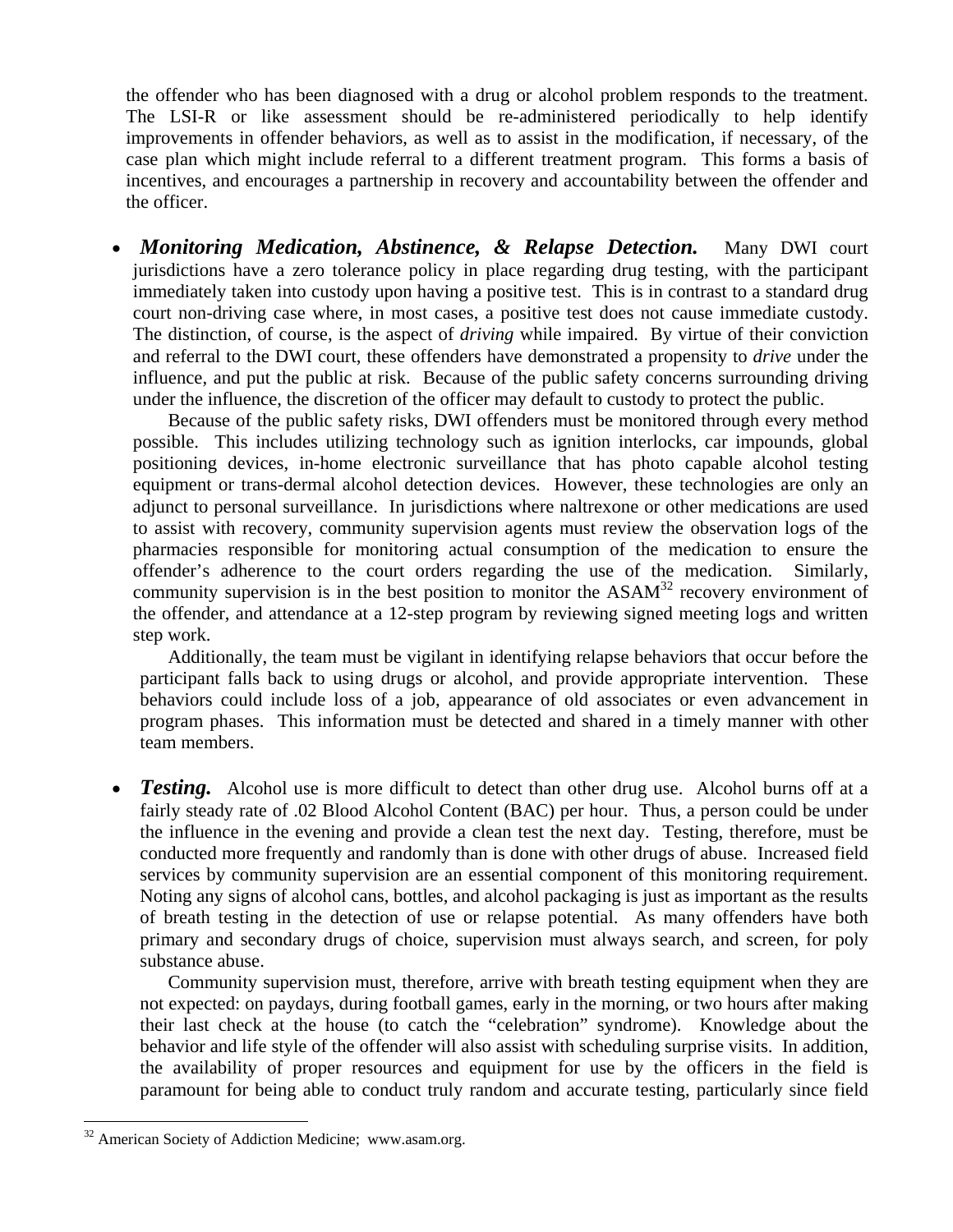and community testing should be a required component of supervision in addition to office visits. Testing should also take place at every possible point of contact between the community supervision team member and the offender, especially given the fact that breath testing is relatively inexpensive and swift. Testing should take place at group meetings, at the court, in the supervision office, and during field contacts. In addition to breath testing, occasional and random urine testing should be conducted. While urine testing is not as effective for detecting alcohol use, it assists with the identification (and prevention) of poly substance abuse.

Additionally, other law enforcement agencies can provide assistance with testing, as many local police departments have screening devices, intoxilyzers, or other testing equipment on site or in their vehicles. Random testing, or assigned testing can thus assist with monitoring use. As part of an assigned testing protocol, an offender can be directed to appear at a local precinct or department twice a day with picture identification to provide a breath sample. And, as part of conducting unannounced, random checks, a local police officer can be asked to drop by and check on the status of an offender. Police can also assist with caseload supervision if they are provided with a list of people on the DWI court caseload and know who should and should not be driving. Police work 24/7 and can often report observed pro-social and negative activities of DWI court participants to the team. If other law enforcement is utilized as part of the team strategy, they must understand the team concept and the desired outcomes of the supervision strategy, as they may have a different view of dealing with offenders and the expectations of the program.

• *Court Orders*. Court orders must be absolutely clear, unambiguous, and delineate all the court's expectations. This includes consequences if alcohol or drugs are found in the offender's presence, in their vehicle, at their workplace, or in their home. In particular, the offender must have absolute clarity about the total ban of alcohol and other drugs in the home, even if these substances belong to someone else living in the home. That is, parents, roommates, or other associates cannot possess alcohol or drugs in a place that is accessible to the participant. In addition, the offender must clearly understand the section of the court order that includes the avoidance of any alcohol outlets, bars, casinos, or other places where liquor is a primary item sold, and that this will be strictly monitored and enforced.

The offender should also have a thorough indoctrination with the community supervision officer, and should sign all relevant consent forms, as well as a clause affirming that they understand the terms and conditions of their release into the community. As it is often the nature of an addicted person to try and "beat the system" at first, the court's orders must leave no doubt about the expectations placed upon the participant. Community supervision is crucial in detecting and addressing non-compliant and compliant behavior in a swift manner. This is important in behavior modification, because reinforcement, either in a positive or negative manner, should occur as close as possible to the targeted conduct. Failure to detect, or address such behavior in a responsive manner allows intervening behaviors to confuse the message, and reduces the effectiveness of the sanction or incentive in shaping future behavior.<sup>[33](#page-18-0)</sup>

Court orders may also include orders tailored to meet the individual needs of the offender or a specific offender population. Such orders may include general and specific curfews, for example, geographic curfews (the offender is not to go to the concert arena or River Park), temporal curfews (the offender must be in his/her home between 8:00 PM and 7:00 AM each day); and occasional curfews (the offender must be home by 7:00 PM on New Years Eve). And,

<span id="page-18-0"></span><sup>&</sup>lt;sup>33</sup> See Marlow, Douglas B. and Kimberly C. Kirby. (1999). Effective use of sanctions in drug courts: Lessons from behavioral research. *National Drug Court Institute Review Volume II, Issue 1*. See too Transforming probation through leadership (Reinventing Probation Council Center for Civic Innovation at the Manhattan Institute, 2000); and Stevens, Darrell et al., Butte County Revia Project (www.aca-usa.org/reviaproject.htm).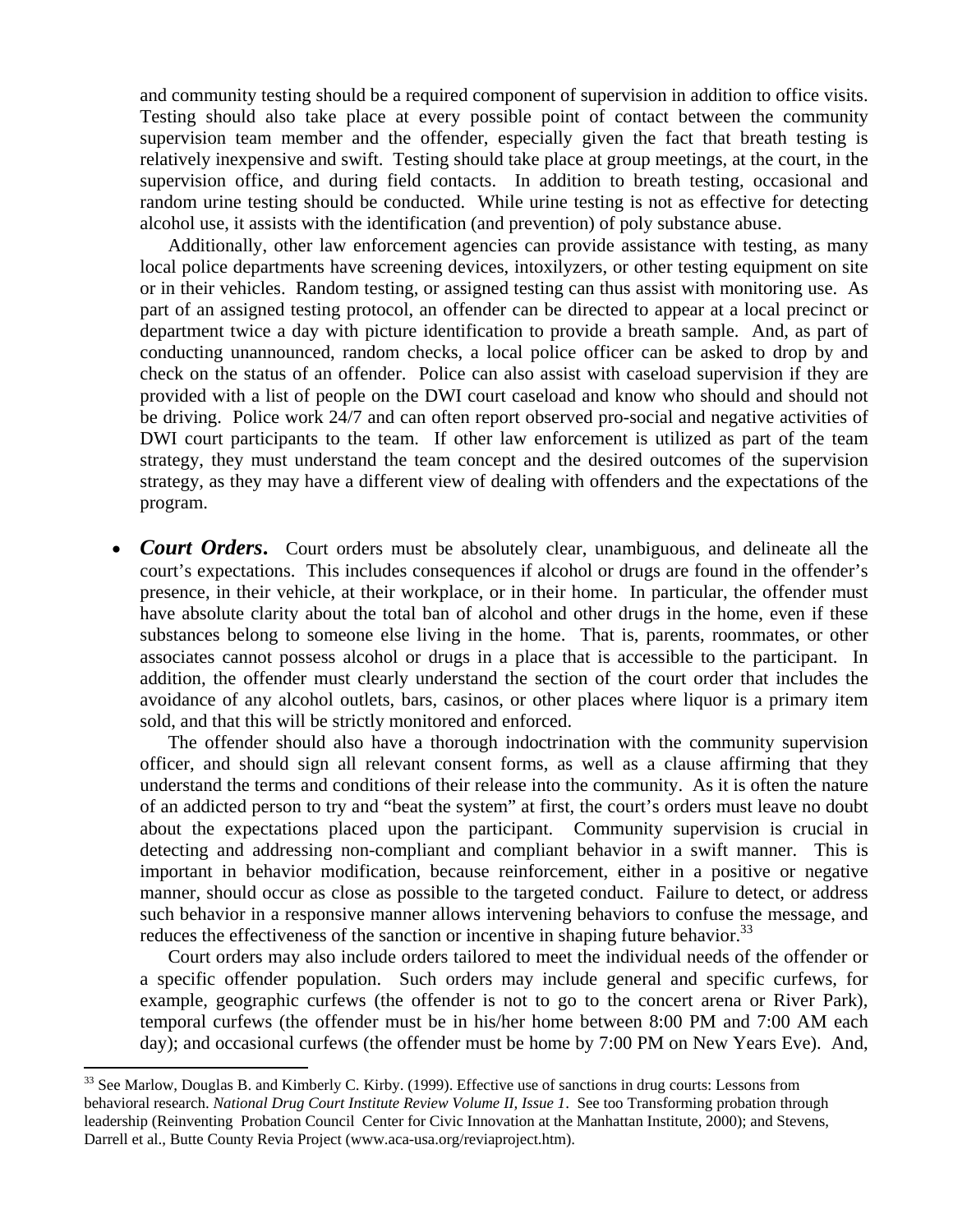orders can be tailored to address specific individual triggers until recovery is well under way, such as limiting certain activities or places unless otherwise approved by the supervision agent (e.g., the offender is not to enter the raceway without the express permission of their probation officer). Officers and law enforcement partners can assist in the monitoring of these orders by conducting checks of local bars and other known party areas. In addition to surveying for negative behaviors, they can also look for pro-social and recovery oriented activities that support the success of the client and which can then be rewarded with positive incentives by the team in support of continued behavior modification.

Case managers can help the client work with their family members, roommates, and others in the residence to determine if they are willing to comply with these terms. If not, then the court team will need to help identify new housing for the client that can be alcohol and drug free. In addition, if there are other factors present in the home that are identified as possible impediments to the treatment and supervision plan and long-term recovery of the offender, these will have to be addressed.

• *Court Contacts*. While personal accountability by the offender is the keystone of allowing clients to remain within the community setting, frequent judicial monitoring is important. The presence of a well informed bench officer who is able to encourage progress is fundamental in assisting the offender pursue a clean and sober lifestyle. Frequent appearances early on promotes the establishment of the relationship between the offender and the court, and this relationship will be strengthened both through the court's use of rewards and praise for success and of the dispensation of immediate sanctions for non-compliant behavior if necessary. Positive and negative reinforcement of conduct soon after it occurs has been shown to be critical in helping to build the increased sense of personal accountability among offenders. Additionally, the immediacy of a pending court appearance enforces the notion that the court is very serious about supporting and monitoring the defendant's abstinence and engagement in treatment. Having weekly court appearances therefore sustains pressure on the offender to perform in a positive manner. Immediacy of appearances before the bench officer also assists with the prevention of denial. Moreover, the public viewing of these conditions and court responses by other offenders in the program will assist in developing camaraderie and support from other participants, as they will see that they are not alone.

### *Conclusion*

 Supervision of a DWI offender, particularly because of the very serious risk they pose to society, is best accomplished with a team approach. The DWI court team, comprised of court, supervision, and treatment staff must closely monitor the behaviors of DWI offenders not only in the office, but out in the community, and in offender's home as well. Monitoring can also be accomplished through the use of various risk screeners and assessments to assess the impact of treatment over time, as well as through a number of technological methods such as drug testing, breathalyzers, and ignition interlocks. Expectations and consequences of non-compliance must be clearly and unambiguously delineated in the court orders so that the offender understands what is required of him or her for successful completion of the DWI court program. Successful monitoring of an offender requires more than the issuing of sanctions for non-compliance – DWI court team members should also seek to identify incidences of positive behavior on the part of the offender and provide accolades and incentives to motivate the continuation of such behaviors.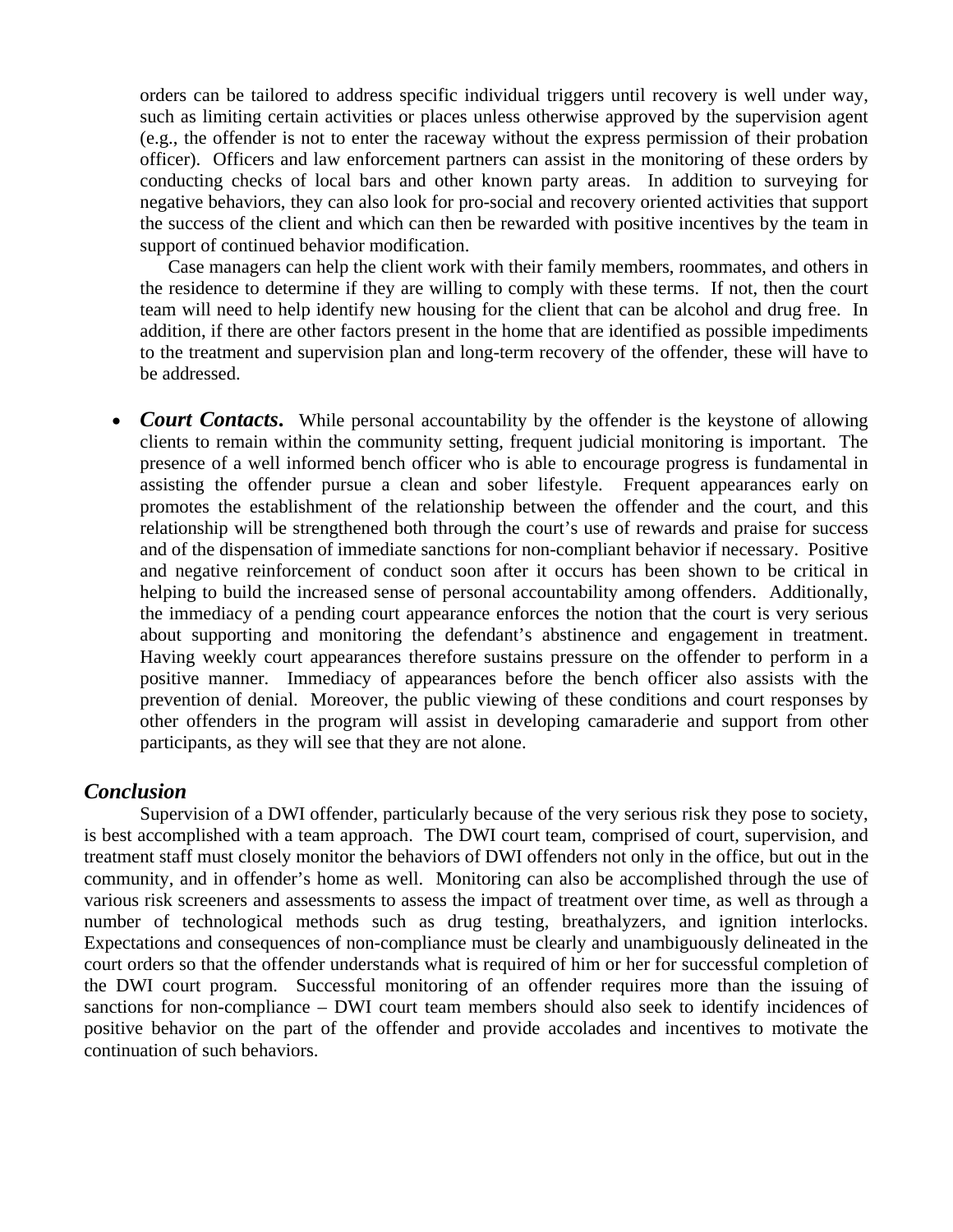# <span id="page-20-0"></span>**Forge Agency, Organization, and Community Partnerships**

By Jane Pfeifer with contributions from Norma Jaeger and Nadine Milford

## *Introduction*

The idea to initiate a drug court program can come from any number of individuals, whether it is a judge, a court administrator, a prosecutor, a public defender, a treatment agency, a non-profit corporation, or just a concerned citizen. This initiating individual, however, must strive to create a broad partnership with others in support of establishing a DWI court.

While partnerships are the cornerstone of any effective collaborative program and one of the *Ten Key Components* of the drug court [mod](#page-20-1)el<sup>34</sup>, they are essential within the DWI court setting where public safety is of great concern and public misunderstanding and misinformation about the program abounds. A broad-based, multi-agency, and grassroots partnership enhances credibility, and with an established mission that elicits widespread support and active involvement by various stakeholders – community leaders, the

## *GUIDING PRINCIPLE #5:*

*Partnerships are an essential component of the DWI court model as they enhance credibility, bolster support, and broaden available resources. Because the DWI court model is built on and dependent upon a strong team approach, both within the court and beyond, the court should solicit the cooperation of other agencies, as well as community organizations to form a partnership in support of the goals of the DWI court program.*

media, and the public – the partnership's efforts will be taken more seriously. Building coalitions – creating a group of individuals and organizations working together for a common cause – broadens the availability of resources and moves others to embrace the change that is being promoted. Because a Drug court is built on a strong team approach, the court should solicit the cooperation of agencies, organizations, and community partnerships to work together as a coalition. The more community members involved, the more ambassadors representing the DWI court within the community from diverse perspectives. Thus, the program gains validity and acceptability within the community as a solution to a critical social problem. Ultimately, quality partnerships fulfill three main purposes within the DWI court setting. In particular, they beget: (1) increases in services for program participants, thereby increasing the likelihood of their long-term success; (2) broader support and understanding of agencies and organizations that might otherwise be opposed to a DWI court; and (3) the building of a foundation of ongoing resources including but not limited to financial resources to support the operations of the court. Partnerships are the foundation upon which drug courts are based. The DWI court requires a more varied group of partners due to the unique challenges facing DWI offenders and the heightened public safety risk these offenders present. As with all drug court programs, the design must follow the *Ten Key Components* and be tailored specifically to the target population being served. The development of partnerships must similarly be chosen based on the needs of the program participants and to the benefit of the program as a whole.

#### <span id="page-20-1"></span>1 **NOTES**

<sup>34</sup> *Defining Drug Courts: The Ten Key Components.* (1997). Washington, DC: U.S. Department of Justice.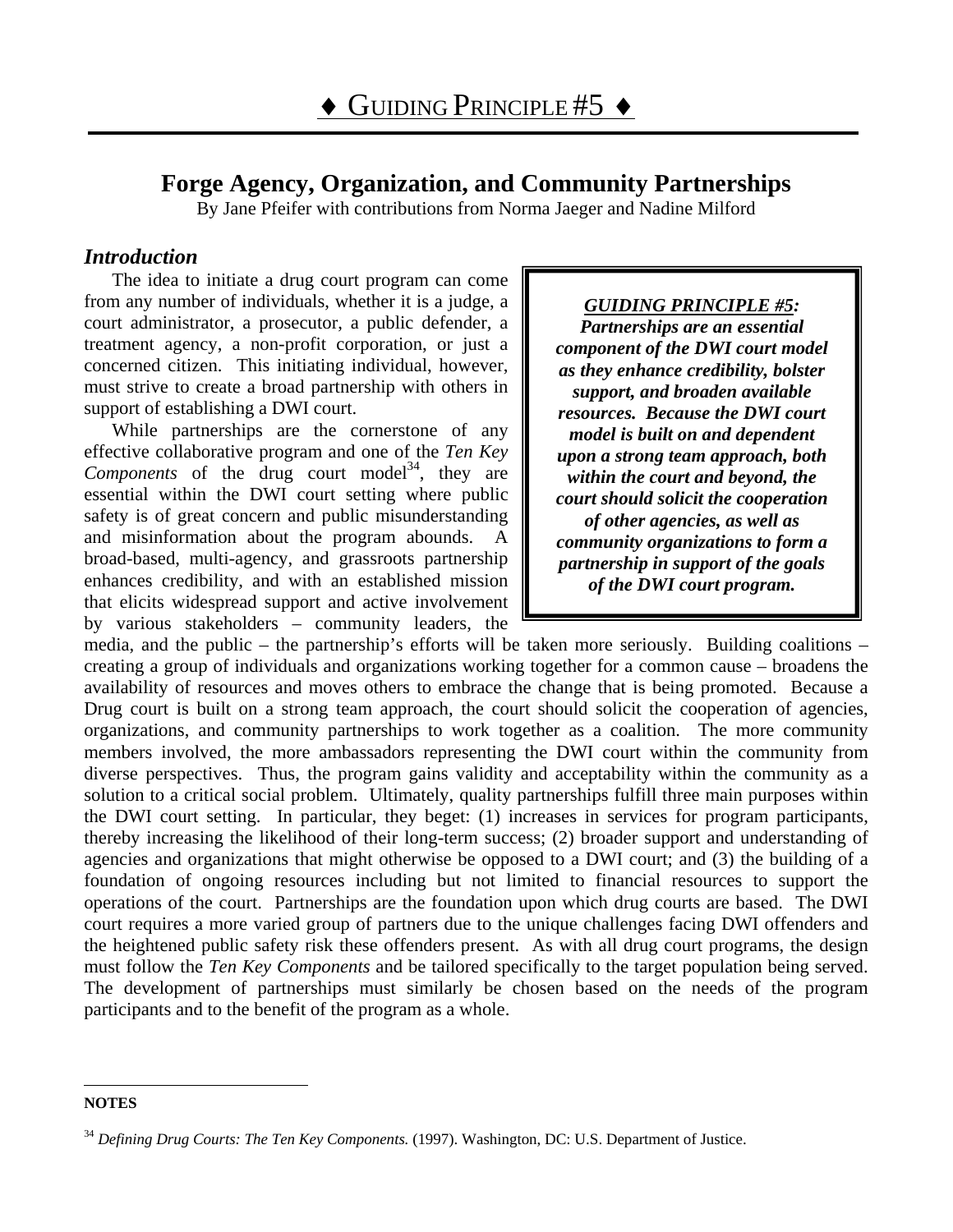*How Partnerships support the DWI court.* Partnerships expand the collateral resource base, allowing the DWI court to link participants to a comprehensive list of services provided in the community. The availability of such expanded services enhances the likelihood of positive treatment outcomes. This is a critical issue for the repeat DWI offender who often faces prison if he or she fails, or worse, significant potential to reoffend and place lives in danger. Effectively addressing the underlying causes and effects of the long-time alcoholic's drinking and related behaviors is a monumental task, both for the participant and the drug court team. Having access to a broad array of treatment and rehabilitation resources, thus expanding the availability of culturally responsive services, can have a major impact on treatment success.

Moreover, the National Institute of Corrections cites the importance of engaging in ongoing support through a natural community approach  $35$ :

Realign and actively engage pro-social supports for offenders in their communities. Research indicates that many successful interventions with extreme populations (e.g., inner city substance abusers, homeless, dual diagnosed) actively recruit and use family members, spouses, and supportive others in the offender's immediate environment to positively reinforce desired new behaviors. This Community Reinforcement Approach (CRA) has been found effective for a variety of behaviors (e.g., unemployment, alcoholism, substance abuse, and marital conflicts). In addition, relatively recent research now indicates the efficacy of twelve step programs, religious activities, and restorative justice initiatives that are geared towards improving bonds and ties to pro-social community members.<sup>[36](#page-21-1)</sup>

Partnerships provide not only direct and collateral resources for the program, but they can also provide essential political support. Through effective collaboration, partnerships can achieve significant community awareness and understanding of the DWI court's mission and goals. And, given the significant public safety risk posed by repeat DWI offenders, broad-based partnerships can serve to inform both policy makers and the general public of the high level of accountability expected of offenders participating in the DWI court program. Furthermore, broad and informed support of the DWI court increases public acceptance for treatment interventions, rather than sole reliance upon incarceration of offenders. Effective partnerships can also make a major difference in helping the community understand the policies in place to assess offenders' risk, and to provide appropriate, intensive supervision. It is then that the DWI court becomes an accepted response to addressing repeat offenders.

Partnerships also provide a foundation for identifying and accepting resources in support of the longterm success and sustained efforts of the DWI court program. A broad-based partnership is essential to maintain a resource base and to continue to expand to meet growing demands. Financial resources, while important, and able to be provided via an effective partnership, are not the only resources that are needed. Other resources include physical facilities, drug-testing equipment, staff support for various elements of the court, incentives and rewards for participant successes, and, of course, alcohol treatment services.

Additionally, partnerships facilitate access to varied and influential contacts that foster success on

<span id="page-21-0"></span><sup>&</sup>lt;sup>35</sup> Implementing Evidenced-based Principles in Community Corrections: The Principles of Effective Intervention. (2004).<br>National Institute of Corrections, Community Corrections Division. Washington, DC: U.S. Department of

<span id="page-21-1"></span><sup>&</sup>lt;sup>36</sup> See Azrin, & Besalel. (1980); Emrick et al. (1993); Higgins & Silverman. (1999); Meyers & Smith. (1997); Wallace (1989); Project MATCH Research Group (1997); Bonta et al. (2002); O'Connor & Perryclear. (2003); Ricks (1974); Clear & Sumter. (2003); Meyers et al. (2002).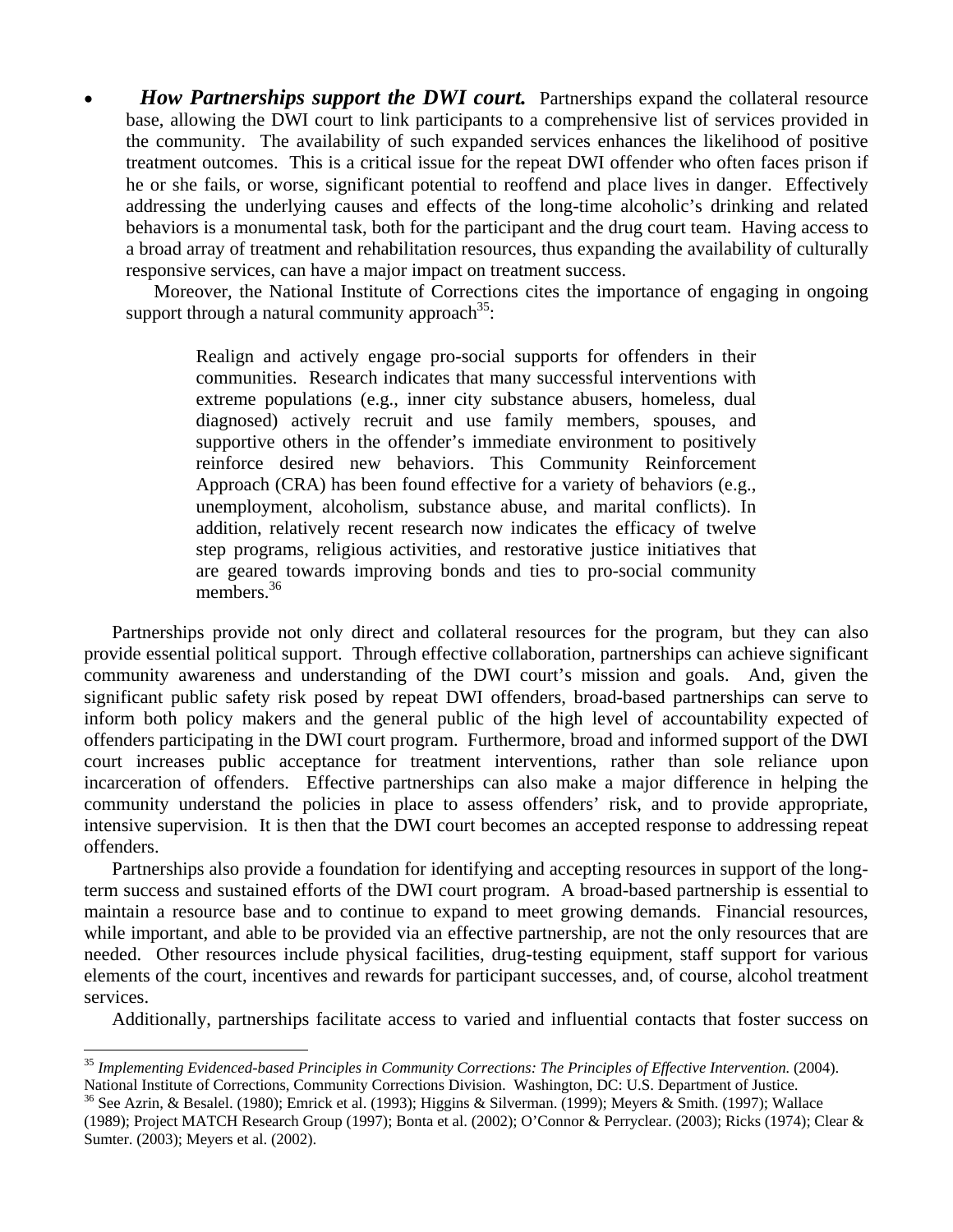key public policy issues. Most legislation is enacted through the efforts of coalitions, whether explicit or implicit. In this sense, partnerships can provide many benefits, particularly, they can:

- o Coordinate and focus the resources of many groups that have a common interest in the issue;
- o Consolidate resources: groups may provide technical or financial assistance, help from membership, name recognition, etc;
- o Produce influential contacts; and
- o Create a powerful image: the perception of power and broad-based support.
- *What Partnerships to Develop.* Partnerships should be expansive, and each community designing a DWI court must identify the appropriate partnerships to be developed based on the target population of program participants and the unique characteristics of the jurisdiction. For example, a DWI court in a college or university community will likely serve students in their program. Such a court will need to develop partnerships not only with the college or university but also with other local agencies and organizations that provide services to young adults. Similarly, treatment and other services will need to be designed to meet the developmental needs of this youth population. A jurisdiction that elects to utilize medication, such as Naltrexone, to aid participants in their early recovery, must develop a strong relationship with the medical community, especially pharmacists. A comprehensive service delivery system will depend on developing these kinds of quality partnerships.

By pooling resources, coalition members can also multiply opportunities. Broadbased coalitions include more than the traditional drug court partners such as law enforcement, judges, prosecutors, and treatment providers. They could also include local educators, activists, youth groups, the faith community, the military, civic groups, emergency medical personnel, hospitals and trauma units, physicians, insurance companies, members of the Chambers of Commerce, Victim Advocacy groups (including MADD and SADD), defense attorneys and public defenders, attorneys working throughout the legal system, treatment groups, 12-step programs, licensing agencies such as Alcohol Beverage Control (ABC) or Alcohol Beverage Laws Enforcement (ABLE) Commissions, Departments of Motor Vehicles and Highway Traffic Safety agencies, schools, colleges and universities, local pharmacies, and pharmaceutical groups are all potential partners and coalitions members. Coalition models emerge in different forms, with the three basic models as follows:

- o The **Endorsement Model** consists of a list of endorsers who lend credibility and a base of support to the effort;
- o The **Associate Model** is made up of groups or individuals who take a more active role, but one person or organization is responsible for making decisions, with occasional meetings to inform members; and
- o The **Partner Model** shares power and active participation by partners including various groups and volunteers working closely together. (It is this model, with a horizontal decision making process, that best suits the DWI court setting).
- *Enlisting Partners and Supporters*. There are several strategies that can assist the DWI court in developing quality partnerships with other agencies and organizations. The development and maintenance of these partnerships must be an ongoing effort and must be the responsibility of the entire DWI court team. Such strategies might include: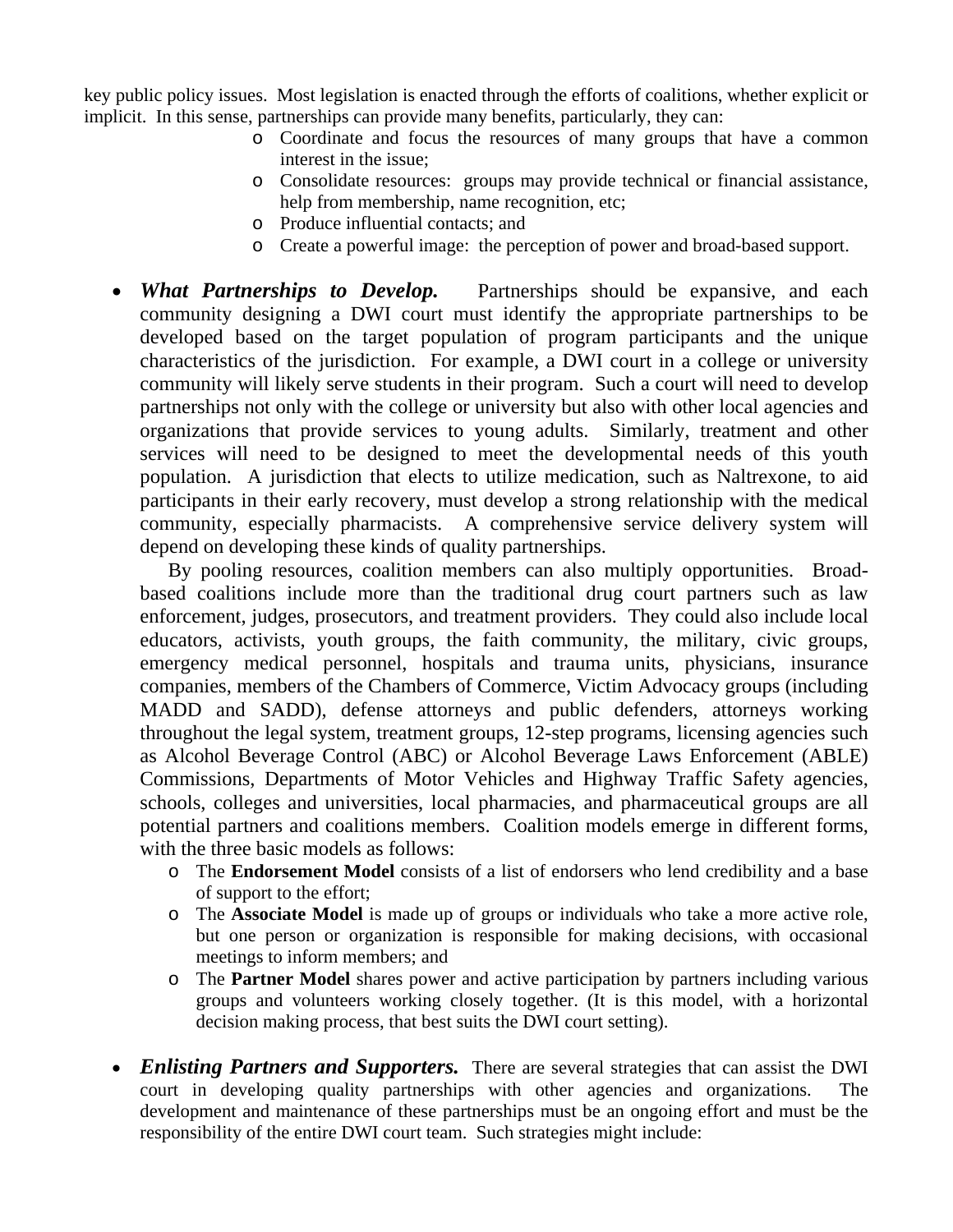- o Making frequent presentations to public clubs and groups, explaining the program;
- o Inviting potential partnering agencies to court sessions;
- o Inviting potential partnering agencies to graduations or other special events;
- o Including potential partnering agencies in Advisory or Steering Committees, or in ad hoc committees focused on specific program issues;
- o Conducting community outreach and education, and invite program participants to "tell their story";
- o Using video and other outreach materials;
- o Setting up booths at public safety and information fairs, county fairs, and other community events;
- o Making wise use of the media to let them see the public safety orientation of the program and the good outcomes of the model;
- o Holding meetings with potential partners to discuss common mission and goals, and to address concerns; and
- o Conducting ongoing evaluations and publicizing results.
- *Strategies for Managing Partnerships.* As with any collaboration, communication is key to successful operations. Identifying roles and responsibilities at the onset can help avoid misunderstandings as the DWI court becomes operational. Developing a memorandum of agreement (MOA) or memorandum of understanding (MOU) between partnering agencies and organizations can provide the detail necessary to frame the expectations of all partners, by clearly outlining agreed upon specific duties and responsibilities of each partner. Having an MOA or MOU in place can also assist new team members as they transition into the program.

Cross-training as well can assist with increasing the knowledge base of all partnering agencies. Often agencies and organizations come together with little or no prior information about the operation, or legal and ethical mandates, of one another, particularly as terminology alone can differ greatly between agencies and disciplines. While this is true of all multidisciplinary teams, the DWI court team faces additional challenges as team members learn the additional considerations involving public safety and the policy decisions that must be made. To develop, maintain, and manage an effective collaboration there are eleven essential elements as identified by the National Institute of Corrections:  $37,38$  $37,38$ 

- *1. Common Vision* 
	- o Define a problem to be solved or task to be accomplished that will result in a mutually beneficial outcome.
	- o Seek agreement regarding a shared vision to develop system-wide commitment.
	- o Develop strategies for achieving the vision.
	- o Ensure a safe environment for vocalizing differences.
	- o Find a common ground and keep everyone engaged and at the table.
- *2. Purpose*

<span id="page-23-0"></span><sup>37</sup> NIC (2004).

<span id="page-23-1"></span><sup>38</sup> The list is adapted from The Wilder Foundation and incorporates views from Feely, K. (2000). *Pathways to Juvenile Detention Reform: Collaboration and Leadership* Baltimore, MD: Annie E. Casey Foundation*;* Carter, M., et al. (2002). *Collaboration: A Training Curriculum to Enhance the Effectiveness of Criminal Justice Teams.* Washington, D.C.: State Justice Institute*;* and Griffith G. (2000). *Report to Planning Committee on the Study of Three Collaboration*s.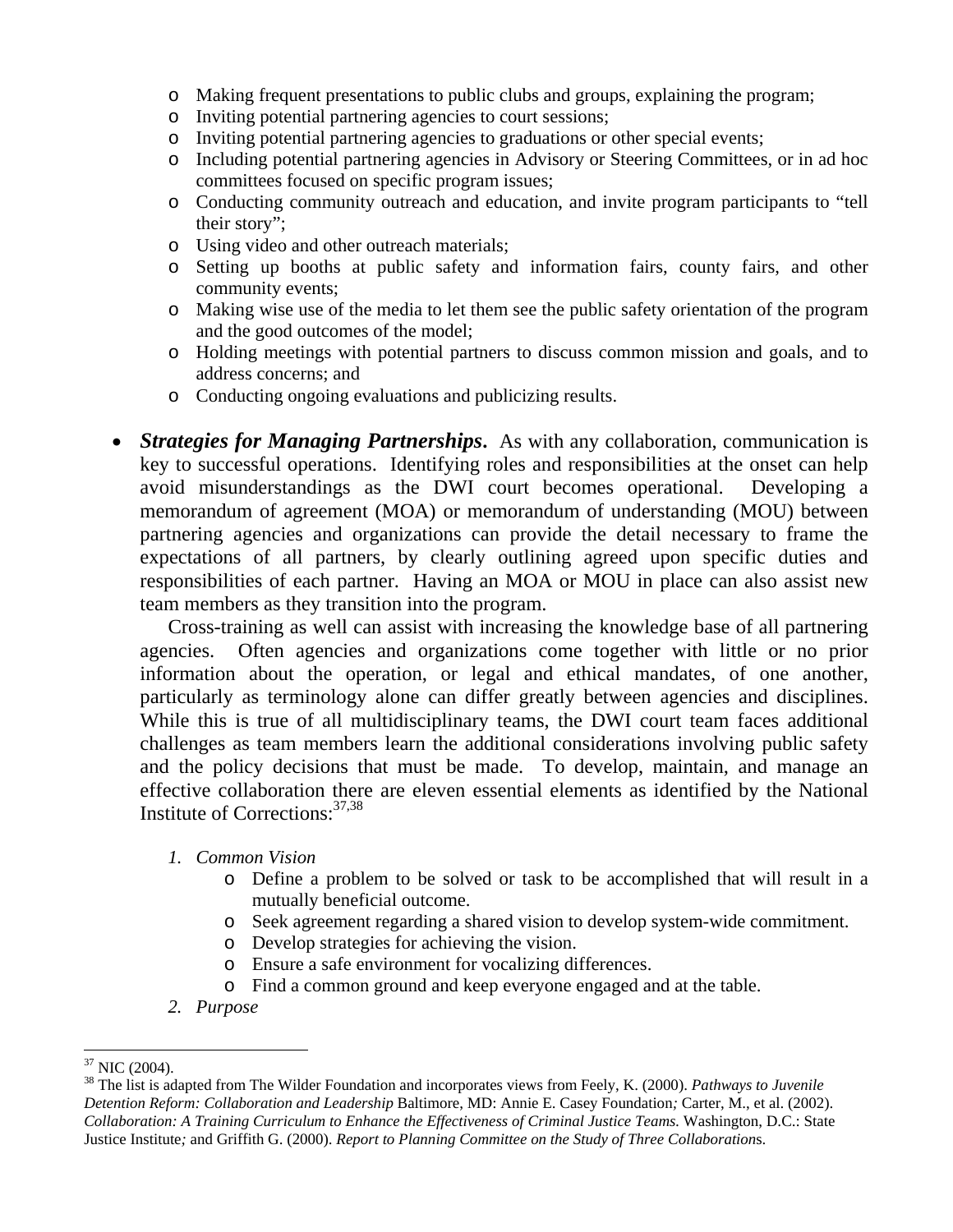- o Develop a unique purpose and clarify the need for change.
- o Build concrete, attainable goals and objectives.
- o Seek agreement between partners regarding strategies.
- o Create incentives for collaboration and change.
- *3. Clarity of Roles and Responsibilities* 
	- o Value the unique strengths that each partner brings to the collaboration.
	- o Clarify *who does what,* and create a sense of accountability.
	- o Take time to develop principles defining how participants will work together and revisit them often.
	- o Focus on strengths.
	- o Listen to, acknowledge and validate all ideas. Be inclusive.
- *4. Healthy Communication Pathways* 
	- o Ensure open and frequent communication.
	- o Establish formal and informal communication links to strengthen team bonds and direct the process.
- *5. Membership* 
	- o Develop an atmosphere of mutual respect, understanding, and trust that is shared between participants.
	- o Help participants to see that collaboration is in their self-interest.
	- o Develop multiple layers of decision-making or consensus-based decision-making to create ownership of the project and maintain communication.
	- o Ensure that members share a stake in both the process and outcomes, have the ability to make compromises and the authority to make decisions.
- *6. Respect and Integrity* 
	- o Ensure that respect and integrity are integral to the collaborative relationship. Collaborations will fail without these two elements.
	- o View all partners as representatives of organizations and as *Centers of Expertise.*
	- o Ensure that all partners offer each other *procedural respect and role respect.*
	- o Overcome feelings of skepticism and mistrust. If not, they will undermine achievements of the collaboration.
- *7. Accountability* 
	- o In order to clarify mutual expectations, partners must explicitly understand the following: their accountability to each other, to the collaboration as a whole, and to his or her parent organization.
	- o In order to create mutually agreed-upon expectations of accountability, each collaborative partner must understand the others' *accountability landscape* (i.e., their organization's history, successes, and challenges).
	- o Once a common understanding is achieved, the modes of attaining accountability can be developed among the partners.
- *8. Data-Driven Process* 
	- o Focus on data. *The centerpiece of reform implementation is a data-driven, outcome oriented, strategic planning process and a cross-agency coordinated plan.[39](#page-24-0)*
	- o Maintain a process that is flexible and adaptable to obstacles or barriers.
	- o Develop clear roles and policy guidelines, and utilize process improvement strategies.

<span id="page-24-0"></span><sup>39</sup> Feely (2000).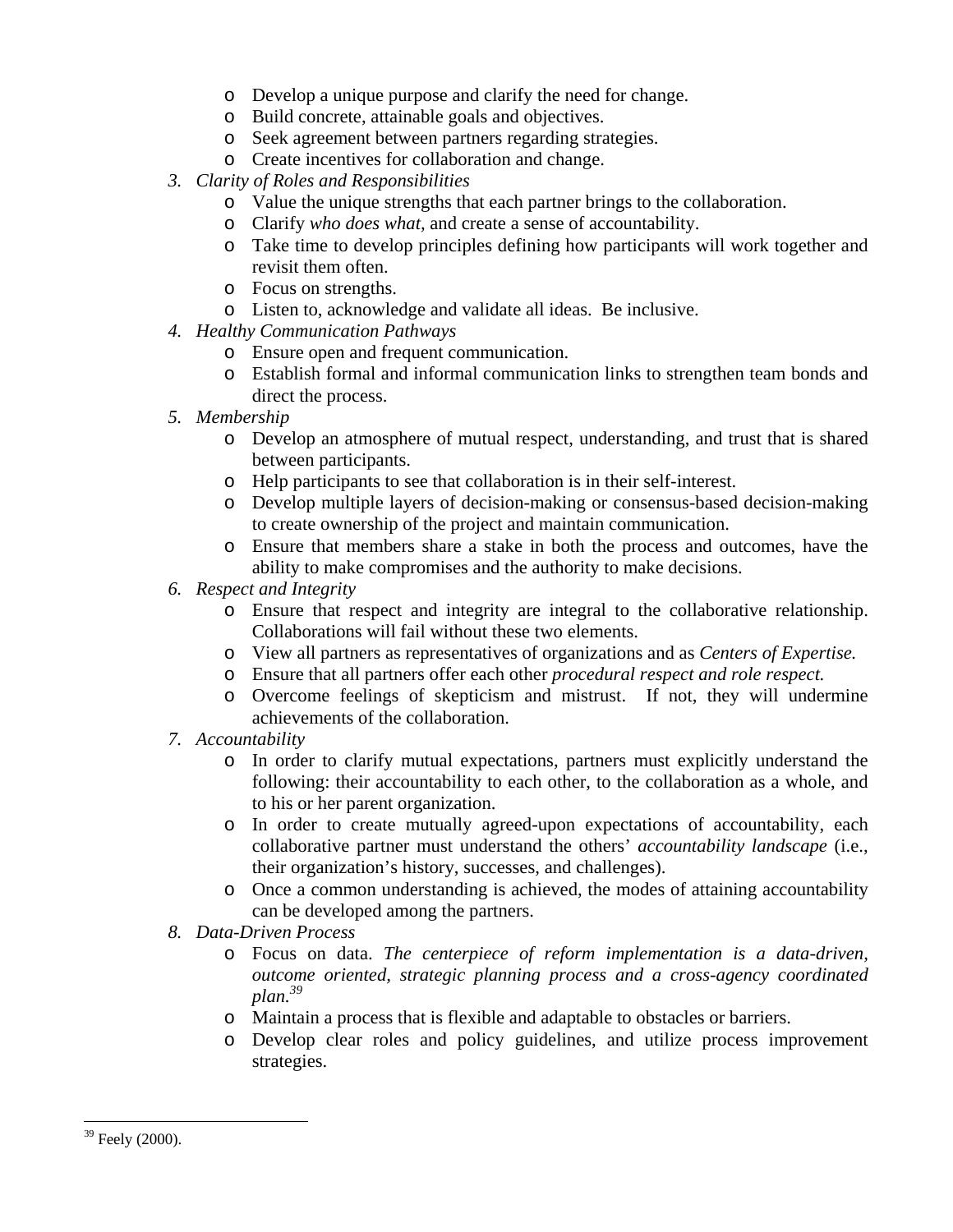- o Identify and collect outcome data. *Identifying clear, measurable outcomes and charting progress toward their attainment is the most concrete and visible basis for accountability in complex change strategies.[40](#page-25-0)*
- o Utilize data to review and refine processes and outcomes.
- o Evaluate the process; self-assessment and data are essential tools for effective collaboration. The strength of the collaboration will grow as access and capacity to use data to inform policy and program decisions increases.
- *9. Effective Problem Solving* 
	- o Identify problems in a safe way before they become crises.
	- o Offer collaboration participants an agreed-upon process to resolve problems effectively and efficiently.
	- o Continually assess team effectiveness and take steps to strengthen their work together. $41$
	- o Build upon *small wins.* Celebrate and institutionalize changes quickly.

#### *10. Resources*

- o Provide sufficient funds and staffing necessary to maintain momentum.
- o Use skilled convener(s), as they can help to keep leadership and working groups on task and organized.

#### *11. Environment*

- o Develop a reputation for collaborating with the community.
- o Be seen as a leader in collaborative work within the community.
- o Develop trust, as it is a critical element in a collaborative climate.
- o Develop a favorable political/social climate a political climate that supports collaboration is one that recognizes what collaboration is, values it as a process for social action, and supports collaborative efforts.

## *Conclusion*

 The design and implementation of a DWI court requires the cooperation of and collaboration between a number of court and community partners. The greater the quality of these partnerships the greater will be the resources, credibility, and support given to the program. To maintain and manage these partnerships, the DWI court must keep various stakeholders informed of and engaged in ongoing activities, including the touting of accomplishments by court programs to media partners. A number of resources are available by the National Drug Court Institute, the Department of Justice, and the National Institute of Correction to courts considering implementing a DWI court program and to courts seeking to increase and/or manage community partnerships.

<span id="page-25-0"></span> $40$  Ibid.

<span id="page-25-1"></span> $41$  Carter et al. (2002).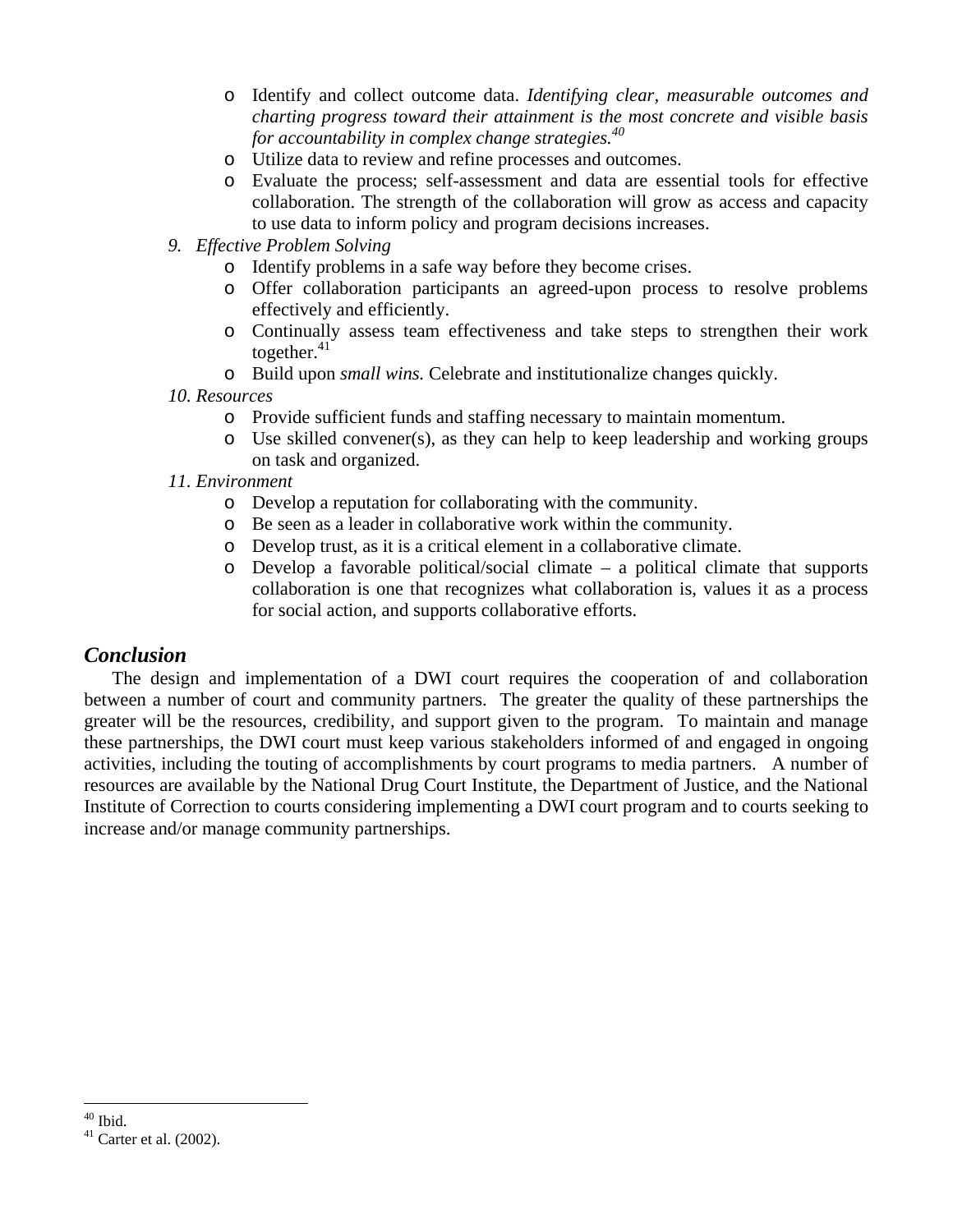# **Take a Judicial Leadership Role**

<span id="page-26-0"></span>By Hon. J. Michael Kavanaugh, Hon. Philip F. Howerton, Jr., Hon. Kent Lawrence and Hon. James Wanamaker (Ret)

## *Introduction*

The judge is a vital member of the DWI court team. As team leader, he/she must be committed to this role and willing to recognize and understand the complex and often troubled lives of those who stand before the bench. The judge must express a sincere commitment to this role and possess a strong personal belief that only by first addressing the underlying problems of substance abuse – through intensive treatment and accountability – can an offender acquire the ability to stop driving while impaired. The success or failure of a DWI court in large part depends on the convictions held and strength exuded by the judge as leader of the program.

DWI courts provide an effective T.E.A.M. (i.e. "Together Each Achieve More") approach, involving

## *GUIDING PRINCIPLE #6:*

*Judges are a vital part of the DWI court team. As leader of this team, the judge's role is paramount to the success of the Drug court program. The judge must also possess recognizable leadership skills as well as the capability to motivate team members and elicit buy-in from various stakeholders. The selection of the judge to lead the DWI court team, therefore, is of utmost importance.* 

the judiciary, prosecutor, defense counsel, court coordinator, treatment coordinator, treatment provider, law enforcement, and probation officer. As leader of this team, the judge's role is paramount to the success of the Drug court program.

**Selection of a Judge.** The selection of the judge to lead the DWI court team, therefore, is of utmost importance. A judge with extensive experience handling DWI cases is obviously preferable. Additionally, a well-known judge with a positive reputation in the community is often in a good position to forge the kinds of partnerships and support, which are needed to develop and implement a successful DWI court. The judge must also possess recognizable leadership skills as well as the capability to motivate and elicit buy-in from various stakeholders.

A DWI court judge should also be capable in tempering judicial authority in a manner that encourages teamwork and empowers others to contribute to the team process. He or she must recognize that differences of opinion can often lead to creative solutions to problems; the judge's role, therefore, is to create an environment where team members are encouraged to offer input, while also being able to make difficult and sometimes risky decisions when necessary. The judge must also be willing to assume the role of inspirational leader of the team by continually providing encouragement and positive reinforcement to team members.

• *Capabilities of a DWI court Judge*. Substance abuse issues involving alcohol and other drugs are complex, and it is incumbent upon the judge to understand the nature of addictive disorders and attendant behaviors. In order to be effective in a DWI court setting, the judge must fully appreciate the importance of his/her persona and its effect on the dynamics of the relationships established with program participants. The judge must be perceived as one who has a genuine interest in both the present and future well being of program participants.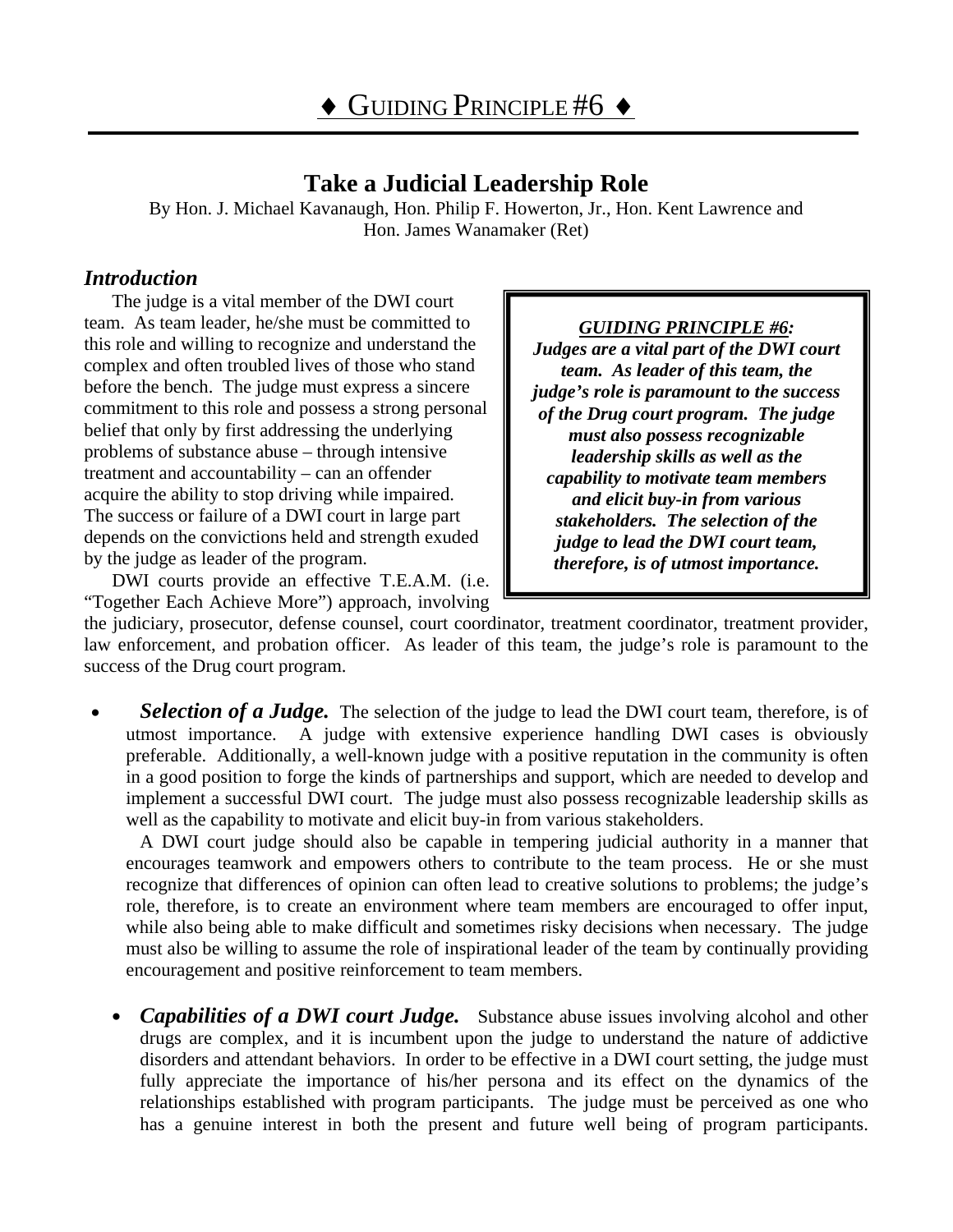Additionally, the judge must be willing to enforce all program requirements, including the meting out of sanctions, yet be seen as fair and impartial when doing so by both program participants and drug court team members.

The judge also has the on-going responsibility of ensuring that the entire team, including him/herself, receives adequate training and cross training on matters related to the operations of a DWI court. This includes taking advantage of national, regional and state DWI court specific training programs. Also, site visits to reputable DWI courts, including mentor DWI courts, provide for an effective method of demonstrative learning of practices and procedures in established court programs.

In addition to providing training, the judge must also be keenly aware, and make the team aware, of the importance of cultural sensitivity and how the culture of the offender may influence their current circumstances and their progress through the program. The judge should work with the other team members to implement strategies that work best for the particular participant, taking into account as many cultural aspects as possible. Without strong judicial leadership on this point, cultural issues are often ignored or overlooked.

• *Funding a DWI court Program.* Initial funding, and the sustainability of a DWI court are continuing issues. Some courts begin operations solely on grant funding, while other courts have started programs with a combination of local government and grant funding. A few courts have initiated programs entirely on local funds and community resources. To the extent permitted by applicable judicial standards, the judge should consider and aid in the process of securing adequate funding for the continued operation of the court. Regardless of the funding source(s), the judge must be aware of all funding sources and to make certain of the sustainability of the program based on these funds.

 Additional sources of funds available for use to sustain the program are those monies collected by program participants to offset the costs of conducting testing and providing treatment. The judge should recognize and emphasize the significance of a financial investment by each participant in the program who has an ability to pay. Not only do these funds provide an additional funding stream, but also, the requirement of financial contributions by participants tend to increase attendance at treatment sessions and increase feelings of accountability.

**Community outreach on the part of the Judge.** The DWI court judge must constantly strive to develop trusting, cooperative, and supporting relationships with various community and victims groups, including MADD. Such groups need to be informed about the DWI court's practices, particularly those designed to address community safety issues. The judge should view these groups as partners who have a common interest in the DWI court mission of promoting public safety and helping DWI offenders achieve long-term sobriety through treatment and accountability.

 Additionally, the role of the judge is to effectively communicate to local government officials, the media, and the general public, the multiple benefits derived from the operation of a program that is based on: (1) individual and financial accountability; (2) enhanced supervision of offenders; (3) the provision of prolonged counseling and treatment; (4) the conduct of random and frequent alcohol and other drug testing; and (5) the continual and frequent judicial monitoring of each participant.

• *Considerations for a judge considering implementing a DWI court.*A judge considering the implementation of a DWI court should consider a number of important factors, including: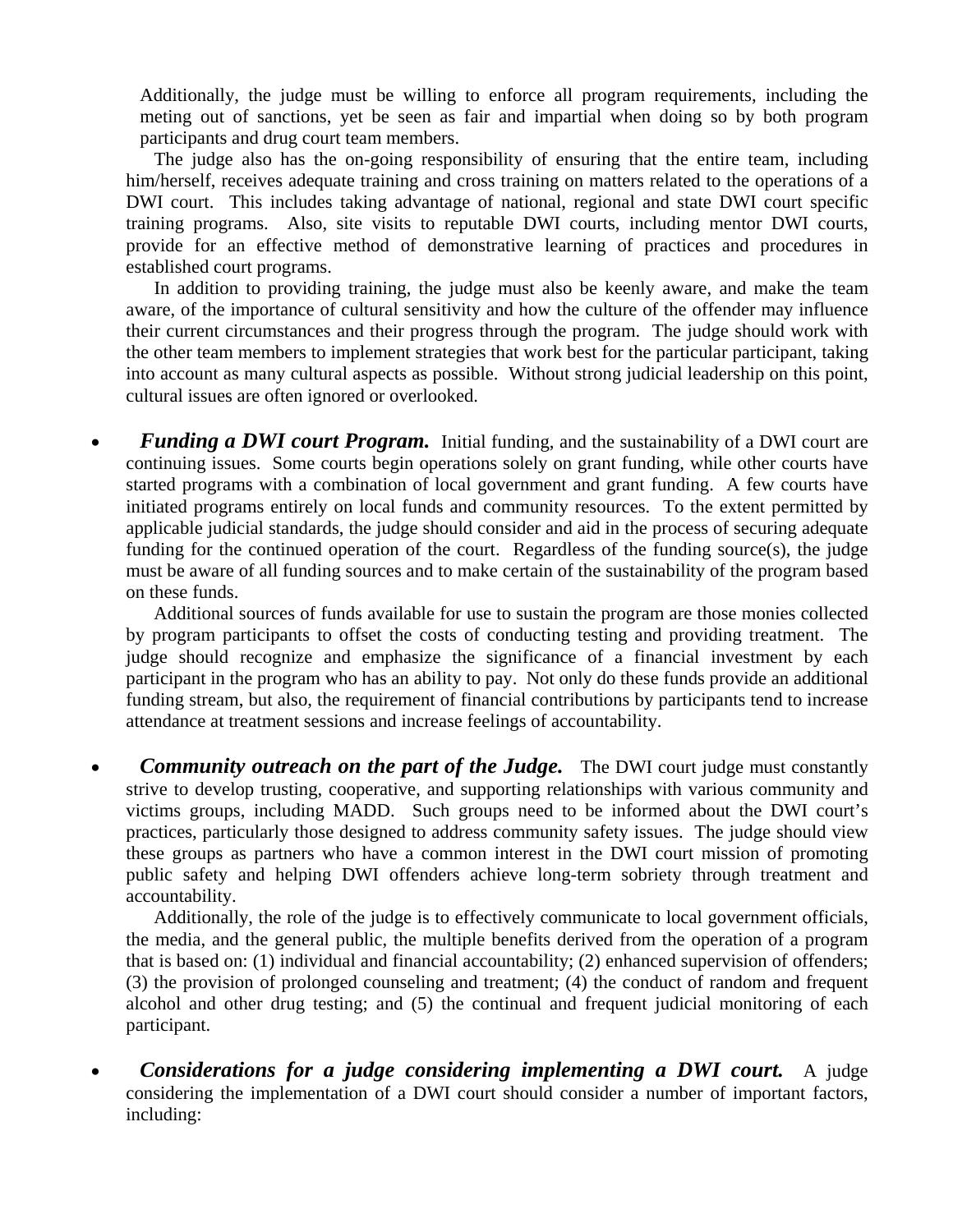- The level of need, if any, for such a court within a particular community;
- Whether the resources within the targeted geographic area of operation are sufficient to support this type of program;
- The level of interest and commitment of each of the necessary team members to the DWI court model;
- The unity and cohesiveness of the identified DWI court team on issues such as program structure, eligibility of participation, rewards and sanctions, compliance issues, and phase movements;
- The ability to coordinate the structure of the new DWI court with court imposed sentence requirements;
- The identification of local qualified and licensed treatment clinicians and programs;
- The capacity to implement an appropriate incentives and rewards program designed to serve as a continuing motivator for participants to achieve sobriety, as well as an appropriate sanctions schedule to handle non-compliant behavior;
- The development of program conditions that meet driver license reinstatement requirements for the target population served by the DWI court; and
- The available resources to maintain complete program records, which can be used as part of a program evaluation to examine participant outcomes following program completion, as well as part of a cost-benefit analysis comparing DWI court operations and benefits with other court programs.

## *Conclusion*

With the establishment of DWI court programs across the county, and their documented successes, judges have become enlightened to the benefits of using the innovative team approach with clients, which includes protocols of immediate intervention, participant accountability, enhanced supervision, and prolonged counseling and treatment. These protocols, delivered within a team framework, enable DWI offenders to clearly focus on and establish sobriety in their lives, and function as productive members of the community. The role of the judge as the leader of the DWI court team, therefore, is that of the proverbial strong link in the chain, and how this role is carried out will ultimately be determinative of program success. Simply stated, the role of the judge should be that of a *change agent*, by providing effective and continuing judicial leadership and support to the team members, program participants, and the community at large served by the program.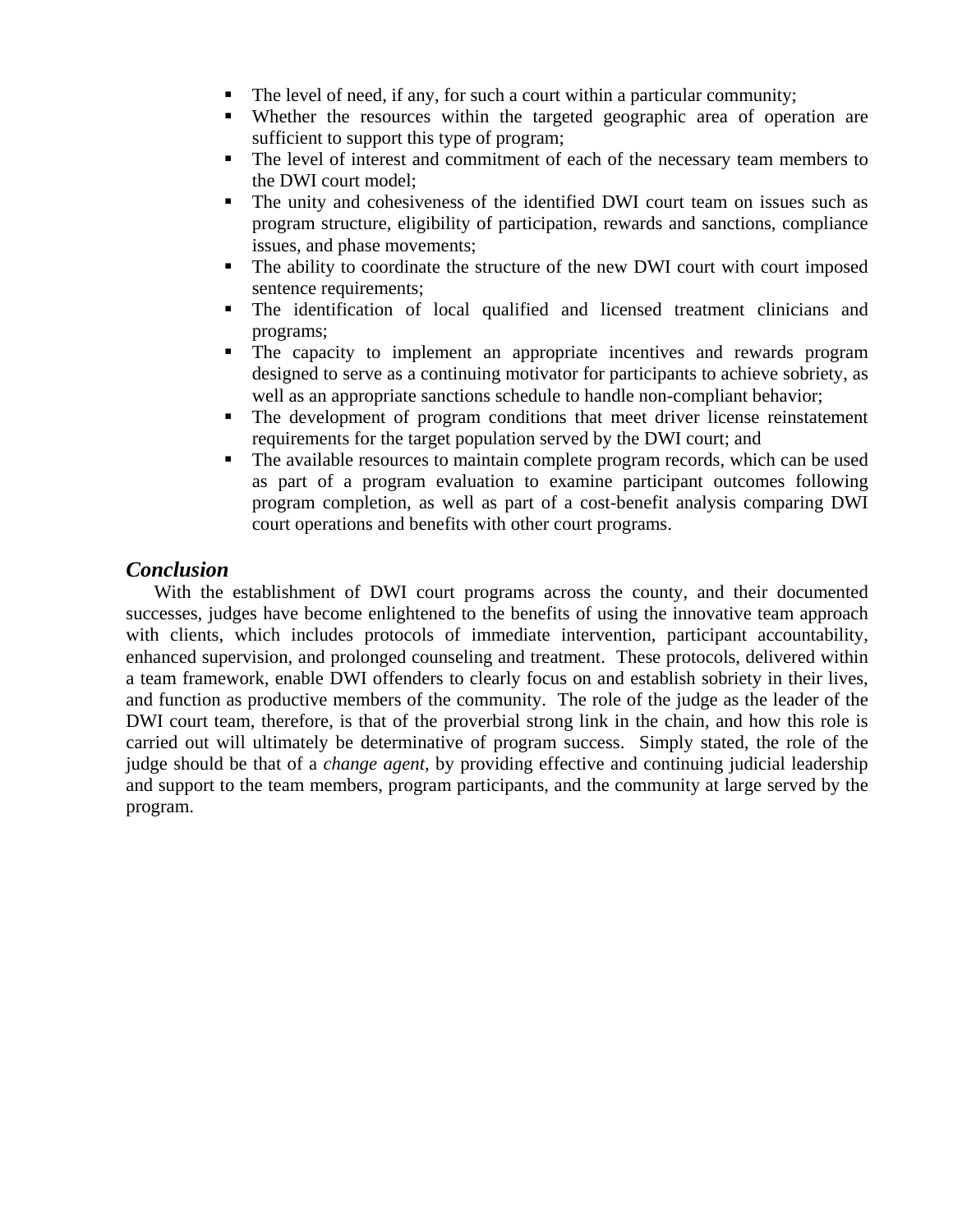# Develop Case Management Strategies By Randy Monchick, Ph.D., J.D.

## <span id="page-29-0"></span>*Introduction*

*Defining Drug Courts: The Key Components[42](#page-29-1)* underscores that a successful drug court requires a coordinated team strategy and seamless collaboration across the treatment and justice systems. Case management is the series of inter-related functions that provides for this coordination and seamless collaboration and ensures that: (1) clients are linked to and guided through relevant and effective services; (2) all service efforts are monitored, connected, and in synchrony; and (3) pertinent information gathered during assessment and monitoring is provided to the entire drug court team in real-time. Case management, therefore, forms the framework around which the drug court process can credibly and effectively operate.

#### *GUIDING PRINCIPLE #7:*

*Case management, the series of inter-related functions that provides for a coordinated team strategy and seamless collaboration across the treatment and justice systems, is essential for an integrated and effective DWI court program.*

- *Functions of Case Management in DWI courts.* There are five core functions of case management in a DWI court setting: 1) assessment; 2) planning; 3) linking; 4) monitoring; and 5) advocacy. Although various members of the drug court team share the performance of these functions, a specially designated team member serves as the person primarily responsible for coordinating the development and pursuit of participant case plans, linking participants to resources, and monitoring participant and service provider performance. As part of his or her monitoring responsibilities, this designated "primary case manager" makes sure that the participants' case plans, AOD test results, and relevant treatment and supervision data are timely, and are accurately and routinely memorialized. It is only when this information is systematically collected, recorded, and shared with the team that the "team case management" concept can be employed and the full power of the drug court model can be demonstrated. And it is only through the systematic collection of related demographic, process, and outcome information that a foundation can be laid for a comprehensive and comprehendible program evaluation.
- *Team Member Functions.* All members of the DWI court team assist the primary case manager by providing relevant services, supporting the participant's pursuit of the goals in his or her case plan, and supplying timely and accurate information to the case manager for recordkeeping and information sharing. For example, clinical treatment and other service providers who oversee the delivery of specialized services to the DWI court participants disseminate the relevant attendance and participation reports to the case manager. Community supervision officers provide compliance reports based on home, job, or other collateral contacts.

#### <span id="page-29-1"></span>**NOTES**

<sup>42</sup> *Defining Drug Courts: The Key Components*. (1997). Prepared in collaboration with The National Association of Drug Court Professionals, Drug Court Standards Committee, Washington, DC: U.S. Department of Justice.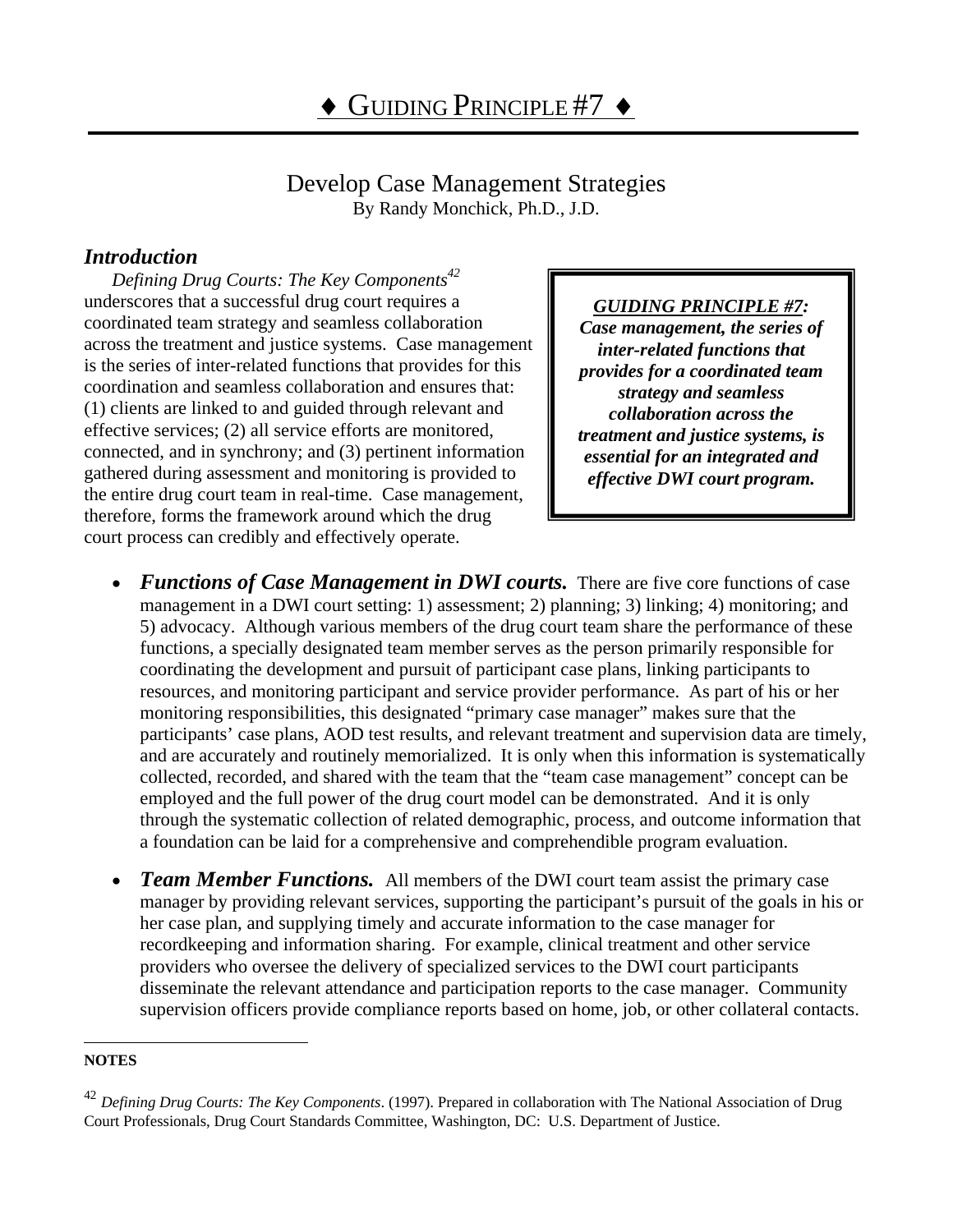Those responsible for administering alcohol and other drug screens, a task perhaps shared amongst community supervision officers, case managers, treatment providers and law enforcement officers, closely monitor the delivery of the specimen, maintain its security through appropriate sealing and chain of custody documentation, and transmit test results promptly to the court. The designated DWI court attorney, in consultation with the team's representative from the prosecutor's office, coordinates the removal or resolution of legal obstacles to the participant's long term sobriety and helps keep the team focused on each participant's strengths.

Team case management is absolutely necessary in this environment because DWI court participants come into court with untold numbers and types of problems and chaos in their personal and professional lives. Managing this chaos is not typically something that the AOD dependent person can accomplish or should even attempt to accomplish until they reach a point of stability in their recovery. Rather, it is the primary case manager who is charged with seeing that the chaos is "managed" in a way that allows the participant to restructure and rebuild. With that said, the knowledge and skills required to effectively control all the outstanding issues are beyond what a designated case manager or any one person could possess. But it is not beyond what a "team" can possess. In example, the fallout from and repercussions of AOD dependency are varied and many and often times implicate legal processes. The primary case manager is normally not the team member who is skilled in maneuvering a client through the complex legal system. Rather, it is the DWI court attorney, in consultation with the team's prosecutorial representative, who is typically best situated to assist in delaying the impact of this fallout or coordinating its resolution in a manner that does not undermine the treatment process. The existence of related criminal cases, outstanding warrants, pending or alterable administrative decisions (e.g., driving and professional license suspensions), and unresolved family, probate, juvenile and other civil court-related matters are just some of the venues within which the DWI court attorneys' expertise may be called upon to offer guidance or assistance. As one would expect, AOD dependent individuals are at a heightened risk for causes of action related to such things as family dissolution, child custody disputes, tax and other payment default, creditor attachments, business dissolution, mental commitment, and paternity. The primary case manager is attuned to the fact that each of these potential legal issues may have ramifications for the participant's recovery and draws upon fellow team members or other resources to help the participant "manage" his/her road to recovery.

Regardless of one's role on the DWI court team, performance of one or more of the case management functions will be part of the team member's job description. In the performance of the case management functions, information relevant to the participant's progress toward recovery will need to be documented and shared. All such participant information must be passed to a primary case manager in time for the court's periodic review of the participants' progress. The accuracy and promptness of this information sharing is critical for providing appropriate sanctions and incentives, maintaining quality assurance across the various program components, and developing a database for program evaluation.

• *Special Role of the Defense Attorney.* Defense attorneys, as part of the case management team, can play a unique and powerful role in promoting and supporting behavioral change. The defense attorney is typically the first system player whom the client looks to for advice and direction. Defense attorneys are ethically tasked with doing what is in the best interests of the client. They present the defendant with a relatively early opportunity to talk with a nonjudgmental and non-threatening person. The defense attorney carries an aura of trust and reliance and in effect authorizes the client to be vulnerable. The defense attorney can…and should…be trained to pre-screen for AOD abuse and dependency and provide motivation for the revealing client to seek more formal assessment and treatment as needed. It is in this sense that the defense attorney kicks off the case management process. Upon entry into a DUI/drug court, the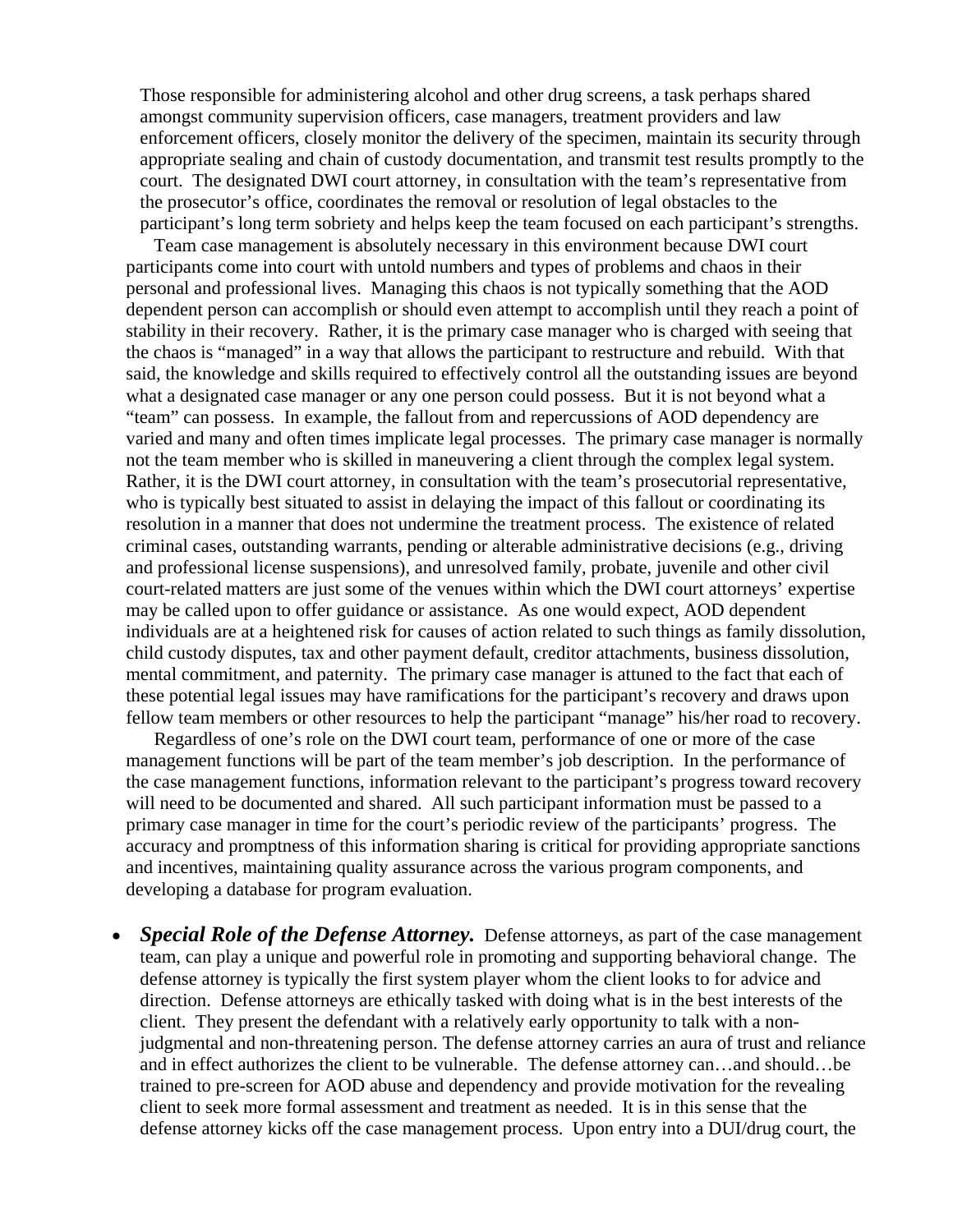defense attorney continues to perform duties that correspond with some of the key functions of case management, most notably planning, ongoing assessment (in its general sense) and advocacy. The defense attorney is especially useful in serving as a conduit for delay or resolution of pending civil matters that arise from behaviors tied to the participant's pretreatment addiction.

• *Case Management with Alcoholics*. There are preliminary indications that the team case management approach takes on heightened significance in the DWI court arena where alcohol, as opposed to illicit substances, tends to be the primary drug of choice for the target population. Clinical case management staff in drug courts that work with both alcohol dependent and illicit drug dependent target populations indicate that when alcohol dominates as the dependency drug of choice, "denial" of the addiction is more deeply ingrained and tougher to overcome. "Denial" is the self-imposed armor that shields the alcoholic from confronting his/her disease and associated deficits.

Conventional wisdom indicates that the alcoholic's denial of his or her disease arises in large part from the legitimacy our society bestows on alcohol consumption. Drinking alcohol is not only socially accepted, but it is celebrated by many of our cultures as a rite of passage into adulthood. Indeed, there is no escaping the fact that "drinking" is promoted through virtually every medium available to salesmanship, its promotion serving as a constant reminder that alcohol is okay for "normal" and "responsible" adults. And while the DWI court team expects and requires the participant to move quickly through the denial phase of the disease, they understand that admitting that one is powerless over alcohol is not an easy pill to swallow when the use of alcohol is so widely condoned and promoted.

During the early stage of drug court intervention, managing the alcoholic requires an extra focus on the breakthrough of denial. This breakthrough can be expedited by a unified and supportive team response. But breakthroughs in denial can be short-lived. The cultural entrenchment and social psychological power of alcohol makes it exceedingly difficult for the alcoholic to readily adopt a total abstinence philosophy, the philosophy that dominates the treatment of the disorder of alcoholism. Team members must maintain a constant focus on participant ego-building and other strength development throughout the treatment process to help prop up the alcoholic against the steady barrage of competing messages that he or she will confront daily. The monitoring and management of the alcoholic participant must be vigilant and intensive. Given that the alcoholic may well need more frequent home and collateral contact, team members must be willing to share roles so as to be more omnipresent in their supervision and support and more vigilant in carrying out frequent and random AOD testing. It is in this sense that the DWI case management team can serve as a chronic prevention tool.

Case management in a DWI court must be designed with the alcoholic target population in mind. This means it must ready itself to deal with the unique problems posed by the diverse demographics, economics, and cultures that define the broad target population. Case management must also be flexible and willing to intensify or reduce the intensity of treatment interventions to support the progress being made and to reflect the participant's changing needs and circumstances.

### *Conclusion*

 Successful DWI court programs are those that rely on a coordinated team strategy approach between the courts, supervision, and treatment staff and on a case management model coordinated by a primary case manager. By adopting a case management framework, court programs can operate in a manner that can seamlessly provide needed services to clients at all stages of the program while simultaneously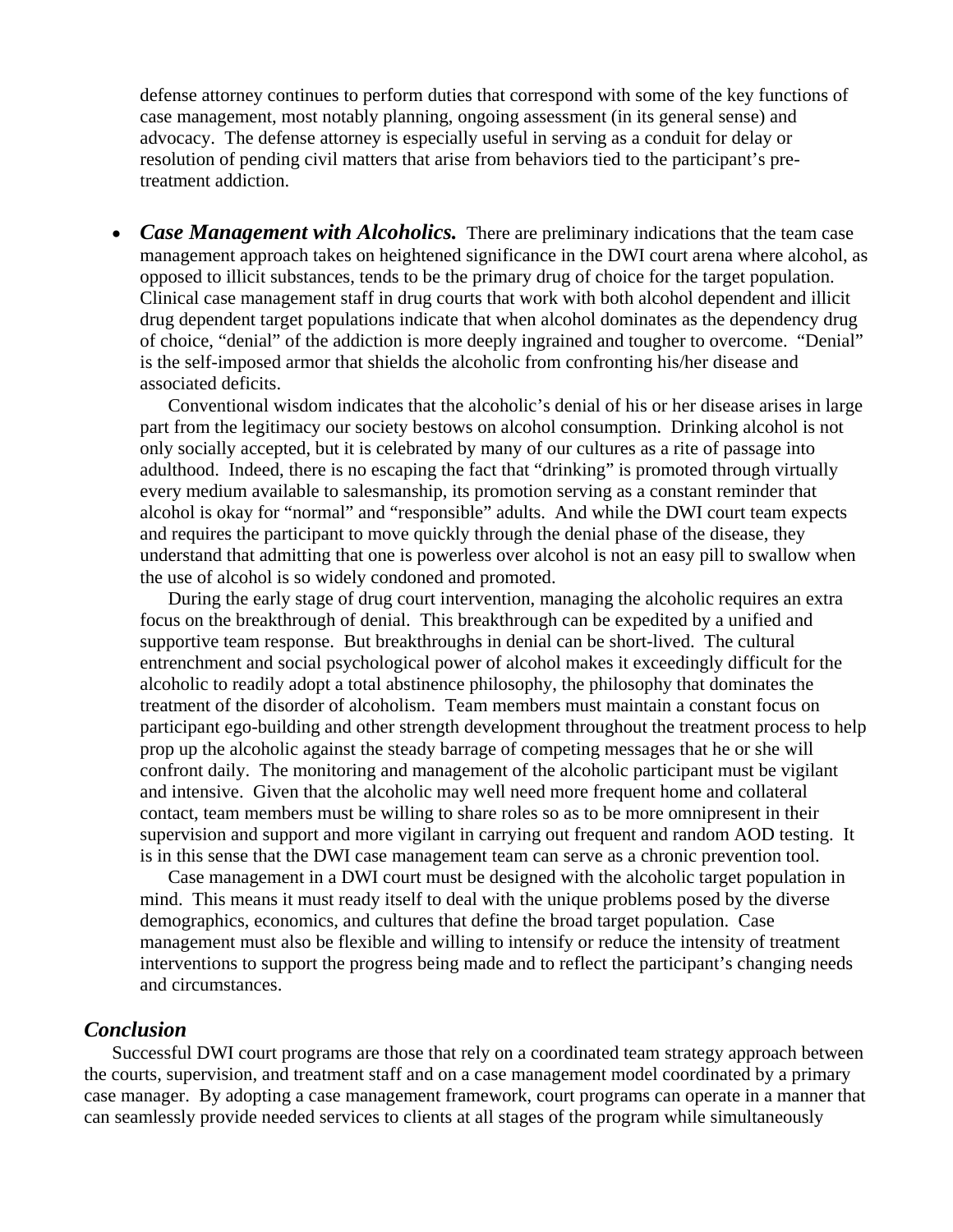allowing court personnel to monitor offenders' progress. Case management therefore engenders an open environment and supports the sharing of information among all team members and between the DWI court team and partner organizations in the community. The implementation and maintenance of this type of seamless, coordinated system, therefore, improves the DWI court team's ability to effectively monitor and manage participants progress through the program, identify and address problems in a timely manner, and support participants successful completion of the program.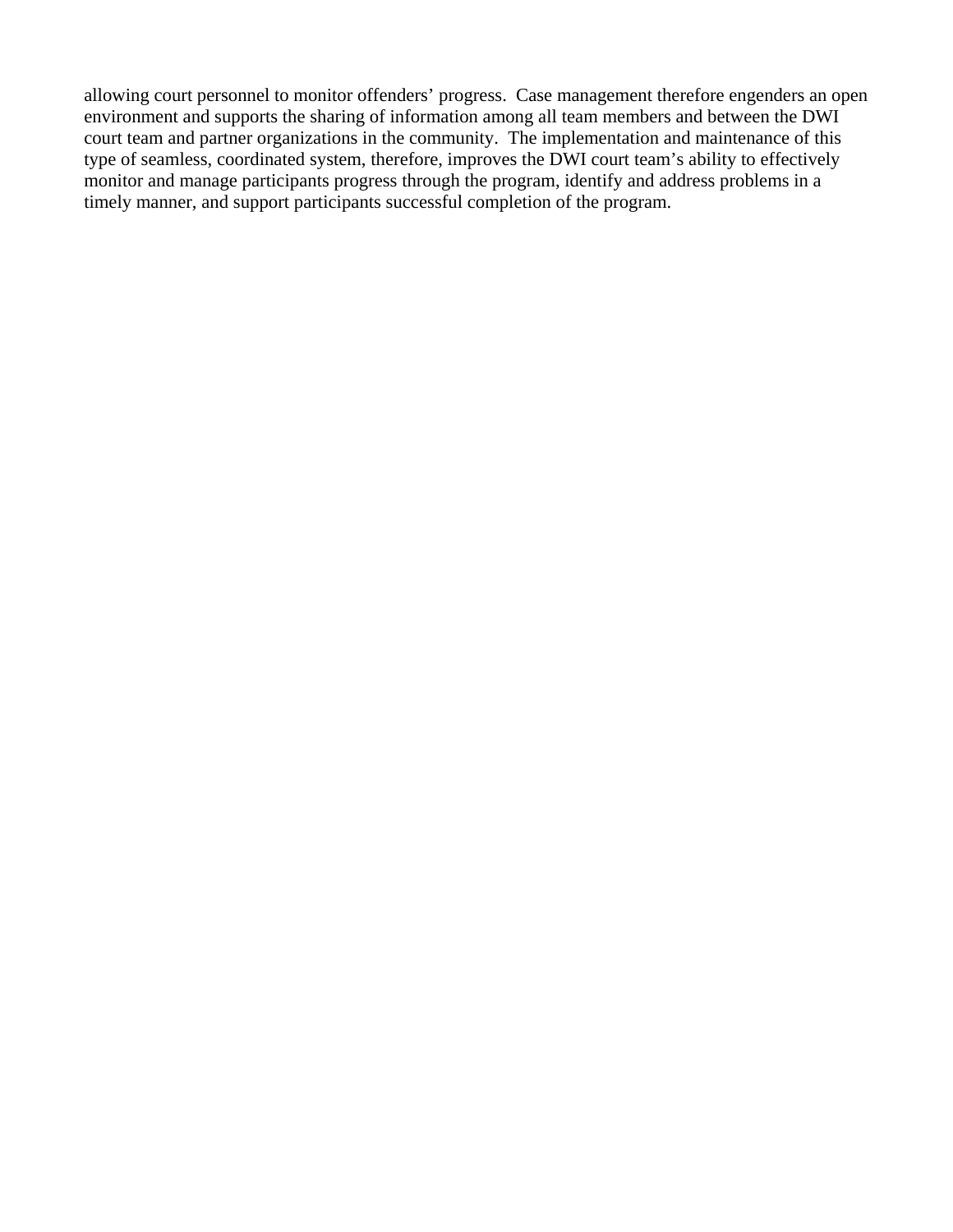*Address Transportation Issues* By Mark Pickle and Hon. James Wanamaker (Ret)

### <span id="page-33-0"></span>**Introduction**

Perhaps the most unique aspect that differentiates DWI courts from drug courts is the issue of transportation. Nearly every state revokes or suspends a person's driving privileges upon conviction for a DWI offense. And, many states suspend or revoke driver's licenses prior to conviction based on breath alcohol results or refusal to submit to a blood or breath alcohol test at the time of initial arrest. License revocation, therefore, poses a significant issue for the individual who is involved in a DWI court program.

Virtually every participant in a DWI court program will have had a previous DWI conviction and a previous revocation of

#### *GUIDING PRINCIPLE #8:*

*Though nearly every state revokes or suspends a person's driving license upon conviction for a DUI offense, the loss of driving privileges poses a significant issue for those individuals involved in a DWI/Drug Court program. In many cases, the participant solves the transportation problem created by the loss of their driver's license by driving anyway and taking a chance that he or she will not be caught. With this knowledge, the court must caution the participant against taking such chances in the future and to alter their attitude about driving without a license.* 

their driver's license. Unfortunately, and in many cases, the participant will have previously approached his or her transportation problem created by the loss of their license by driving anyway and taking a chance that he or she would not be caught. The DWI court participant must be cautioned against taking such chances in the future and to alter their attitude about driving without a license. It is very important at the outset of defendant's participation in the program to emphasize that there will be absolutely no driving of a vehicle unless the defendant has a valid driver's license. Furthermore, the DWI court program must strictly emphasize the participant's responsibility to obey all laws including the prohibition against driving while their license is suspended or revoked. Typically, the participant will need to get by without a driver's license for several months or years after completion of the DWI/Drug Court program, since the usual period of license suspension is longer than the duration of the drug court program. Also, the participant will have several years of probation following completion of the drug court program. As such, if the participant has learned to solve his or her transportation problems while in the program, then he or she will have the ability to continue solving them during the remaining time of license suspension and probation.

• *Transportation of Participants in Custody.* Transportation problems may arise while the defendant is still in custody serving their DWI sentence, as there may be a need to transport an in-custody defendant to an alcoholism treatment provider for assessment. Or, in those programs that require the taking of naltrexone or other adjunctive medications to reduce alcohol cravings, it will be necessary to get a defendant to a doctor for a medical assessment. Typically, it is very difficult to get the corrections personnel or jailers to transport a defendant for this purpose. Several DWI court programs have a van for this purpose, while others have provided a brief release with bail to such appointments as long as a court approved "Third Party Custodian" accompanies the defendant. Otherwise, the participant will remain in custody until his or her time is served.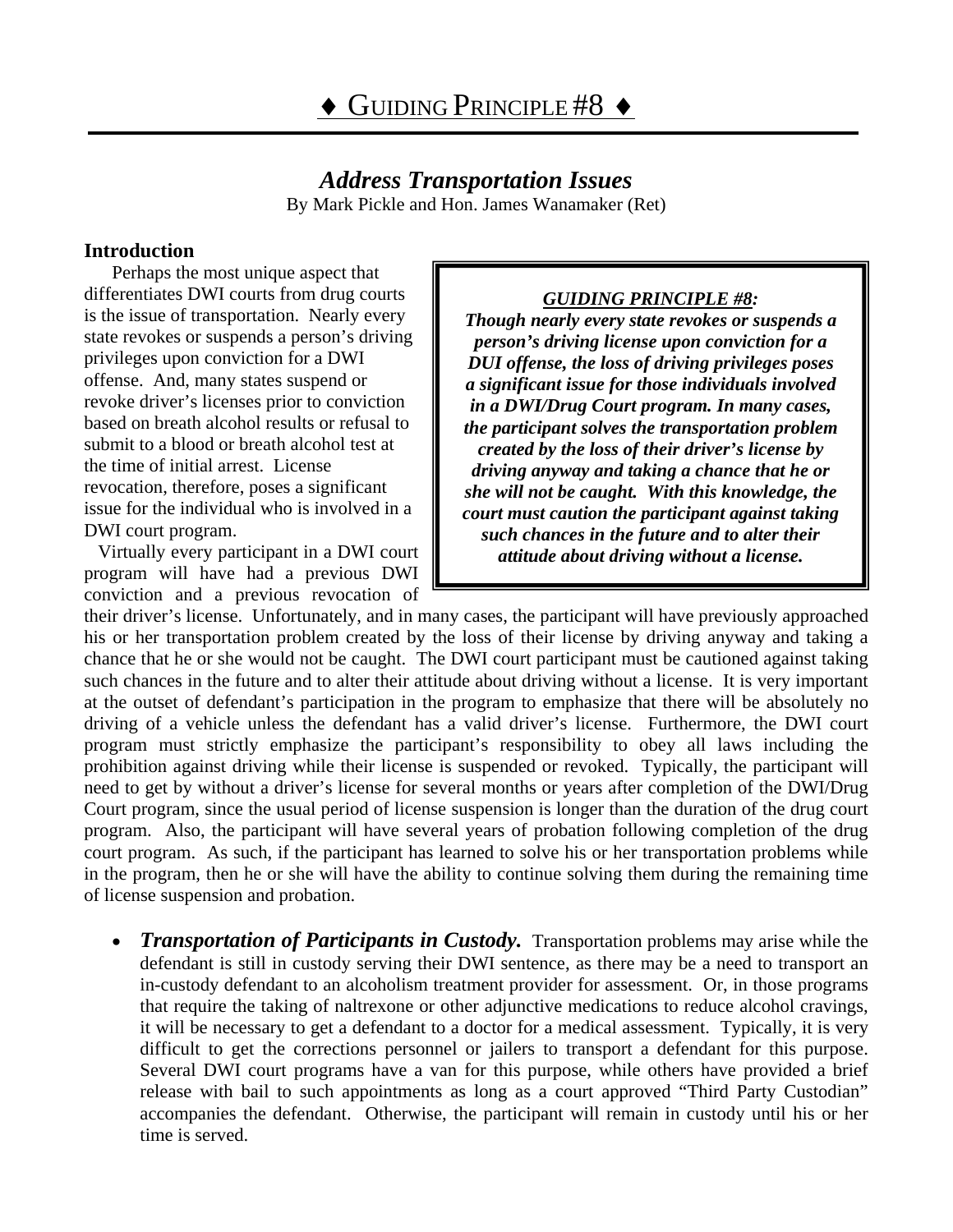*Transportation during the DWI court Program.* In most DWI court programs, the majority of participants will be on some form of monitored bail release and will be engaged in outpatient treatment. Participants will have the responsibility of getting themselves to and from treatment meetings, Alcoholics Anonymous meetings, court appearances, medical appointments, and work. How the defendant will solve his transportation needs will depend largely on the transportation structure of his community, including the availability of public transportation, ride sharing programs, taxicabs, as well as friends and family members who are willing to assist. Also, the location of meetings and other appointments is important, since close proximity also allows for walking or bike riding by the participant.

 Emphasis by the court should be placed on the participant solving his or her transportation needs. The end goal is that the participant will accept responsibility for leading a sober, lawful, and selfreliant lifestyle, with the obtaining of lawful transportation as one of these requirements. It is acceptable for the program to point out what resources are available, but programs should avoid solving the participant's transportation problems. Though the DWI court participant is required to adhere to strict program requirements, the lack of transportation should not be used as an excuse for failing to attend required appointments; failure to do so would result in court imposed sanctions for non-compliance.

 Depending on the type of area in which the drug court is located (urban vs. rural for example), it may be necessary for the court to develop program requirements which take into account limited transportation options. For example, programs may provide indigent participants with bus passes or tokens while others may utilize a bicycle loan program. In many DWI courts throughout the country, unclaimed bicycles are obtained from the police department, refurbished, and then loaned to the participants in need. The bike is then returned to the program upon discharge. In other programs located in rural jurisdictions, vans have been purchased vans to help provide a variety of services across a large geographical area including counseling, drug and alcohol testing, education, and face-to-face contacts with probation officers and other case mangers. The vans may also be used to transport the assigned Judge to a central location to preside over a DWI court docket.

• *Issuing Limited Driver's Licenses*. The loss of driver's license in one of the most common penalties imposed upon a person convicted of DWI. Providing a procedure for participants to regain driving privileges would provide a powerful incentive for DWI defendants to enter the DWI court program. Sometimes, state laws will empower a court and/or the Department of Motor Vehicles (DMV) to issue a limited driver's license to a defendant who has completed a DWI court. If a court is issuing a limited drivers license, then strong efforts should be made to coordinate through the state's DMV, and a suitable plan, as issued by the court, would require a defendant to satisfy the procedural requirements of the DMV before proceeding. Such requirements would include: passing a written driver's test; passing a vision test; showing proof of automobile insurance; the expiration of clearance of any drivers license suspensions in prior cases; and the installation of any ordered monitoring systems such as ignition interlock.<sup>[43](#page-34-0)</sup>

 Only after these procedural matters have been completed should the court proceed to authorize a limited license. The limited license would typically be limited to proceeding to and from work, school, and treatment, and would expire upon the date when a defendant is eligible to receive a

1

<span id="page-34-0"></span>**NOTES** 

 $43$ An ignition interlock device is an in-car alcohol breath-screening device that prevents a vehicle from starting if it detects a blood alcohol concentration (BAC) over a pre-set limit (i.e., .02 or 20 mg of alcohol per 100 ml of blood). The device is located inside the vehicle, near the driver's seat, and is connected to the engine's ignition system.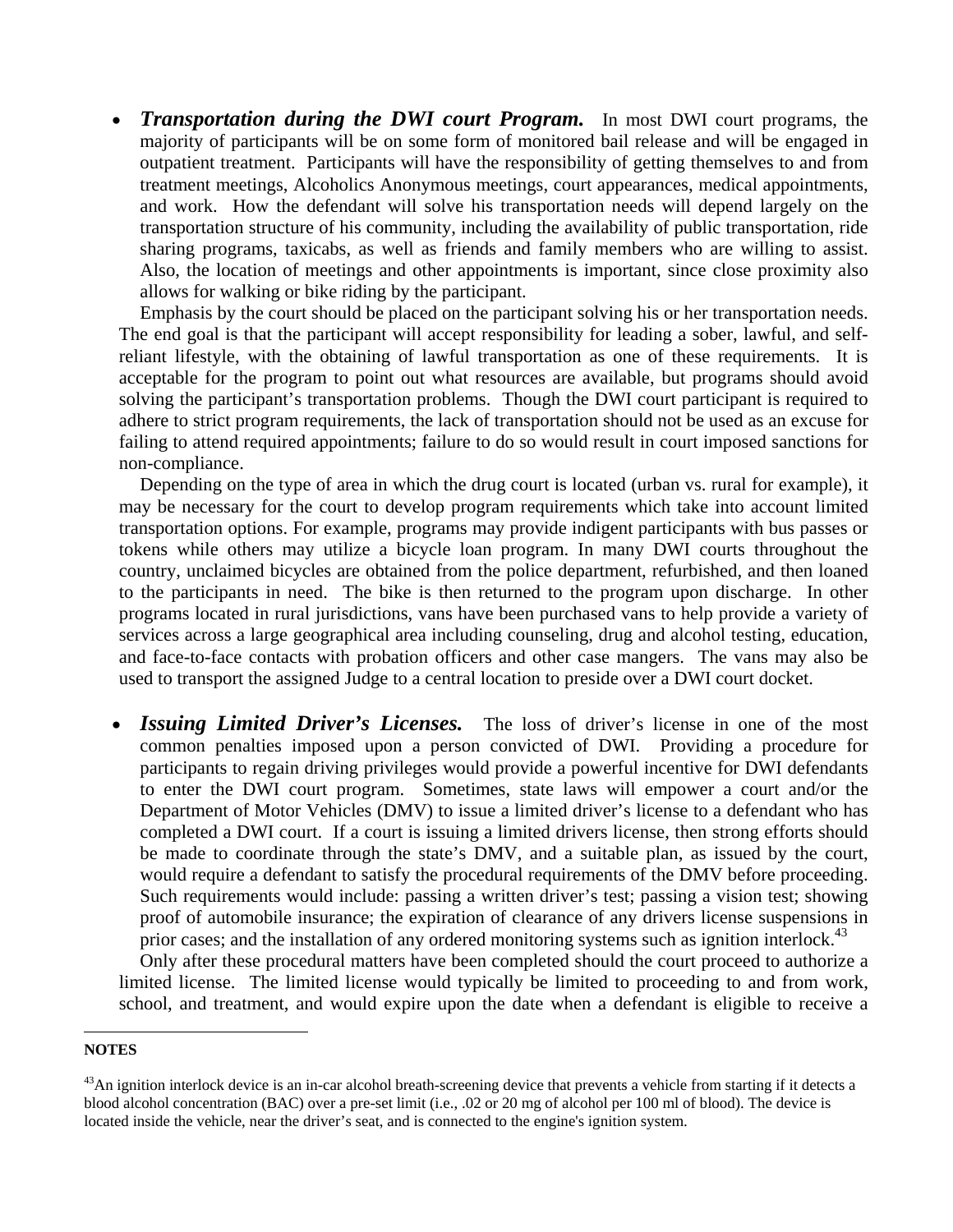regular license. It is best if the DMV actually issues the license card and monitors compliance issues. Moreover, in authorizing a limited license, the court should make it a condition that defendant obey all laws and conditions of probation.

 State law primarily governs such matters of driver's licensing. There is, however, a customary provision in the federal law concerning funding of highway construction, to the effect that, if a state does not meet certain required federal standards on issuing limited licenses, then a certain financial penalty amount is removed from that state's construction funding and moved to a discretionary account administered by the state's Highway Traffic Safety Director. Since these Federal provisions may change from time to time states should stay abreast of the current status of these Federal guidelines before proceeding to authorize limited licenses.

• *Monitoring Compliance.* There are various methods for monitoring the requirement that a defendant not drive on a suspended or revoked driver's license or drive beyond the parameters of a limited license. Detection will require active observations by the police, probation agents, case managers, and treatment providers. Whether conducting random home visits to document the mileage on the participant's vehicle odometer, or checking the parking lot of the treatment program on a regular basis, each team member must ensure public safety through proactive means. Finally, ignition interlock devices that disable a car if the operator fails a breath test are an extremely useful technology for monitoring compliance.

#### **Conclusion**

As a result of having their license suspended or revoked, if only for a short time, every participant in a DWI court will face some transportation problems. The program, however, should make it clear to the participant that they must obey the law and the rules of the program, which restricts the driving of an automobile with a suspended or revoked license; rules, which if broken, can lead to sanctioning, including rearrest. Furthermore, the program must clearly articulate that it is the participant's responsibility to solve their transportation problems. By solving these problems on his or her own, the participant will gain the tools and skills necessary to lawfully solve his or her transportation needs on a continuing basis.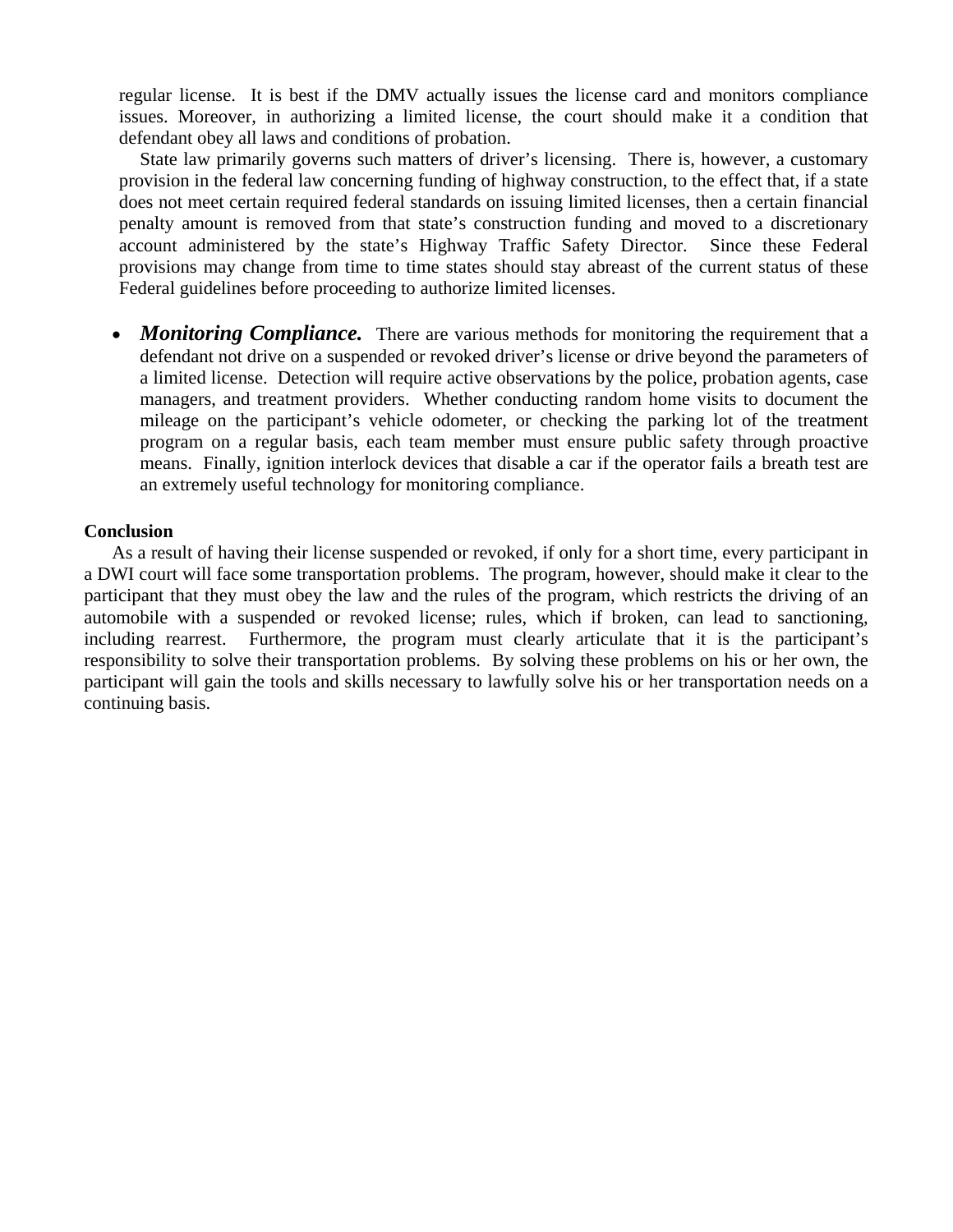# **Evaluate the Program**

By Douglas B. Marlowe, J.D., Ph.D. and Randy Monchick, Ph.D., J.D.

## <span id="page-36-0"></span>*Introduction*

To be useful, an evaluation of a DWI court must provide a road map for others to understand the type of program provided, how the program was implemented, what types of clients were served, and how outcomes were measured. The evaluation must control for the impact of non-program variables that correlate with and thus could explain behavioral outcomes. These include *jurisdictional variables* (e.g., mandatory minimum jail terms & driver's license suspensions); *participant risk factors* (e.g., educational achievement level, prior DWI arrests, and age); *supervision variables* (e.g., enhanced alcohol testing or surprise home visits & use of sanctions and incentives); and *treatment variables* (e.g., types and dosages of services delivered to program clientele).

In some instances, DWI courts may be well funded, targeted to the appropriate clients, and

## *GUIDING PRINCIPLE #9:*

*To convince "stakeholders" about the power of DWI court, program designers must design a DWI court evaluation model capable of documenting behavioral change and linking that change to the program's existence. A credible evaluation is the only mechanism for mapping the road to program success or failure. To prove whether a program is efficient and effective requires the assistance of a competent evaluator, an understanding of and control over all relevant variables that can systematically contribute to behavioral change, and a commitment from the DWI court team to rigorously abide by the rules of the evaluation design.*

administered with substantial programmatic integrity. In other instances, they may be poorly implemented, provided to the wrong types of clients, or watered down by extraneous political or economic forces. It is not instructive to have some studies report positive outcomes for DWI courts and others to report negative findings unless there is some basis for reconciling the discrepancies. This makes it imperative for evaluators to describe the legal and fiscal culture within which their DWI court operated, the types of interventions that were delivered and in what doses, and the types of clients that were served.

<span id="page-36-1"></span>No intervention "works" for all clients in all locales regardless of how it is administered. Some clients may respond well to DWI court, others may be unaffected by the interventions, and still others may be harmed. If outcomes are averaged over the sample as a whole, they may become diluted and may mask important "interaction effects" for specific types of clients. DWI courts typically have several "ingredients" such as status hearings, alcohol treatment, breathalyzers, and graduated sanctions and rewards. Some clients may respond well to certain ingredients but may be unaffected or harmed by others. This, too, can lead to a washing-out of overall outcomes and may mask important clientprogram interactions. Analyses should seek to determine (1) which types of clients had the best outcomes, (2) which interventions were most predictive of improved outcomes, and (3) which clients had better outcomes when exposed to which interventions.<sup>44</sup>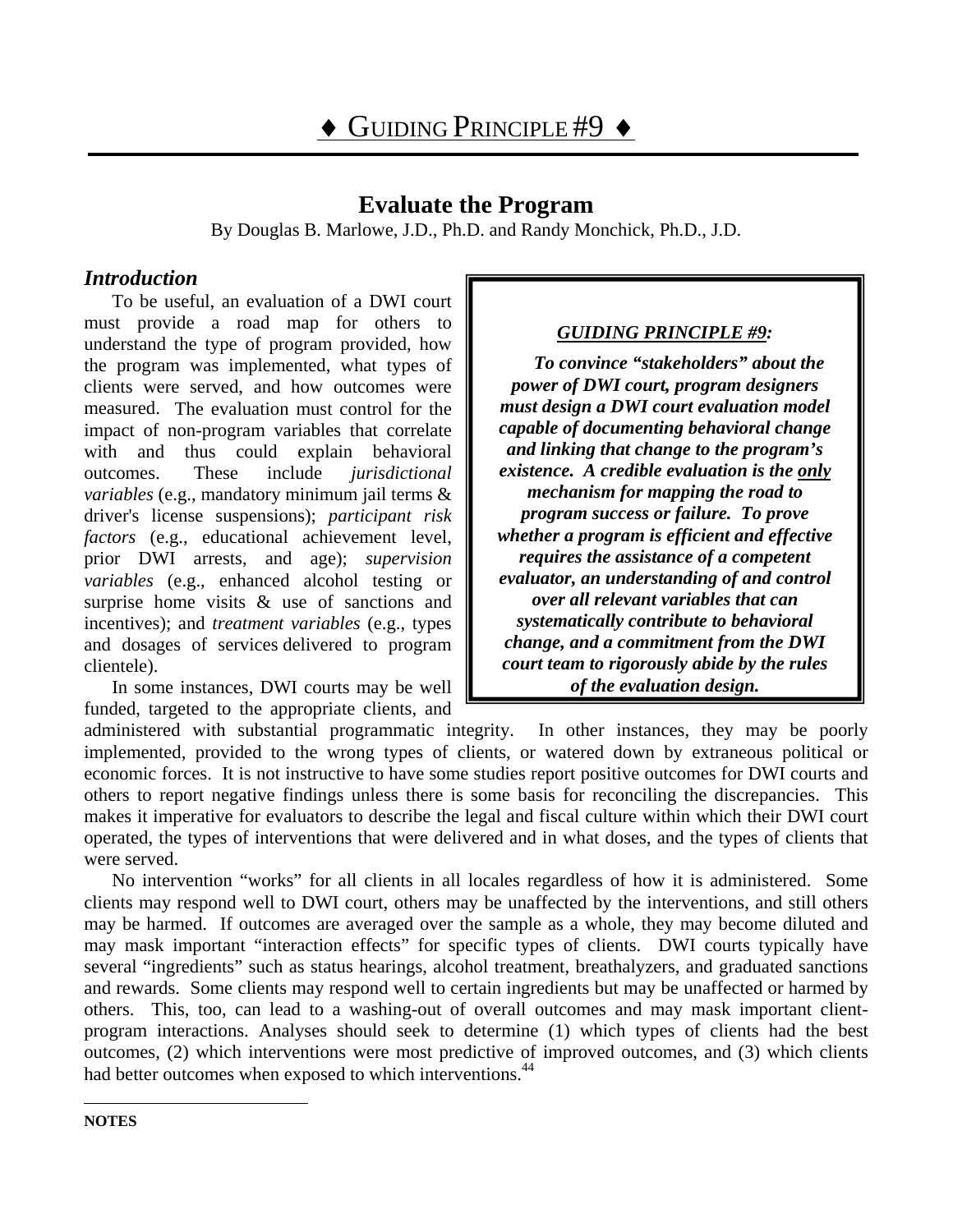It is important to have a conceptual framework in mind for analyzing and reporting on the findings. This framework must take into consideration the baseline characteristics of the clients, the services that were delivered and the short-term and long-term outcomes of the program (see Figure 1).





*Jurisdictional Characteristics.* Outcomes in DWI courts are likely to be influenced by the legal and economic climate. Local policies may set limits on which clients are eligible for DWI court; economic constraints may affect the range of treatment and supervisory services that are available; and the demands of policymakers and the public may influence what types of outcomes are considered acceptable. In addition, some jurisdictions may impose across-theboard consequences such as minimum jail time, mandatory fines, community service, or drivers' license suspension for repeat DWI offenders. These policies, in and of themselves, have been associated with a small to moderate reduction of approximately 1% to 17% in local DWI rates<sup>45</sup>. Finally, outcomes are likely to be influenced by such factors as whether offenders are afforded the opportunity for drivers' license reinstatement, criminal diversion, or expungement upon graduation from DWI court. It is important to describe these characteristics in evaluation reports to set reasonable limits on the potential generalizability of the results. Positive results for a DWI court that offers license reinstatement to graduates, for example, might not be expected to generalize to a court in another jurisdiction that offers no such incentive.

To the extent that jurisdictional variables affect all participants equivalently, they generally cannot be statistically factored into outcome analyses. This is represented by a dotted line in the above Figure. For example, if all clients in **the** program have the same opportunity for license reinstatement, then this variable cannot be used to predict outcomes for clients within that program.

• *Client Variables or Risk Factors.* Outcomes in DWI court could be expected to vary considerably depending upon the proportion of seriously impaired or "high-risk" clients being served in the program. The most frequently reported risk factors for failure in DWI treatment

<span id="page-37-0"></span>

 $^{44}$  For an example of how interaction effects were evaluated in a drug court program, see Festinger et al. (2002).  $^{45}$  Wagenaar et al. (1995).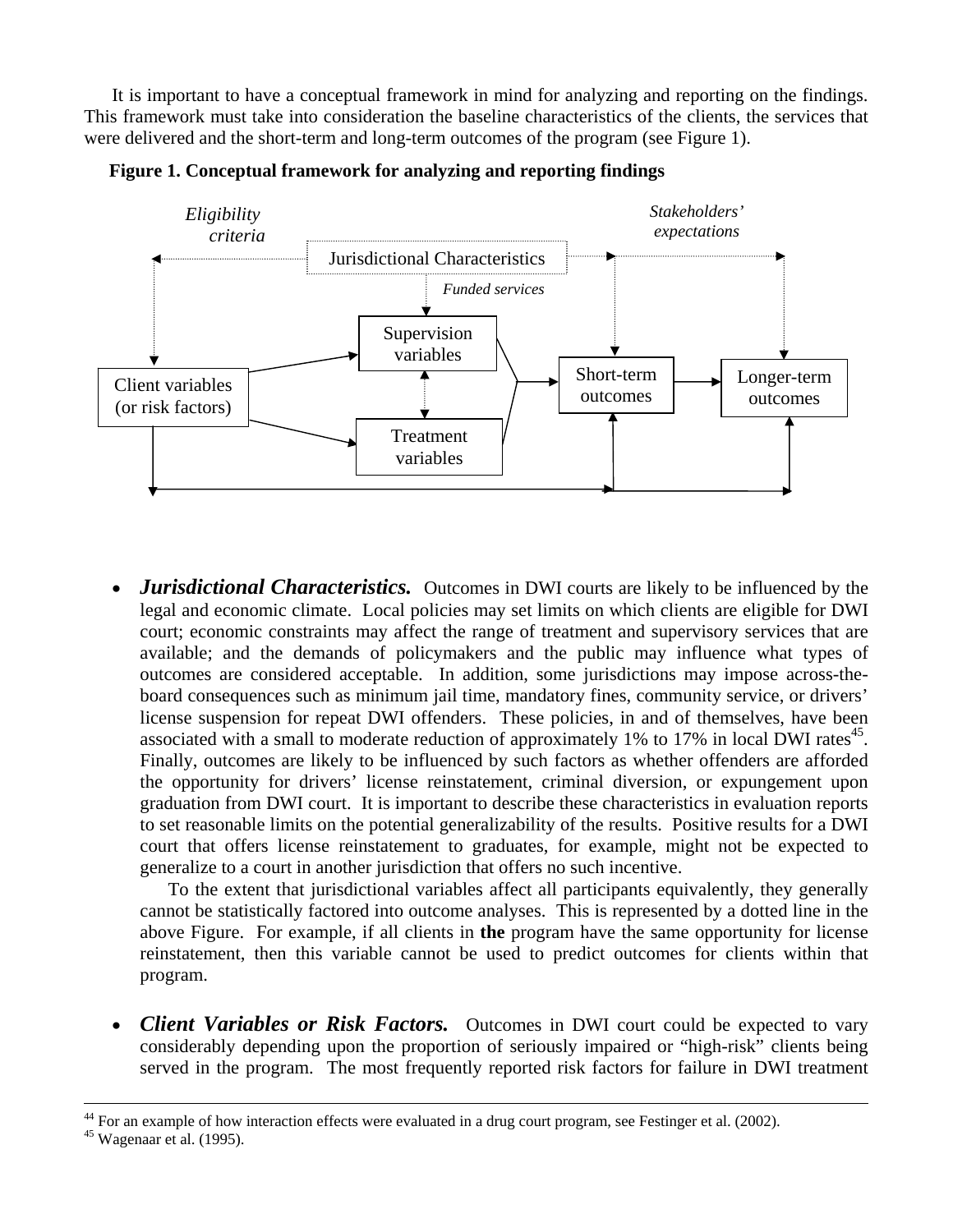programs are lower educational attainment, earlier age at first DWI arrest, greater number of prior DWI convictions, higher arrest BAC level, and higher scores on such instruments as the  $CAGE$  or the MMPI-2 MacAndrews Alcoholism Scale.<sup>46</sup> Relatively poorer outcomes have also been reported for so-called "Type B" alcoholics who are characterized by an earlier age of onset of alcohol abuse  $\ll 14$  years of age), more severe alcoholism symptoms including withdrawal, higher rates of alcoholism among first-degree relatives, and impulsive or antisocial behavioral characteristics.<sup>[47](#page-38-1)</sup>

Ideally, evaluation studies should *randomly assign* DWI offenders either to DWI court or to a suitable comparison condition such as probation or adjudication-as-usual. This has the effect of spreading the risk-level evenly across the conditions. As a practical matter, however, it is often necessary to settle for non-randomized comparison groups such as DWI offenders from a neighboring jurisdiction that does not have a DWI court. Under such circumstances, there is a serious concern that the two groups could differ on important dimensions that are, themselves, responsible for differences in outcomes. For instance, if the DWI offenders in the neighboring jurisdiction tended to have more severe alcohol problems, then the "deck would be stacked" in favor of the DWI court from the outset. It is, therefore, necessary to (1) identify client characteristics that correlate significantly with DWI court outcomes; (2) determine whether the intervention group and comparison group differed on those characteristics; and if so, (3) statistically control for the effects of those characteristics (also called "covariates" or "confounds") in the outcome analyses.

**Supervision Variables.** It is important to indicate how participants' conduct was assessed in DWI court and how consequences were imposed for compliance or noncompliance in the program. Urinalyses or breathalyzers, for instance, may be relatively insensitive to alcohol consumption in part due to the body's rapid absorption of alcohol. Accurate assessment of alcohol use may require frequent and random spot-tests, surprise home visits, or blood analyses. The method and "density" of alcohol testing – for example, the number of breathalyzer tests performed per week per subject – are important "mediating variables" that should be reported in evaluations and statistically correlated with outcomes.

It is similarly important to report on the fidelity with which negative sanctions were imposed for infractions and positive rewards were imposed for accomplishments. Outcomes could be expected to differ substantially, for instance, between a DWI court that administered sanctions for every positive breathalyzer test compared to one that administered sanctions for an average of every fifth positive test.<sup>48</sup> Outcomes might also be expected to differ based on such factors as the frequency with which status hearings were held and whether the program adhered to a "zerotolerance" policy for alcohol consumption.

• *Treatment Variables*. Many evaluations list the range of treatment services that were potentially available to all clients in the program, but do not report the type(s) and dosage of services that were *actually delivered*. Without this information, it is not possible to judge the integrity of the program or to conduct "dose-response analyses." If clients received relatively few services in a particular program, then negative outcomes may be attributable to poor compliance or to poor integrity of the program, rather than to limitations with DWI courts generally. It is important to indicate whether the program provided a standard "platform" of treatment services to all clients, and what adjunctive services, if any, were delivered on a referral or as-needed basis. Some programs, for instance, may offer a standard regimen of psycho-

<span id="page-38-0"></span><sup>&</sup>lt;sup>46</sup> C'de Baca et al. (2001); Cornish & Marlowe, in press. <sup>47</sup> Ball et al. (2000).

<span id="page-38-1"></span>

<span id="page-38-2"></span><sup>48</sup> Marlowe & Kirby (1999).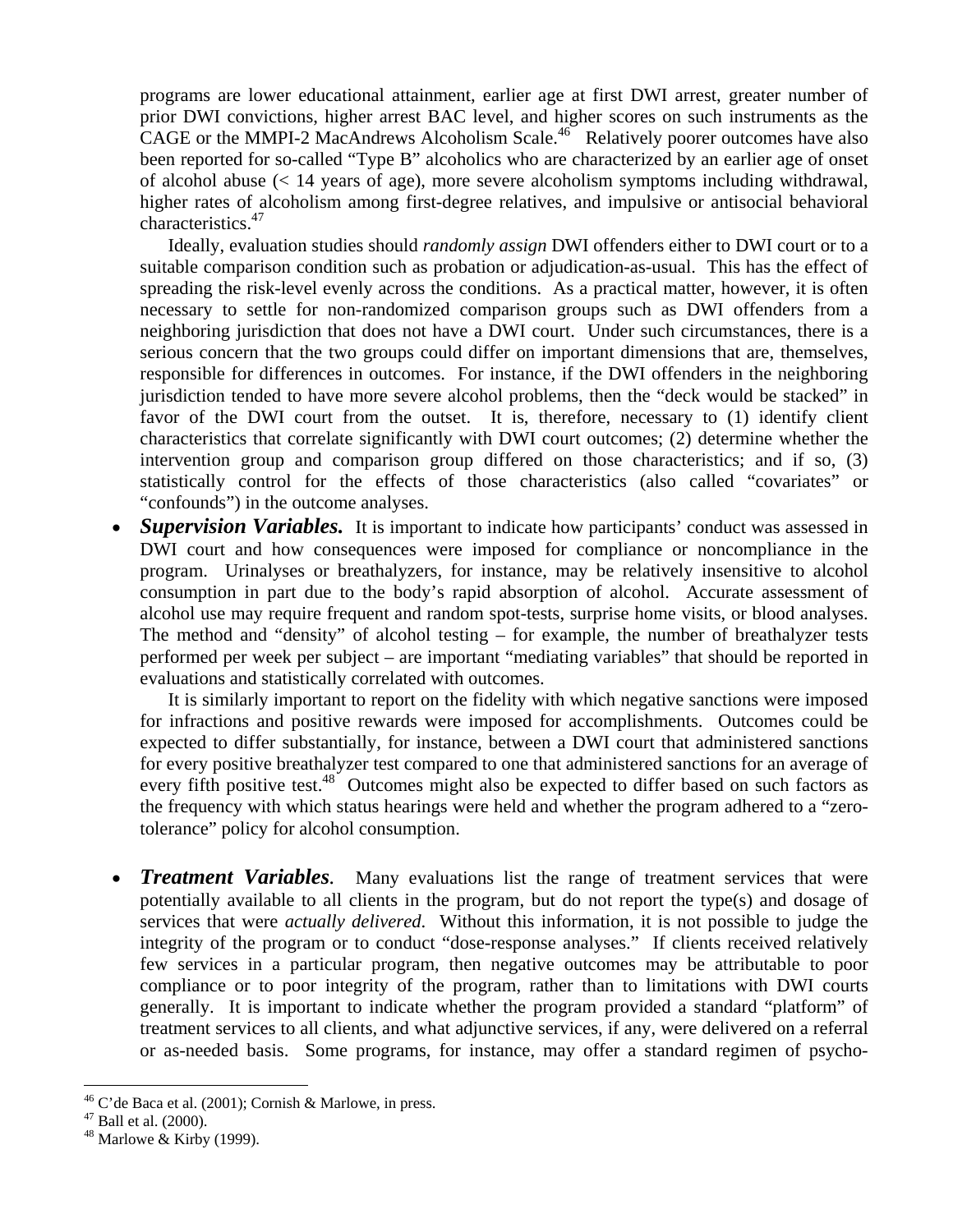educational groups or may present graphic footage of accident scenes or victim-impact statements to all clients.<sup>49</sup> It is important to indicate what proportion of clients completed all or part of such a standard regimen, what proportion was referred for additional individual or group counseling services or pharmacological interventions and how many sessions clients attended of each intervention. It is also useful to conduct a form of "dose-response" analysis that relates the amount of services clients received to their outcomes. Obviously, the extent to which an evaluation can achieve this specificity of measurement depends in large part on the sophistication of the DWI court's management information system (MIS) and the reliability of program staff's data documentation. Moreover, a meaningful analysis of an evaluation that simultaneously controls for a multitude of variables would necessitate a sufficient number of program attendees and graduates.

- *Short-Term Outcomes.* Clients' functioning during DWI court is likely to be an important "performance indicator" of longer-term outcomes. For instance, individuals who achieve sustained intervals of abstinence during their time in the DWI court program are more likely to remain sober in the future than are those who have intermittent lapses. It is important to report such short-term outcomes as counseling attendance, attendance at court hearings, weekly urinalysis and breathalyzer results, and attainment of treatment plan goals. Other short-term goals may include whether clients reduced the time they spent with alcohol-using associates, whether they developed and implemented a risk management plan, and whether they completed homework assignments and practiced alcohol-refusal strategies.
- *Longer-Term Outcomes*. The outcomes from DWI courts that are likely to be of greatest interest to policymakers, stakeholders, and the public are DWI recidivism, alcohol relapse, and realized cost savings from such sources as reduced jail sentences or more efficient administration of court dockets. Official re-arrest records can be an important and objective source of information on recidivism rates; however, they only reflect criminal activity that was officially detected by authorities. Self-report information from clients about their actual DWI episodes and other criminal activity, irrespective of detection, could provide important convergent information, but only if the information is collected by researchers who are independent of the criminal justice system and who can assure clients of strict confidentiality.

It is very difficult to obtain reliable data on alcohol use or drug use following completion or termination from the program. Unless it is possible to offer substantial payment incentives to clients, relatively few may be willing to return for follow-up assessments. Moreover, given the relatively short "window" for detecting alcohol use in urine or blood, it is very difficult to obtain reliable objective assessments of continued alcohol usage. Self-report information, possibly obtained over the telephone, may be the only practicable means for obtaining information on relapse to substance use. Again, independent researchers should be responsible for collecting this information under conditions of guaranteed confidentiality. Whenever possible, self-report information should be compared for accuracy against objective evidence such as urinalysis or breathalyzer results, employment pay stubs, and official records on criminal, domestic violence, and traffic offenses.

• *Determining Types of Data to be Gathered.* Ultimately, a DWI court evaluation design should consider the types of information that policymakers, stakeholders and the public would want to draw upon in determining whether a program is effective...and worth the cost. This means

<span id="page-39-0"></span><sup>&</sup>lt;u>.</u> 49 DeYoung (1997).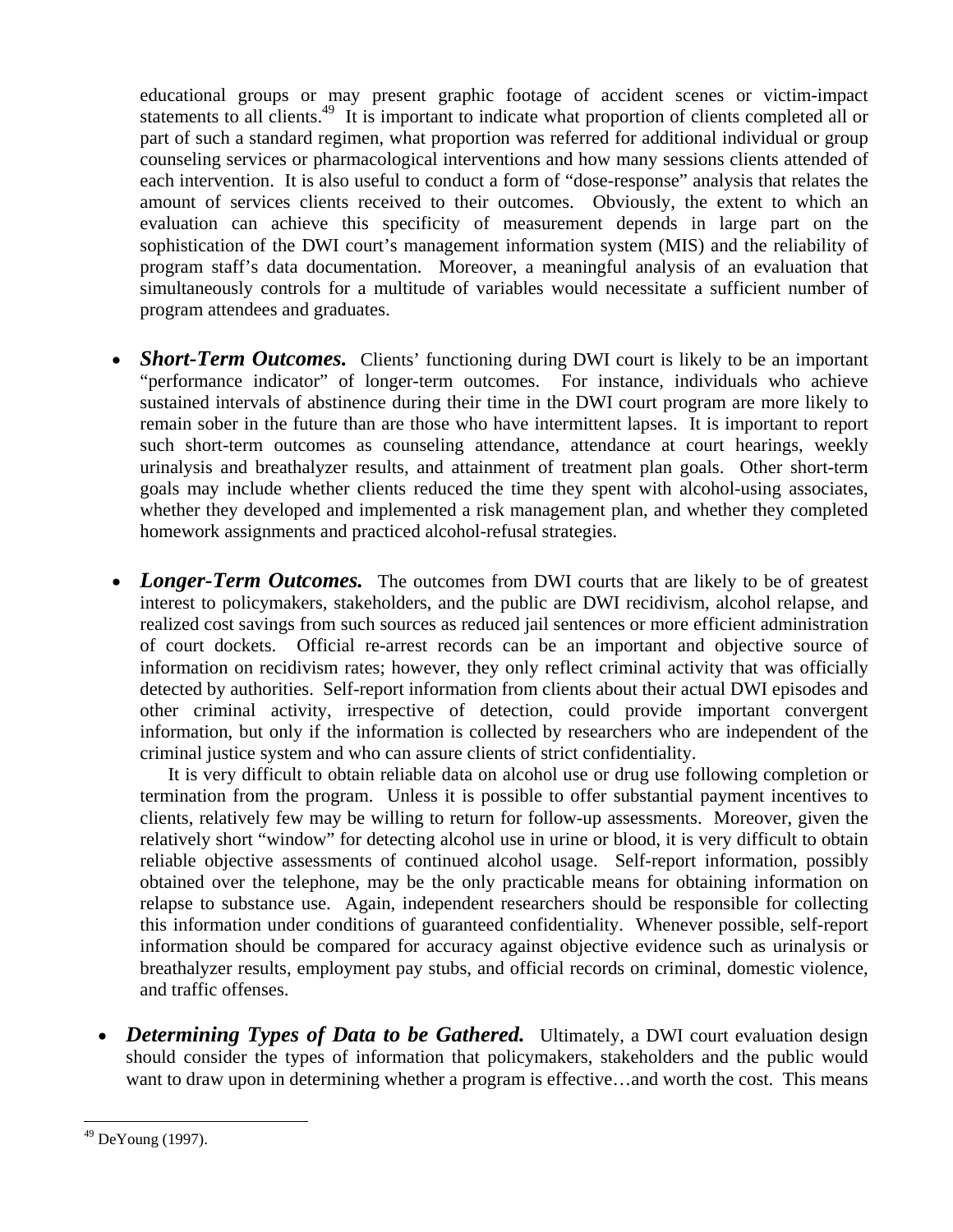that the evaluation design must take into consideration the interests of Legislatures, victim impact groups (e.g., MADD), local funding sources (county commission, local planning councils, local law enforcement), state funding sources (AOD office; Department of Public Safety; Crime Commission; Governor's Highway Safety Commissions), state judiciaries, media, and law enforcement, among others. For example:

- o **Legislatures and other funding sources** would likely be most interested in avoiding duplication of services and measuring cost effectiveness (e.g., cost of involvement in DWI court per participant vs. incarceration or cost savings derived from reductions in impaired driving episodes, future prosecutions, deaths, critical injuries, and other victimizations).
- o **Advocacy groups** (e.g., MADD; NOVA; American Medical Association and its affiliates) would likely be most interested in (1) data reflecting the intensity of supervision of program participants compared to traditional supervision; (2) AOD testing results during program participation and over time after program completion; (3) recidivism; (4) number of subsequent victims of DWI court participants or graduates (compared to a control group); and (5) number of "clean" babies birthed (i.e., reductions in occurrence of fetal alcohol syndrome).
- o **Judicial and Executive Branch Agencies**, although interested in many of the above noted types of information, may have a unique interest in some specialized data that measures docket control, case processing time, jail/prison beds saved, and reduction of alcoholism and other drug dependencies among adult and juvenile offenders and among respondents in juvenile petitions for abuse or neglect.
- o **Local service delivery organizations (e.g., educational/vocational institutions, family service organizations, religious groups)** may be most interested in how DWI court participation enhances participants' efficacious use of community services, impacts family unification and harmony, and promotes more effective use of community-based resources by justice and treatment system personnel.
- o **Elected Officials** may have a special interest in ascertaining levels of community approval and support for the DWI court intervention and documenting efficient and effective increases in the personal, familial, and societal accountability of offenders.

## *Conclusion*

 By taking into account program-controlled (e.g., type of program, type of clients served) and noncontrolled variables (e.g., jurisdictional, participant risk, supervision, and treatment factors) when evaluating the efficacy and effectiveness of a DWI court program, evaluators and the DWI court program can have greater confidence in findings, whether or not findings support the value and cost of the program as currently implemented. In addition, it is important to have a conceptual framework in mind for analyzing and reporting on the findings, such as the framework presented above. Finally, it is important to know and understand the interests of those stakeholders who are in a position to affect the continued operation of the program, and to gear the collection and reporting of data accordingly.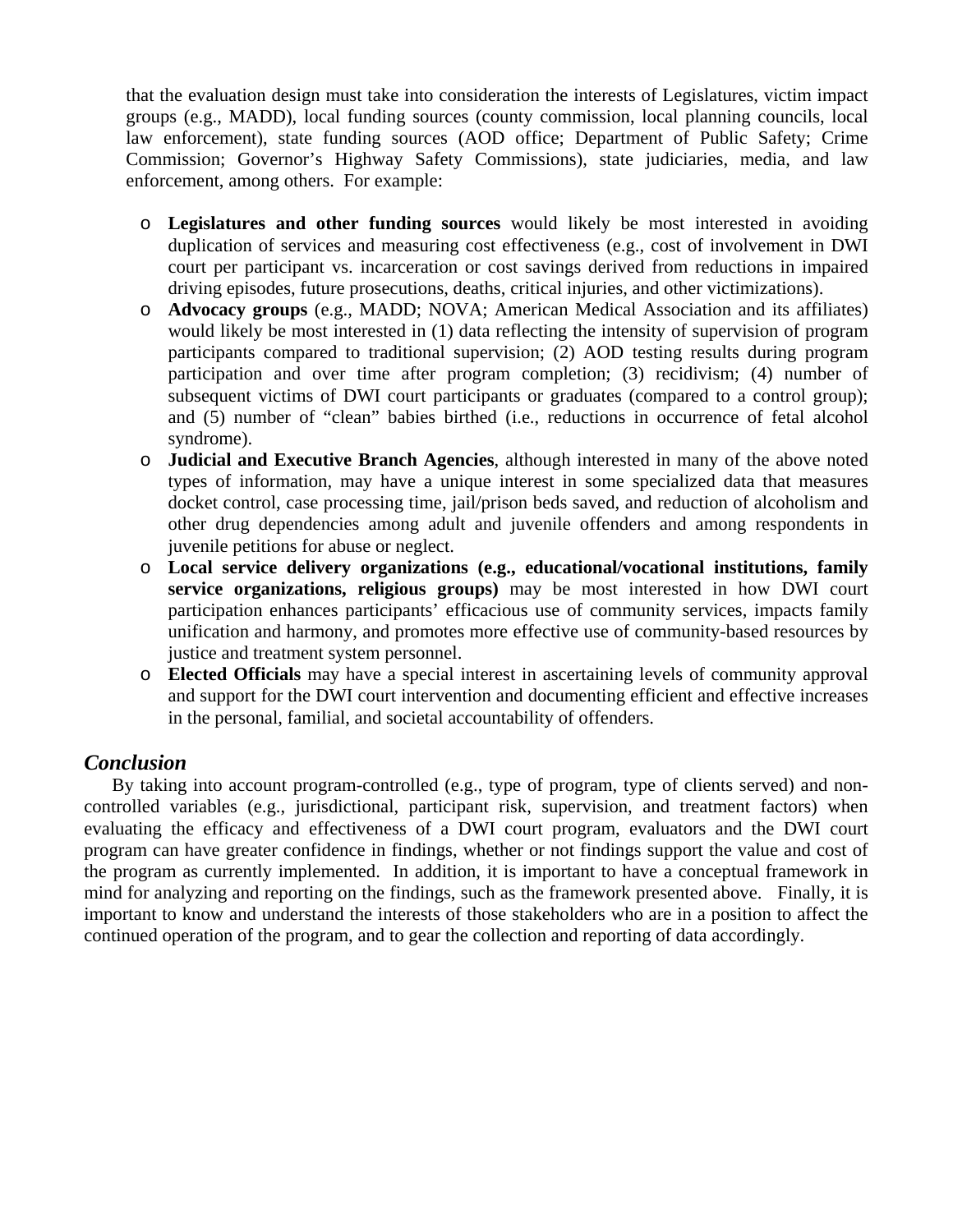## **Ensure a Sustainable Program**

By Norma Jaeger and Dennis Reilly

#### <span id="page-41-0"></span>**Introduction**

The foundation for sustainability is laid, to a considerable degree, by careful and strategic planning, which includes considerations of structure and scale, organization and participation and, of course, funding. Planning for sustainability often means moving ahead slowly to reduce resistance from interagency partners and the courts.

Becoming an integral and proven approach to the DWI problem in the community, rather than an interesting

#### *GUIDING PRINCIPLE #10:*

*The foundation for sustainability is laid, to a considerable degree, by careful and strategic planning. Such planning includes considerations of structure and scale, organization and participation and, of course, funding. Becoming an integral and proven approach to the DWI problem in the community however is the ultimate key to sustainability.* 

experiment, is the ultimate key to sustainability. This can be accomplished through strategic planning which includes identifying resources, creating sustainable collaborative partnerships with other criminal justice and community agencies, setting administrative standards and protocols, engaging and involving all team members toward achieving a common goal, and learning to foresee obstacles and addressing them proactively.

• *Planning for Sustainability*. Part of the planning process for achieving sustainability includes the decision of what type of program or approach will be initially implemented. One common approach is to initially implement a pilot program in order to demonstrate the effectiveness of a new program – in this case the DWI court. The implementation of a pilot program provides time to accrue resources and refine policies and procedures. Additionally, time allows team members, who have not worked in an interdisciplinary environment, to gain experience before working with a larger population.

Jurisdictions may also choose to go beyond implementing a DWI court as one sentencing option and use a systems approach, using the model to address all levels of DWI offenses that provides a continuum of responses to match the severity of the offense and addiction. A DWI court system may overcome certain legal barriers through universal screening, and standardized eligibility and program requirements, which address all levels of offenders. Such a universal system can achieve greater impact and greater efficiency through economies of scale. For example, fixed costs for drug testing can be spread among more participants. The more integral the DWI court is to the justice system the less likely it is to be eliminated.

A third option is that jurisdictions can move beyond a narrowly defined DWI court model to a collaborative justice model that may apply the established key drug court components to a wide range of offenses. "Blended" DWI courts can accept both drug cases and DWI cases. The key to maximizing this opportunity is to serve large populations where different types of offenses are integrated for appropriate court monitoring and treatment based on the commonality of their addiction. Collaborative justice courts create benefits that more narrowly defined courts lack, including bringing together relevant specialists and specialized services and the centralization of information collection, sharing, and reporting.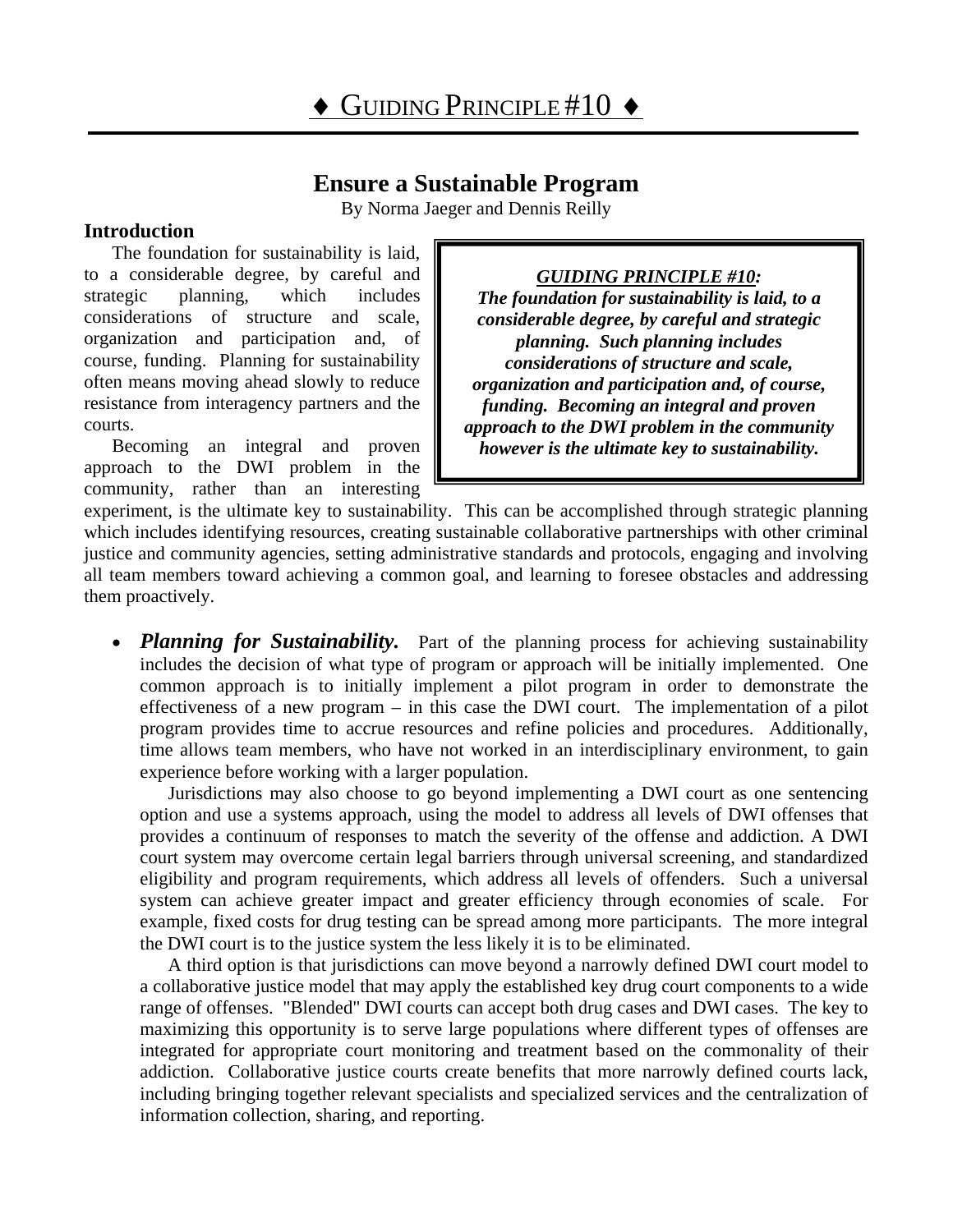Once the type of program to be implemented has been selected, the other important component in the sustainability planning process is the development of a funding strategy. This should start with a clear vision of the desired product and an analysis of each component, followed by how each can be obtained.Often, the first consideration is to seek seed money, particularly from federal grant funding sources. While grants can provide a window of time to demonstrate positive results and publicize community impact, they do pose limitations with respect to getting courts "to scale", that is, to adopt a systems approach. Thus, grants include requirements that may not fit the community, and are a short-term operational strategy. Mobilizing existing resources, with or without grant funding, may take longer and involve more complex stakeholder negotiations but is more likely to ensure the ongoing and stable operation of a DWI court; and local resources can better adapt to local circumstances and changes.

- *Resources for Sustainability.* Courts must clearly identify all program cost elements and be vigilant about examining potential cost reductions. Program administration and stakeholders must be alert to circumstances that may affect current and future funding opportunities. An effective method of resource analysis is "community mapping", ideally conducted on a yearly basis. Community mapping systematically reviews the availability and stability of the widest possible range of existing resources and identifies new resources. In addition to funding, resources include the existence of appropriate treatment and rehabilitation services, recovery support activities, facilities, in-kind contributions, partners, and program supporters.
	- o **State Funding.** State legislative bodies can provide initial funding or continuation funding when grants are included through specific appropriations to state agencies to be passed through to the DWI court. New appropriations may also be augmented by allocations from existing resources such as the federal Substance Abuse Prevention Treatment (SAPT) block grant.

State agencies may also have access to grant funding opportunities that can be utilized for supporting or strengthening program components. For example, National Institute of Corrections Technical Assistance funding has been utilized to provide training for cognitive behavioral group facilitation, and highway traffic safety funds have supported DWI court program elements such as drug testing or probation supervision.

> States have employed multiple strategies toward financial sustainability of drug court programs. Strategies include: linking mandatory incarceration savings to DWI court funding; creating separate state DWI accounts, which may only be expended for the purposes of providing alcohol and other drug abuse treatment or education efforts and which are funded from revenues collected from DWI offenders as part of their court costs and held centrally for distribution; imposing Drug Court Litigation Taxes, which are taxes on all drug and alcohol related criminal warrants settled without a proceeding; enacting drug court fees assessed to all drug convictions and DWI treatment fees assessed to every DWI conviction for DWI courts; and creating assessments on certain criminal offenses to be deposited into these funds. Additionally, litigation taxes on all criminal cases can be passed to an Indigent Defense Fund, and those monies can be used to access treatment for drug court offenders. Courts can also utilize probation funds including probation supervision fees or conviction surcharges imposed on participating and nonparticipating offenders convicted of drug offenses, utilizing lower level offenders program fees to support higher-level offender treatment and supervision costs.

> State Commissions, formed to reduce crime, improve highway safety, or increase access to treatment may be tapped for court or program funding. And, states can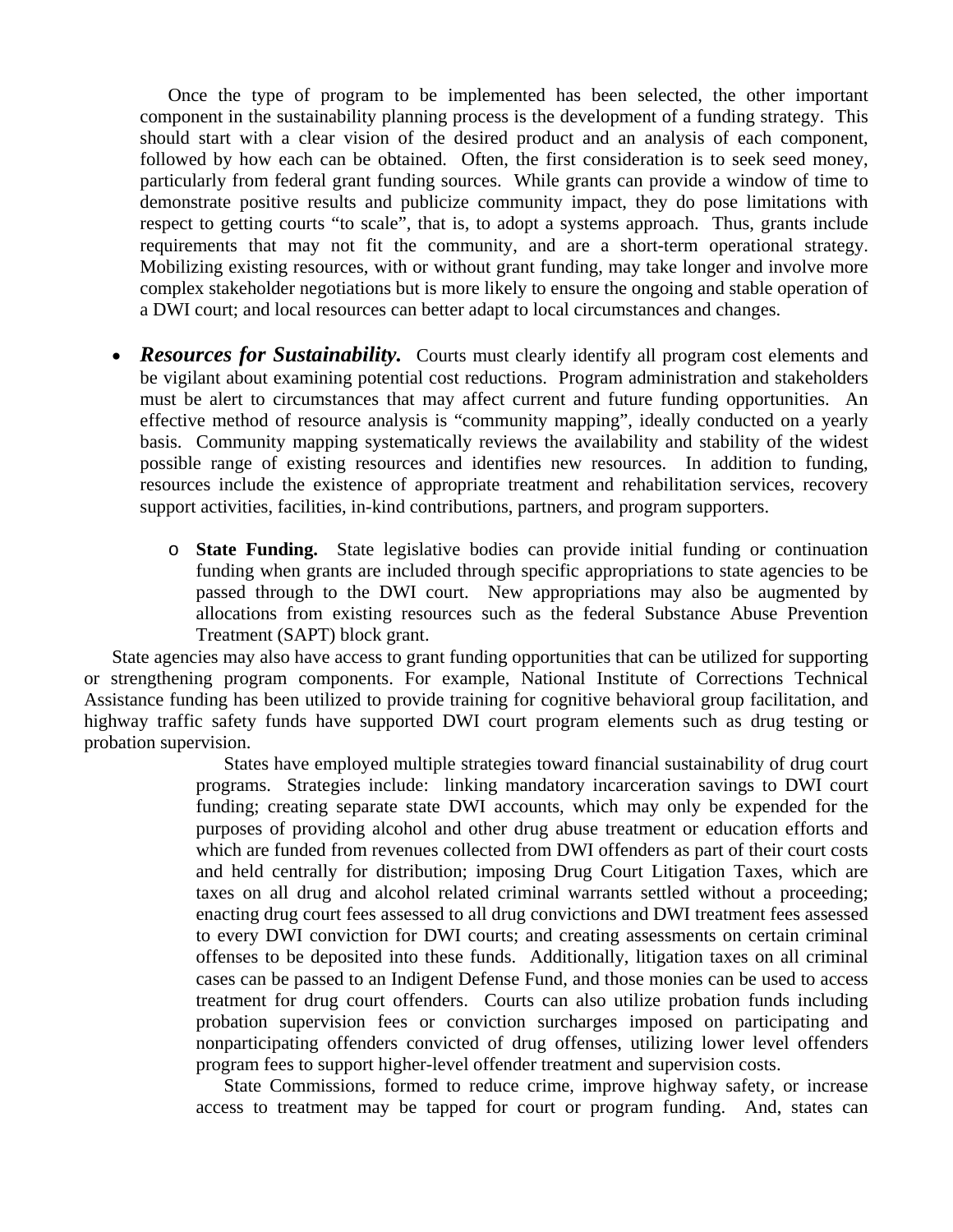incorporate surcharges on the gross sales of beverage alcohol sold by state liquor dispensary systems or legislate that liquor taxes fund DWI courts.

In addition, expenses associated with the judicial staff, including the judge or magistrate, probation, pretrial supervision, and clerks, should be assumed under the court budget as traditional costs. And, wraparound services, such as medical care, employment training, vocational and educational counseling, housing, parenting classes, and childcare can be provided through resources administered by various state agencies.

- o **Medicaid and Managed Care.** Medicaid, a State-administered medical services reimbursement program, has been used to cover treatment for DWI court participants. In some states, legislation has allowed for Medicaid reimbursement for all "court mandated" treatment services provided under the Medicaid system. In other states, county governments have provided funds to the state to match the federal Medicaid dollars. Courts have even been able to take advantage of some court discretionary funding to match Medicaid supported treatment.
- o **Counties and Municipalities.** Some jurisdictions have successfully looked to local governments for funding. Judges have asked counties within the court's jurisdiction to provide a proportionate share of funding based on participants served from each county. Also, some municipalities and counties have been able to support DWI court models by reallocating other state or federal funds received by the county, or creating new funding streams to support the courts.

Counties have directed money from fines and forfeitures toward DWI court treatment programs. Other criminal justice system partners may also access limited funding. For example, Sheriffs Departments or other law enforcement agencies can contribute by dedicating staff or providing funds from the sale of confiscated property or may even donate confiscated vehicles for program transportation needs. Other ways in which City or County budgets can contribute is through the allocation of funds from fees collected through ordinances from traffic violations; doubling of the marriage license fees charged by the county and probate fees; and providing a greater share of sales tax revenues. Finally, at the community level, designated Drug Free Community Funds can be established to assist with program delivery and staffing.

- o **Client fees.** Offender user fees can be utilized to support treatment, testing, supervision, and assessment. In the DWI population, clients tend to be higher functioning so the likelihood of their ability to pay is greater. Client and user fees are utilized not only to support the long term sustainability of the DWI court, but research has shown that by instilling responsibility in the client for their own treatment results in higher levels of engagement and completion. These fees may be imposed on a sliding scale or the clients may be given to the end of the program or the end of a probationary period to pay for their participation. Fees may also be reduced for clients who participate in extra treatment or support meetings, or who complete additional community service hours. There may also be monetary sanctions for missed groups that are given to a non-profit provider for the development of incentive systems. Requiring each participant to pay a fee (court costs and restitution) to help offset part of the cost of the program is not only a positive thing for participants, but it helps gain support from stakeholders, funding sources, the community, and victims groups.
- o **Broader Fundraising Considerations.** DWI courts may also carry out fundraising to provide for operating costs, treatment, and behavioral incentives. To make fundraising a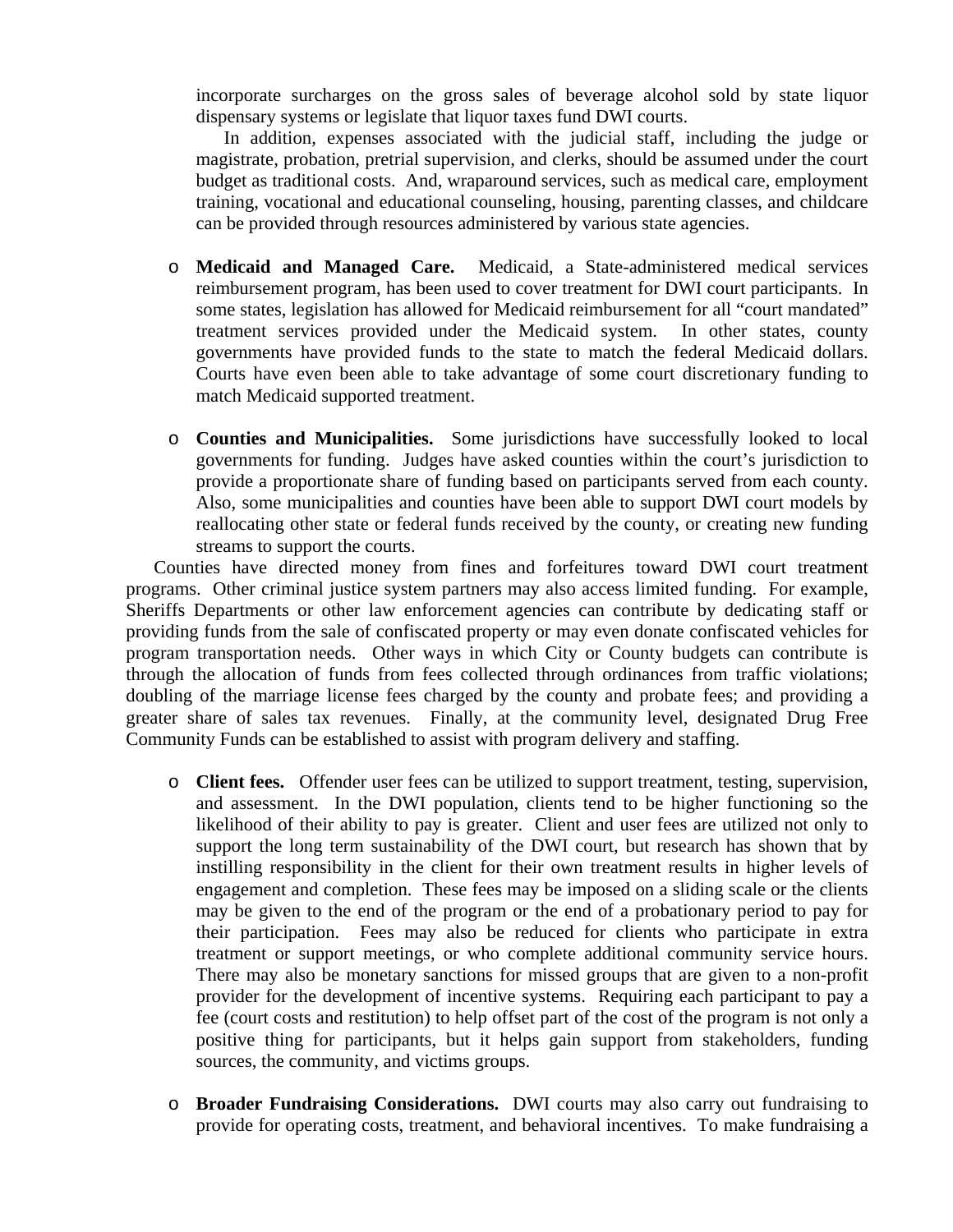viable and significant part of a financial support strategy, courts need to formalize and develop an infrastructure for fundraising. An effective fundraising strategy is based on comprehensive and systematic information, educating the public, and the development of relationships to build visibility and credibility. Fundraising tools include brochures, historical documents, and a case statement outlining program mission, vision and goals for the future, and clear evidence of effectiveness; and, this may be a resource that can be obtained *pro bono* from among the partners in the DWI court effort.

Local non-profit fundraisers can also improve awareness for DWI courts, and local media and public broadcasting stations can produce segments on these fundraisers. This type of free publicity can help educate the community and can be used as a marketing tool during formal solicitations.

DWI courts can also establish a non-profit organization under IRS tax code  $501(c)3$  to seek funding and to promote public awareness of this effective criminal justice system substance abuse approach. Forming a non-profit corporation to conduct fundraising activities may be worthwhile for several reasons, for example, the public may be more willing to donate to a non-profit organization; non-profit organizations enjoy certain legal and tax preferences (e.g., reduced postal rates); and non-profit organizations may be eligible to receive some gifts that the courts themselves might not. A DWI court established as a  $501(c)3$  non-profit can write grants for funding from foundations and other organizations and can become a United Way member agency, which can help build credibility.

- o **Affiliations with Non-profit Organizations.** Affiliations with non-profit agencies can provide crucial support and resources for participants and programs. Non-profit organizations can solicit monetary and material donations or open special bank accounts as "pass-throughs" for donations for program operations or to cover extraordinary needs for program participants such as glasses, work uniforms, and other necessary items for clients in recovery. Non-profit organizations can also supply incentive items that have been donated such as cosmetics, clothing, photo albums, and cameras and can also be crucial in coordinating "donated treatment beds" and sober living homes from community treatment providers. These organizations may also assist with coordinating activities for participants such as attendance at cultural and civic events and gaining free YMCA memberships for drug court participants and their families.
- o **Foundations, Service Organizations, and Private Businesses.** By demonstrating support from a variety of private sector businesses, a DWI court can become more competitive in traditional funding streams. In particular, granting agencies are interested in identifying innovative program partnerships with the ability to sustain the program long term. The existence of a partnership between a DWI court and a foundation or business can boost the court's ability to demonstrate sustainability to funding agencies.

By tapping into non-traditional areas of support, new funding streams can be identified, and non-monetary donations (as well as access to funding) can come as a result of new partnerships formed with foundations and community coalitions (e.g., with citizen's councils, with community anti-drug coalitions, and prevention groups). These groups can also provide resources for treatment or other necessary services, such as alcohol-free housing, or vocational-education programs. Other support can be garnered from local citizens organizations (e.g., the Rotary Club, Elks Lodge) and corporations (for example, Wal-Mart frequently provides matching funds for fundraisers and donates gift cards that can be used as incentives to recognize client achievements).

Foundations can also assist in the process of developing a fundraising plan, in identifying funding sources and in writing grant applications. They can help organize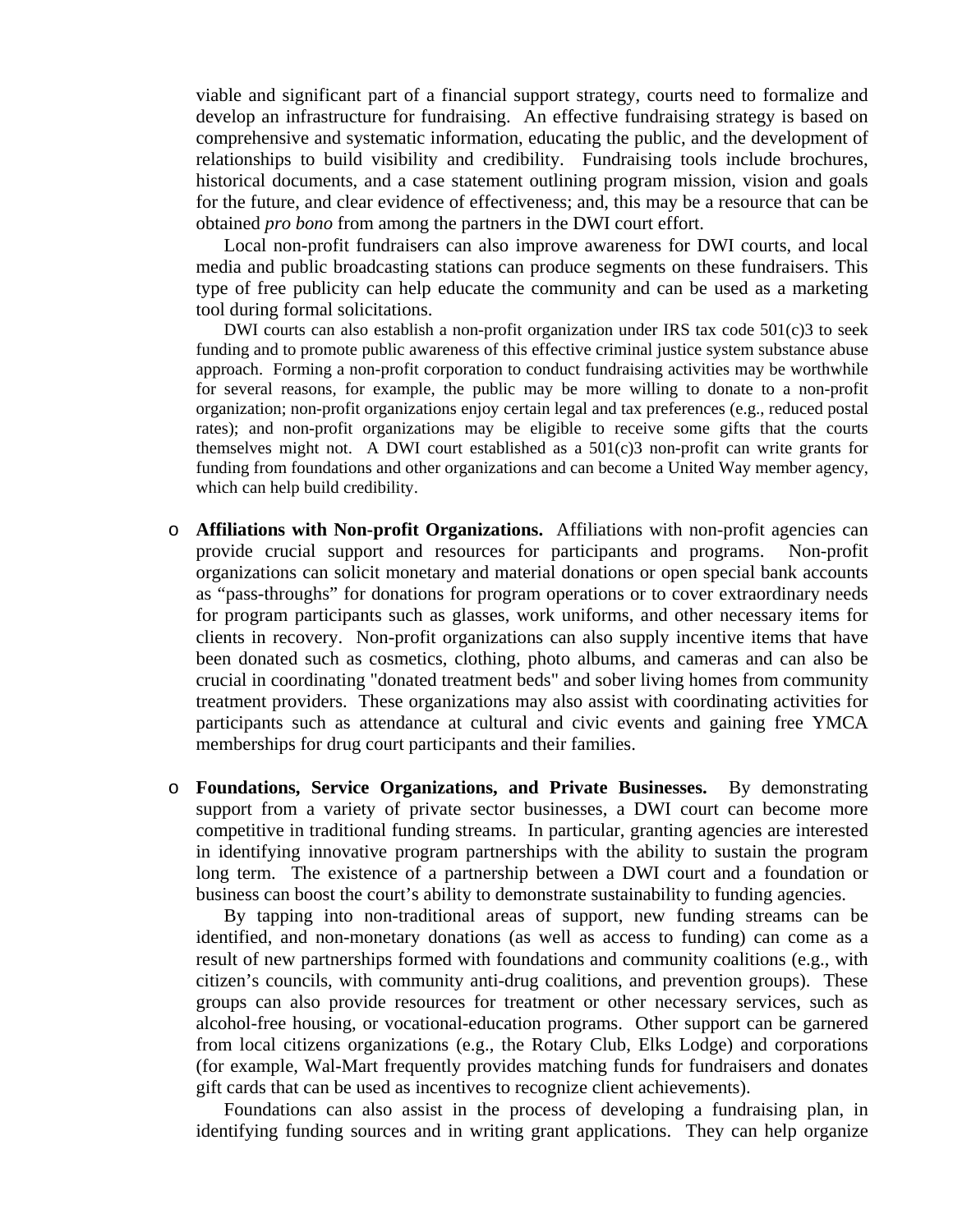letter-writing campaigns and develop newsletters, bulletins and list serves that communicate the research of effective court approaches and treatment to members of the community.

- *Partnering for Sustainability.* Partnerships and interagency cooperation not only provide necessary resources but also create the network of community and political support necessary to sustain the DWI court effort. Partners may provide staff, financial resources or in-kind services to the DWI court with the understanding that the involved offenders would be a responsibility of their agency in the absence of drug court. Other partners will link with the DWI court because they have an overlapping mission and see the court partnership as a means to enhance results.
	- o **State Agency Partners.** The State Department of Health may enforce standards for substance abuse treatment or facilitate access to additional services such as communicable disease prevention or mental health treatment and may be able to assign case coordination providers to conduct on-site assessments, treatment planning, and help the DWI court work across systems. These workers may also assist in Medicaid eligibility determination, service and payment prior authorization, and reporting. The State's Division of Alcohol and Drug Abuse may provide state match for Medicaid and access to treatment financed by state funds and federal block grant resources. The State Medicaid agency is a key potential partner to assure that treatment provided to eligible participants is well coordinated and appropriate to their needs. While some states have drafted legislation to require Medicaid managed care organizations to provide covered services to court ordered participants, courts can also encourage managed care organizations to cooperate by reaching out to explain DWI court operations and requirements as well as how drug courts can improve treatment outcomes.

State entitlement agencies also provide important resources to DWI court participants. A wellcoordinated working relationship can reduce cases closures during jail-sanctions as well as facilitate pretreatment and education programs that engage clients in treatment immediately while they are awaiting verification of eligibility.

- o **Law Enforcement and Probation.** The relationship with law enforcement is critical to community credibility of the DWI court program. Beyond political support, building relationships with law enforcement can assist by conducting home-visit alcohol testing, setting up random checkpoints, and carrying out bar sweeps to identify noncompliant participants. Law enforcement and assigned supervision officers can work in conjunction by entering supervised person information into state and federal criminal information systems to alert officers running routine checks of active DWI court supervision and speed the process of serving warrants for program noncompliance.
- o **Treatment Partners.** Courts working with treatment partners create the leverage that is one of the foundations of the success of the DWI court. Treatment providers can often enable DWI court participants to access Medicaid or other state financed treatment dollars for the client's treatment and mental health services. As DWI court systems engage larger numbers of participants they become major treatment referral sources. This may result in partnering treatment programs becoming more economically viable and better able to provide effective treatment
- o **Community Organizations.** Community support for DWI courts requires an intensive educational effort and clear understanding of concerns for community safety. DWI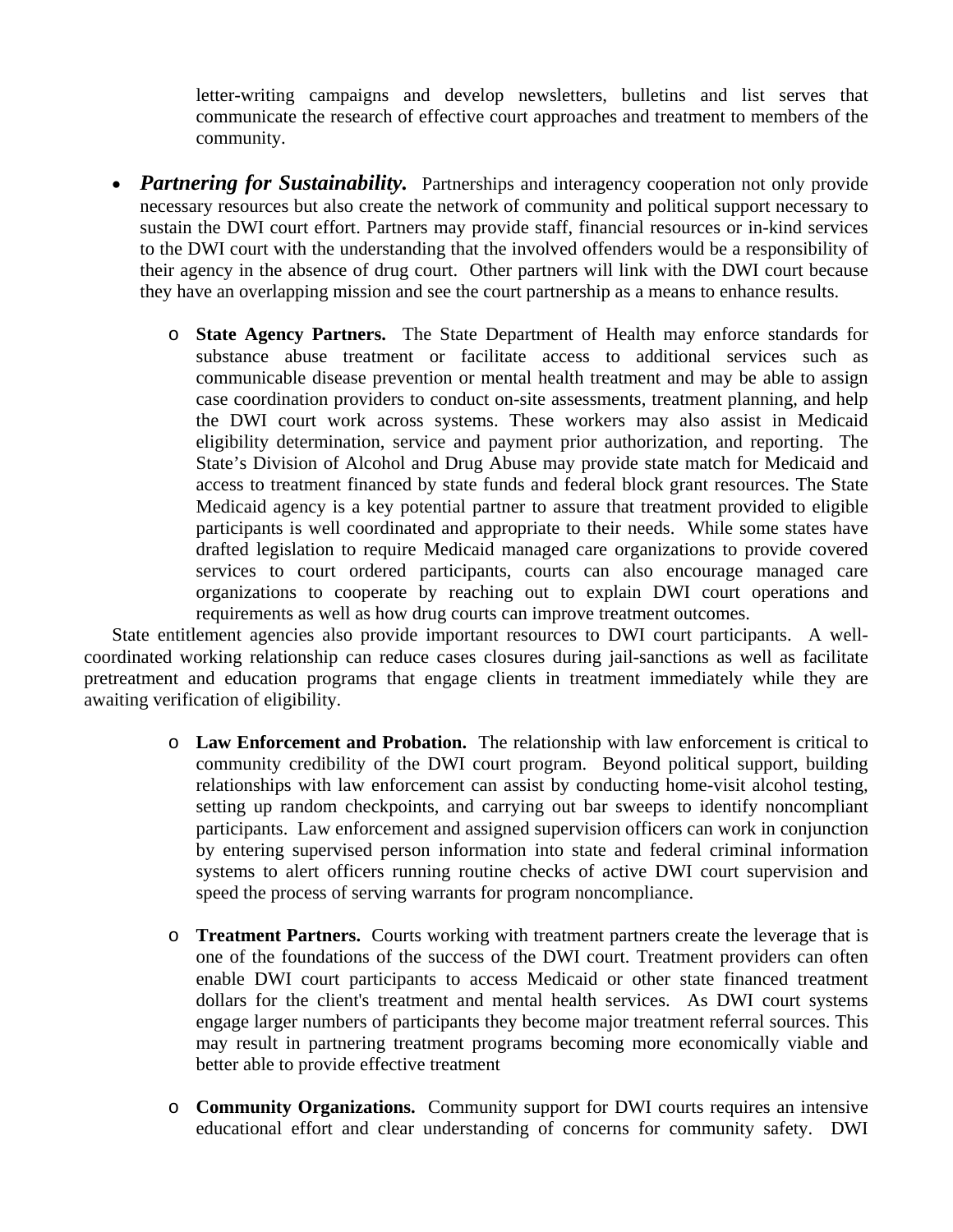courts need to engage the community to serve on the advisory board, to volunteer in the program, or provide resources and opportunities for program participants. Such engagement may come from invitations to planning sessions, courtroom hearings, graduations, and alumni activities. DWI court team members can also join other community coalitions with common goals and purposes to the program. Existing support systems like DWI driving schools can assist the court by providing required DWI classes. Improved relationships with employment agencies can assist program participants in finding secure employment. DWI courts may also develop relationships with local colleges and universities to provide enhanced student services to potential applicants, and offer internship opportunities.

- o **Media Partners.** Outreach and communication with various agencies and programs necessarily involves outreach to the media. DWI court practitioners must build a media strategy, including a crisis response plan, to ensure the communication of a positive image of the program's goals and achievements. Court program team members can increase community awareness and understanding by inviting not only the court staff and community leaders, but also the media, to planning sessions, courtroom hearings, graduations, and alumni events – the media will not only publicize the event, but will show that civic leaders support the DWI court and its programs by attending such events and interacting with participants. And, by developing a partnership with the media, when a critical incident does occur, the media will have an accurate knowledge base to report from. Additionally, the media can report on the positive achievements and benefits gained by participants in the program. This is an important partnership to forge as well since the media can help educate the community during such times when the court needs particular community backing (e.g., the passage of a special referendum or ballot initiative in support of the court). The media can also communicate research and evaluation results as well as individual success stories that powerfully personalize the pro-DWI court message and clearly demonstrate the value added to the community by the program.
- *Administration and Standards.* Integrating DWI courts into the fabric of public policy is a key long-term strategy for sustainability. Legislation or executive orders can legitimize administration, support permanent interagency cost-sharing, foster support in the legal community, enhance the use of best practices, build the necessary infrastructure, and ensure that programs reach capacity. Legislation can also formalize legal eligibility for program entry thereby reducing localized legal challenges, can clarify minimum standards of operation, and can clarify that DWI courts are officially sanctioned and can foster essential interagency collaboration to build effective systems.

States may support the stability of DWI courts by creating a state-level administrative authority to coordinate and oversee the courts. Such administrative entities may establish standards or guidelines for drug court operation, develop funding allocation and accountability mechanisms, receive and administer federal and other grants, develop statewide management information and evaluation systems, and work to develop necessary collaborative relationships. For example, some States have developed effective, voluntary certification of drug courts as a means of promoting best practices.

Local jurisdictions must also play an integral role in managing, staffing, and funding DWI court operations. Local communities and their elected officials have a key public safety responsibility, as well as access to community resources. In addition, they provide an important link to the relevant legislators for information and education on the impact of DWI courts at the